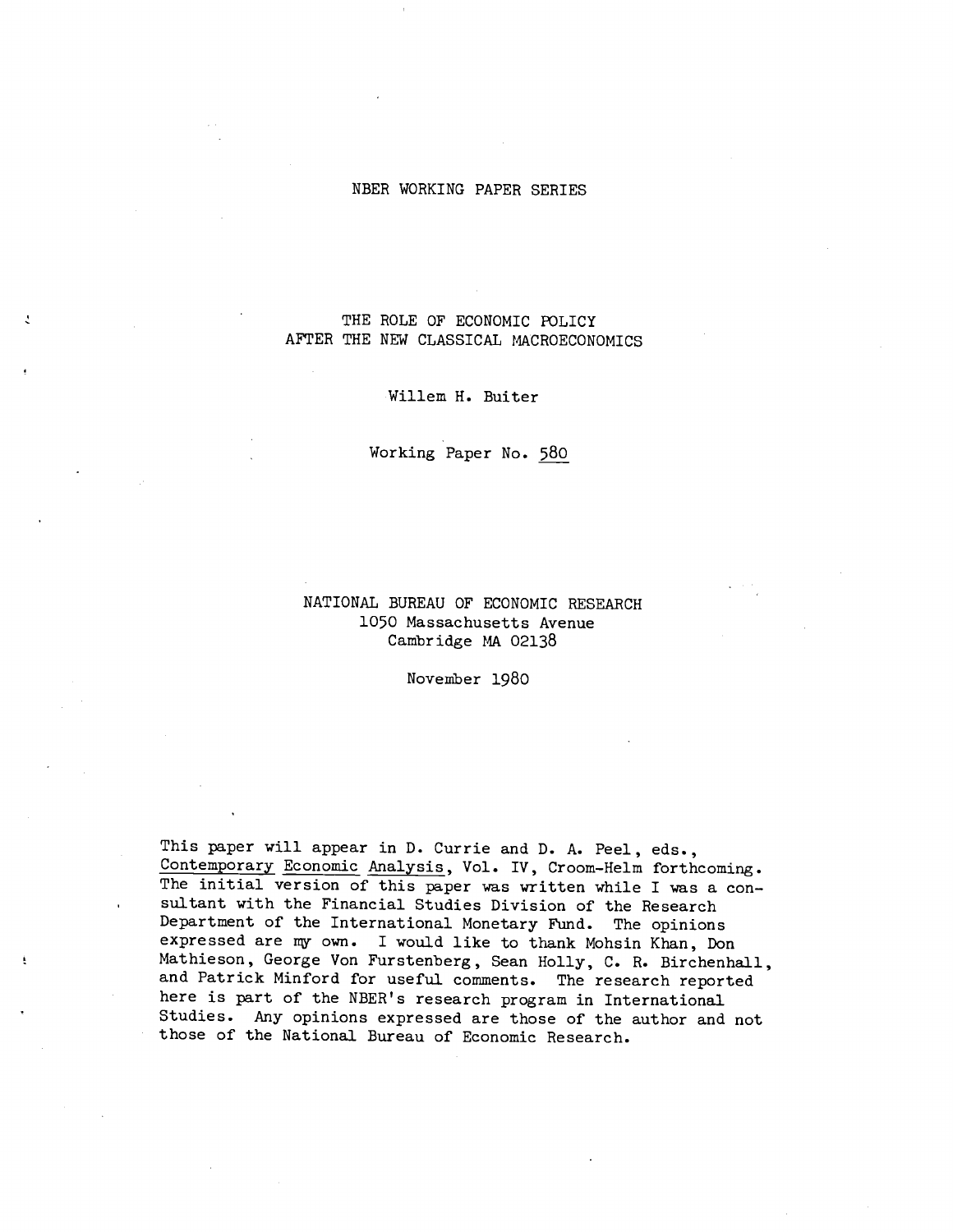# The Role of Economic Policy After the New Classical Macroeconomics

## ABSTRACT

ţ.

The paper considers the implications of the rational expectations New Classical Macroeconomics revolution for the "rules versus discretion" debate. The following issues are covered: 1) The ineffectiveness of anticipated stabilization policy, 2) Non-causal models and rational expectations, 3) Optimal control in non—causal models — the inconsistency of optimal plans. I established the robustness of the proposition that contingent (closed—loop or feedback) rules dominate fixed (open—loop) rules. The optimal contingent rule in non—causal models — the innovation or disturbance—contingent feedback rule — is quite different from the state—contingent feedback rule derived by dynamic stochastic programming.

> Willem H. Buiter Department of Economics University of Bristol 40 Berkeley Square Bristol BS8 1HY ENGLAND

0272—24161, ext. 67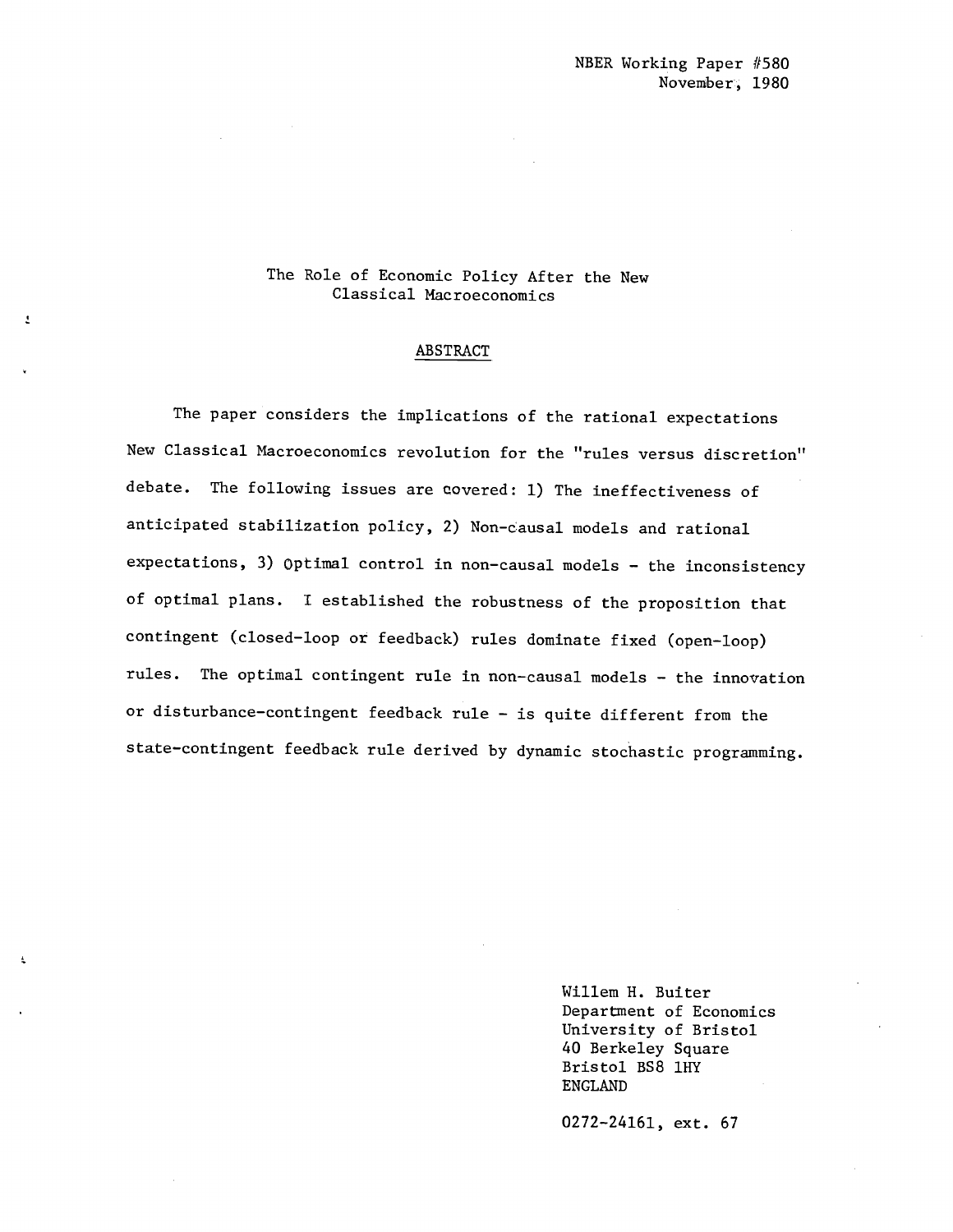Summary

The paper considers the implications of the rational expectations — New Classical Macroeconomics revolution for the "rules versus discretion" debate. The following issues are covered 1) The ineffectiveness of anticipated stabilization policy, 2) Non-causal models and rational expectations, 3) optimal control in non-causal models -the inconsistency of optimal plans. I establish the robus ness of the proposition that contingent (closed—loop or feedback) rules dominate fixed (open—loop) rules. The optimal contingent rule in non-causal models - the inno-<br>vation or disturbance-contingent feedback rule - is quite different from the state-contingent feedback rule derived by dynamic stochastic programming.<sup>1</sup>

# 1. Introduction

The stagflation of the past 15 years appears to have undermined conventional neo—Keynesian economics in the same way the Great Depression undermined neoclassical economics in the 1930's. The economic collapse of the thirties destroyed the faith of many in the self—regulating properties of the "unaided" decentralized market economy and motivated a major increase in the role of government in economic affairs. The worsening economic muddle of the late sixties and the seventies has seriously undermined neo—Keynesian optimism about the ability of government to select attractive combinations of output, employment, inflation and external balance through the judicious use of fiscal, monetary, financial and exchange rate policy. "Fine tuning," the sensitive response of monetary and fiscal instruments to even minor disturbances in economic activity, has acquired an especially bad name.

The skepticism about the ability of governments to use stabilization policy wisely has been matched by an increas

—1—

1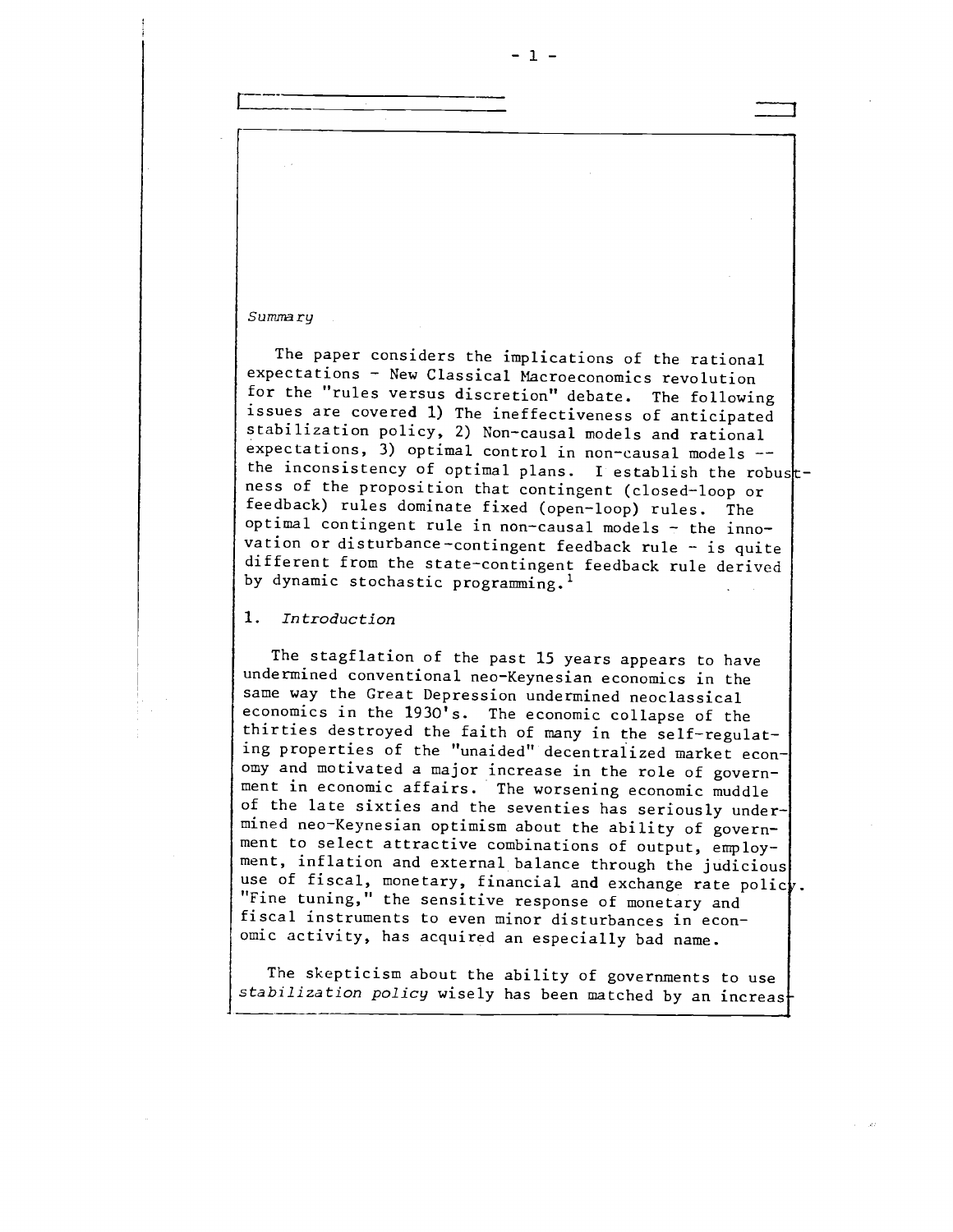ingly vocal criticism of structural policy. By structura policies I mean policies that alter the level and composition of full employment output and employment, both in the short run — for a given capital stock and state of technology - and in the long run, when the size and  $com$ position of the capital stock and the state of technology are endogenous. Stabilization policies are policies that influence (and, one hopes, minimize) deviations of output and employment from their full employment ("natural" or "equilibrium") levels. The view advanced by Bacon and Eltis (1978) that the nonmarket sector has encroached unduly on the market sector represents a criticism of past and present structural policies. Policies aimed at altering the relative size of the public and private sectors or at changing a nation's consumption-investment mix are structural policies, as are policies designed to favor the primary, secondary or tertiary sectors. The Laffer curve is the conceptual foundation of structural tax policy proposals. Policies that influence the "natural" rate of unemployment (e.g. minimum wage laws) are structural policies.

 $-2 -$ 

If stabilization policies were defined to include only those policies that affect the fluctuations of output and employment around their "natural" levels without having any short—run or long—run effects on these "natural" levels themselves, the stabilization policy set would be the empty set. In virtually every macroeconomic or macroeconometric model that is not strictly for classroom use only, the distinction between the two kinds of policies is quite arbitrary. Certainly, every real—world economic policy action has both stabilization and structural consequences. This is, of course, quite consistent with illinformed policymakers considering only either the stabili zation, or the structural consequences of their actions and ignoring half the implications of their policies. Some of the most serious dilemmas in economic policymaking occur when a policy that is desirable for its short-run stabilization effects has undesirable long—run structural implications or vice versa. Cutting government spending to reduce demand pressures in an overheated economy may lead to painful changes in the composition of output away from the provision of public consumption goods or from investment in social overhead capital. A desire to reduce the (relative) size of the public sector may result in a slum when the cut in public spending is not immediately matched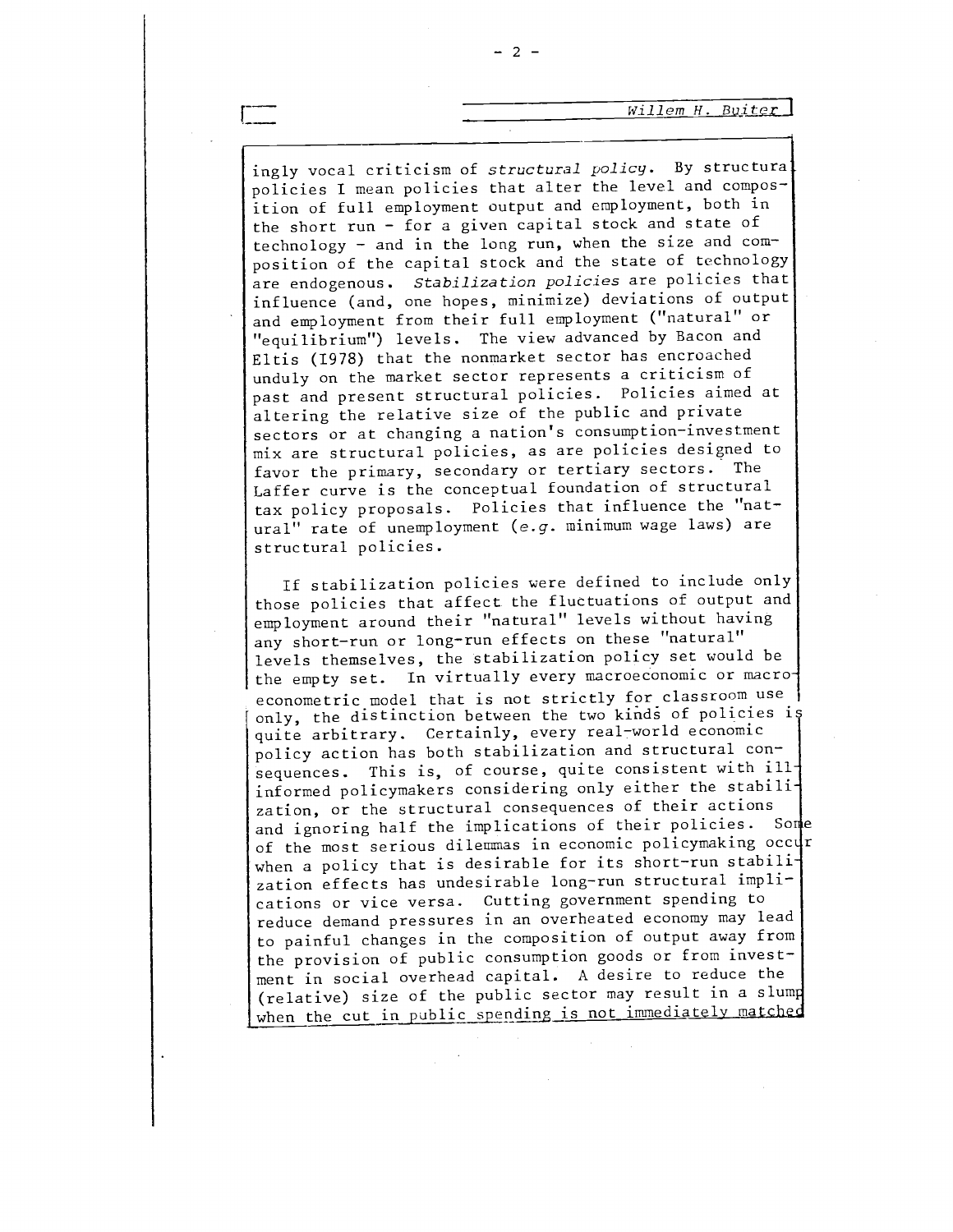The Role of Economic Policy After the New Classical Macroeconomics

by an equivalent expansion of private domestic or external demand.

The practical impossibility of indentifying a pure stabilization policy that does not have any structural implications is of some importance when the policy conclusions of the New Classical Macroeconomics School are discussed below. A plausible interpretation of some of the writings of this school is that (at least) two pure stabilization policies exist. The first is monetary policy - the con-<br>trol of the nominal stock of high-powered money. The second is deficit financing - the substitution of borrowing (and sometimes also money financing) for lump—sum tax financing of a given level and composition of real exhaustive public spending. This view is incorrect: both these policies have structural consequences.

I consider the retreat from neo—Keynesian policy opt- imism both understandable and appropriate. In the light some critical revaluation of the conventional wisdom of<br>the fifties and the early sixties is clearly required. What is harder to understand is how, for so many, this retreat from the neo—Keynesian mainstream and from policy optimism has taken the form of a return to the neoclassica dogmas and modes of analysis that received such a batterin in the thirties. The most convincing explanations for this curious phenomenon are the gradual passing of the generatj nswhose consciousness was shaped during the Great Depression and the failure to teach economic history at all seriously in many contemporary graduate economics programs.

The revival of pre-thirties macroeconomics which is now widely referred to as the New Classical Macroeconomics is associated historically with Milton Friedman (1968) but has achieved its recent prominence as a result of the work of Edmund Phelps (1970), Robert Lucas (1972a, b, 1975, 1976), Thomas Sargent and Neil Wallace (1975, 1976), Robert arro (1974, 1976, 1979), Edward Prescott (1975, 1977), inn Kydland and Edward Prescott (1977), Bennett McCallum (1977, 1978), Robert Hall (1970, 1979), and a host of pthers. The major improvement of the modern variant over the original, as represented, e.g., in the works of Hayek (1932, 1939), Knight (1941), Douglas (1932, 1935), Hawtrey (1926), Haberler (1932) and Fisher (1933), reflects the considerable progress made since the thirties in the tech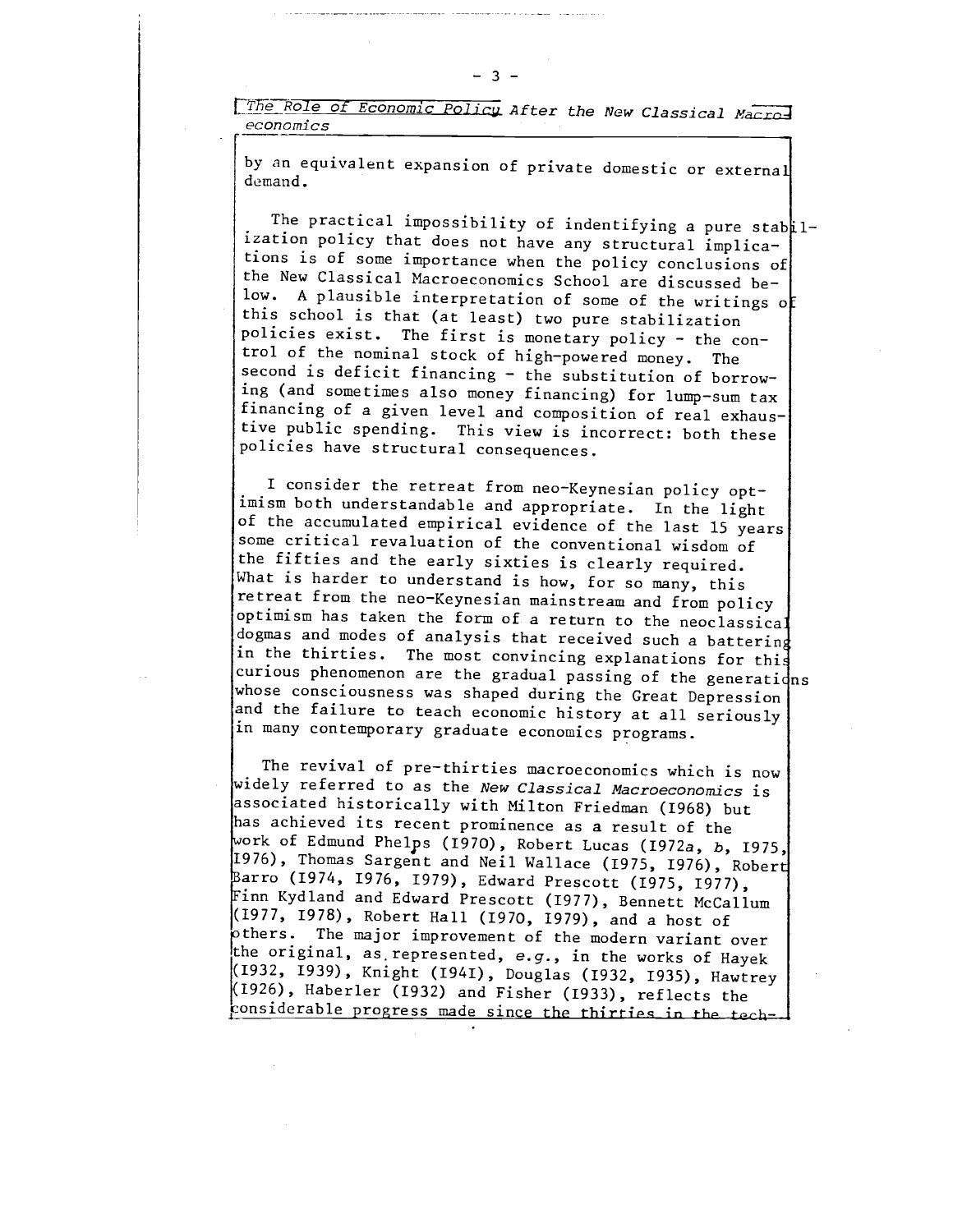nical aspects of economic analysis. We know now how to formally analyze simple, preferably linear, stochastic processes. A not entirely facetious characterization of the New Classical Macroeconomics is to regard it as a formalization of certain aspects of the old classical macroeconomics with white noise added. The new version compares unfavorably with the old one, however, in its unsophisticated treatment of the money supply process and of financial markets in general. The old classical macro economics was also more flexible in recognizing the possibility of departures from ideal competitive behavior in goods, factor and financial markets during cyclical upswings or downturns, although no formal characterization of such departures was ever provided.<sup>2</sup>

The New Classical Macroeconomics relies heavily on the application of the efficient markets hypothesis to all markets, real and financial. This means that prices in all markets are competitive, market—clearing prices that "fully reflect" all available, information. They adjust instantaneously to current and anticipated future disturbances so as to balance notional demand and supply in each market. All agents are price takers. Households notional demands and supplies are derived from expected utility maximization subject only to the contraint of the household endowment valued at market prices that are viewed as parametric by each individual agent. The notional demands and supplies of firms are derived from market value maximization subject only to the constraint of the production possibility set, with all planned sales and purchases valued at prices that are viewed as parametric by each individual firm. Households and firms (and the government?) act as if, at the prevailing set of market prices, they can buy or sell any amount of any good or service. An industrious and costless auctioneer instantaneously and continuously sets prices in all markets at levels that make these notional demands and supplies mutually consistent.

Compelling empirical evidence to support this extreme view of the way in which markets operate is seldom offered. This is not surprising, as it bears very little relation to the modus operandi of many labor, goods and financial markets in contemporary developed capitalist or mixed economies, as described in the labor economics, industria organization and financial literature. Instead of carefu

 $-4-$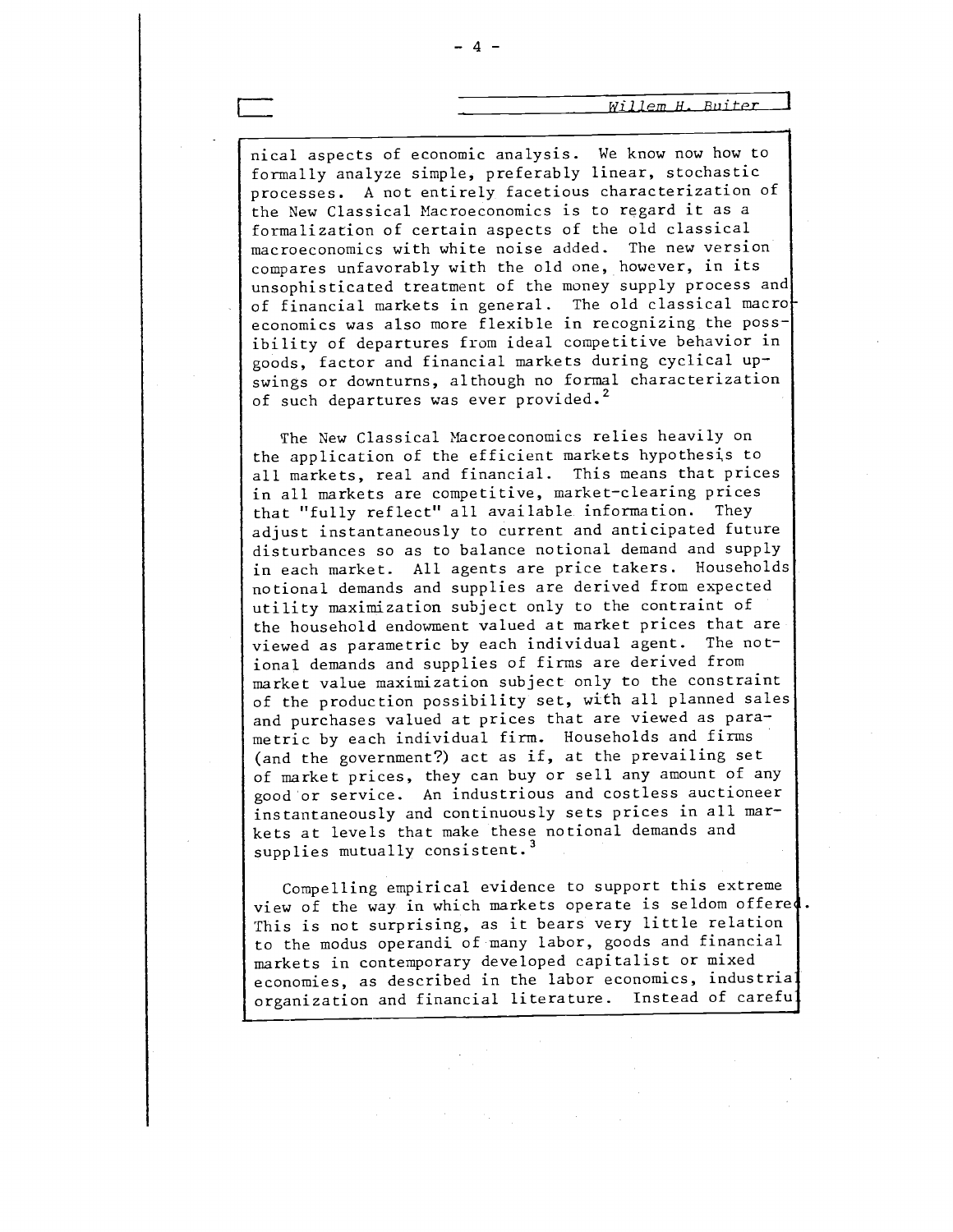The Role of Economic Policy After the New Classical Macroeconomics

studies of market organization, a priori arguments are advanced that purport to identify privately rational behavior and the useful concept of equilibrium with Wal rasian, competitive, market—clearing equilibrium. This "equilibrium approach" is then contrasted favorably with selected ad hoc neo-Keynesian approaches (Barro (1979), Lucas and Sargent (1978)).

The characterization of the New Classical Macroeconomic as equilibrium economics does not suffice to generate the New Classical invariance or policy neutrality propositions It is also insufficiently precise because of the universality of the concept of equilibrium. Equilibrium refers to a state in which optimizing agents have no incentive to alter their behavior because, conditional on their expectations, their current plans are mutually consistent and can be executed. An expectations equilibrium is a slightly stronger concept, because it also requires that agents formulate plans or strategies on the basis of optimal inferences and forecasts of current and future exogenous and endogenous variables, that are consistent with the stochastic processes actually generating these variables. Until the constraints subject to which agents optimize, including their information sets, are specified, the assumption of equilibrium and optimizing behavior is essen tially vacuous, because it does not impose refutable restrictions on observable behavior. The most general version of the Walrasian competitive equilibrium model represents only a very small move towards potential falsifiability: the equilibrium values of all real variables should be homogeneous of degree zero in all current and anticipated future money prices and nominal endowments, and Walras' Law should be satisfied.

One can have optimizing, privately rational behavior and equilibrium without this equilibrium being competitive Monopolistic competition, oligopoly and monopoly are familiar market forms. More generally, game theory, and especially its dynamic extension, differential games, offers a wide variety of equilibrium concepts, many of which are more appropriate as approximations to actual market configurations than the Wairasian competitive equilibrium (Intriligator (1971), Kydland, (1975), Bacharach (1976)). Even if a competitive equilibrium concept is preferred for certain markets, this competitive equilibrium need not be an efficient, Walrasian, market-clearing equilibrium.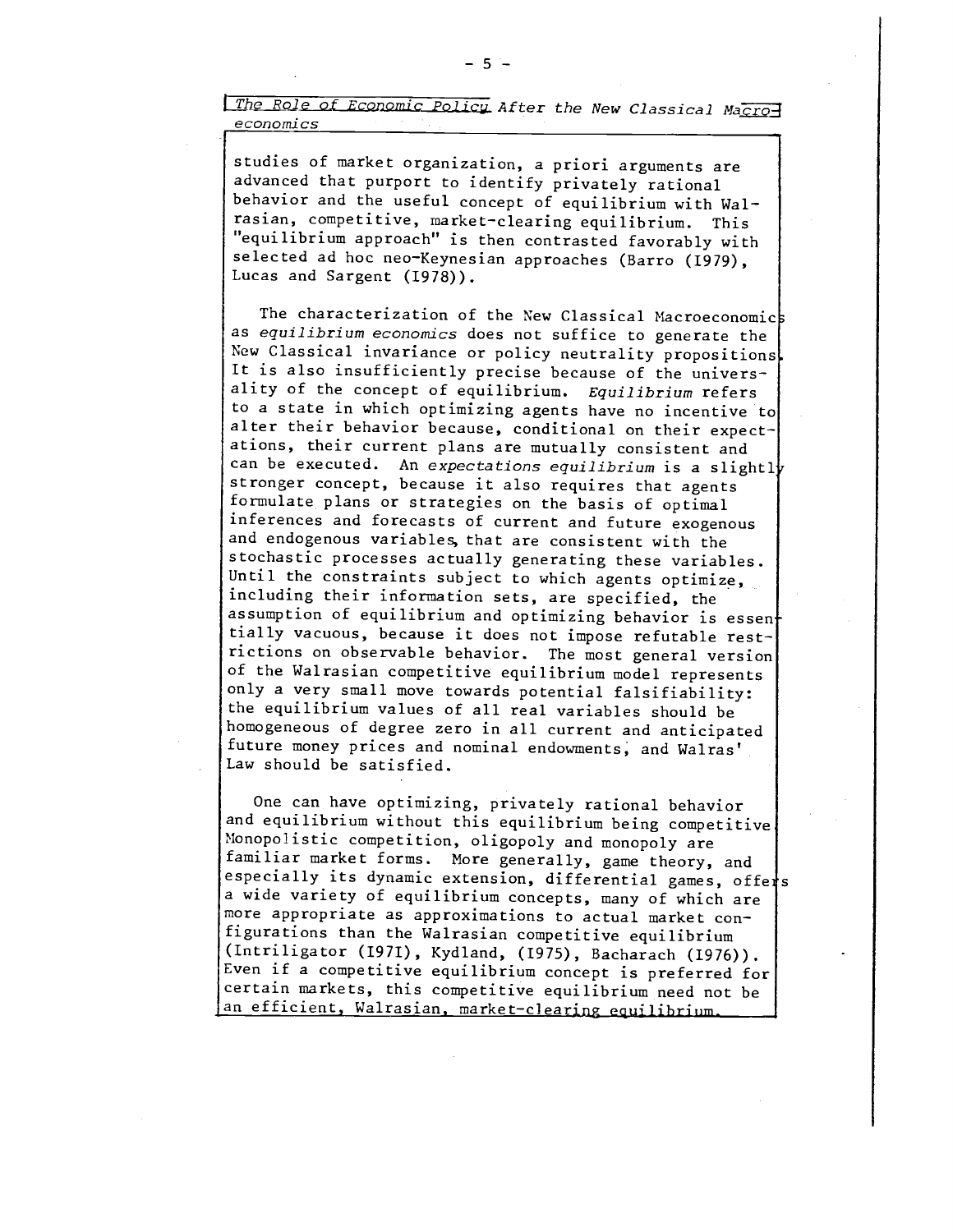Stiglitz et.al. have developed theories of nonmarketclearing, quantity—constrained competitive equilibria for markets with costly, imperfect and asymmetric information (Stiglitz (1977, 1979), Grossman (1976), Grossman and Stiglitz (1976), Akerlof (1970), Riley (1979), Wilson (1977, 1979), Salop (1978, 1979) . For a somewhat different approach see Negishi (1960), Hahn (1979) and the recent survey by Drazen (1980)). Inefficient markets, e.g., those characterized by a partial (or no) immediate response of prices to innovations in cost or demand, create opportunities for known monetary and deficit financing rules to have real effects (e.g. Buiter (1980b)). Noncompetitive game—theoretic equilibria and competitive but inefficient non—Wairasian equilibria will be the cornerstones of a "New Keynesian Macroeconomics." The Walrasian, efficient competitive market-clearing equilibrium remains a useful special case that may characterize a limited number of commodity markets and financial markets.

This paper analyses the implications of the New Classical Macroeconomics for the conduct of economic policy. The focus of the analysis is on what used to be called "rules versus discretion" but should be called fixed rules (rules without feedback or open—loop rules) versus flexible rules, i.e. rules with feedback, contingent rule: or closed—loop rules. With open—loop policies the values of the actual time paths of the policy variables are spec ified at the beginning of a planning period and are functions only of the information available at the beginning of the planning period. These paths are not future information-dependent: they are to be followed by the policymaker without regard to future events or to any new information that may accrue as time passes. Milton Friedman's advocacy of a fixed growth rate for some monetary aggregate is an example of a very simple kind of open—loop rule. Closed-400p, contingent or feedback policies specify the values of the policy variables in petiod t as known functions of the information that will be available when a value will actually have to be assigned to the policy instruments, but may not yet be available in earlier periods. Thus future policy instruments are known functions of observations yet to be made. is no serious disagreement that policy should be determined by rules. Views differ as regards tne desirability of open—loop rules vis—a—vis closed—loop rules.

—6—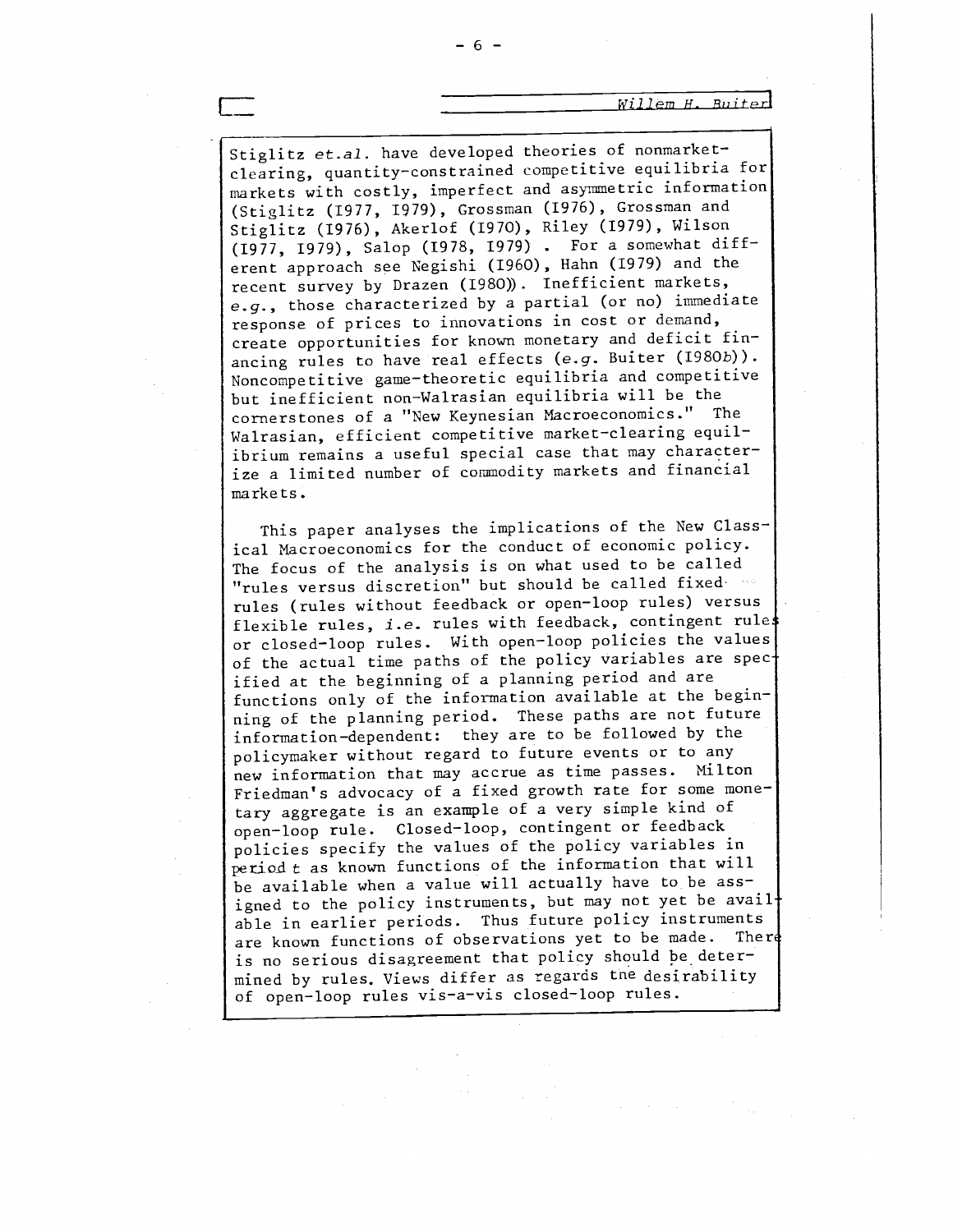The Role of Economic Policy After the New Classical Macroeconomics

The application of stochastic dynamic programming to dynamic models in state-space form or 'causal' models leads to optimal contingent (feedback) rules that in models with uncertainty dominate any open—loop rule. In view of this, how can anyone argue that open—loop rules should be adopted? The common—sense reason for the superiority of contingent rules over fixed rules — that one can never do worse by permitting a flexible (but known) response to new information — seems robust.

There are three distinct foundations for the view that open—loop policies are superior to closed—loop rules. The first argument does not contest the proposition that monetary, fiscal and financial policies, anticipated and unanticipated, have important real effects, short run and/ or long run. However, these effects come with lags that are often long and are always variable and uncertain. such an environment, even a well-informed and well-intentioned policy maker is likely to have a difficult time determining the optimal feedback rule. Real—world governments are frequently neither well-informed nor well-intent ioned. It is therefore preferable to constrain the policy authorities' options by committing them to simple fixed rules such as a constant growth rate for the money supply or a balanced budget — if necessary by constitutional. amendment. This general position appears to be the one adopted by Milton Friedman. It reflects a very practical concern about the wisdom of leaving powerful instruments with uncertain effects in the hands of persons or agencies with limited ability and sometimes dubious motives. Although I consider it to be the most powerful of the three arguments in favor of fixed rules, I shall not discuss it any further, as it ante-dates the New Classical Macroeconomi Cs.

The second argument is that economic policy — mainly stabilization policy and often only monetary policy — is irrelevant for the behavior of the real economy to the extent that it is anticipated. Known, deterministic policy rules, open—loop or feedback, have no effect on the joint probability density functions of real economic variables. Applications of this view to monetary policy can be found in Sargent and Wallace (1975) and Barro (1976), who also applied it to deficit financing: the substitution of bond financing (and money financing?) for (lump—sum) tax financing of a real spending program has no real consequences! (Barro (1974)).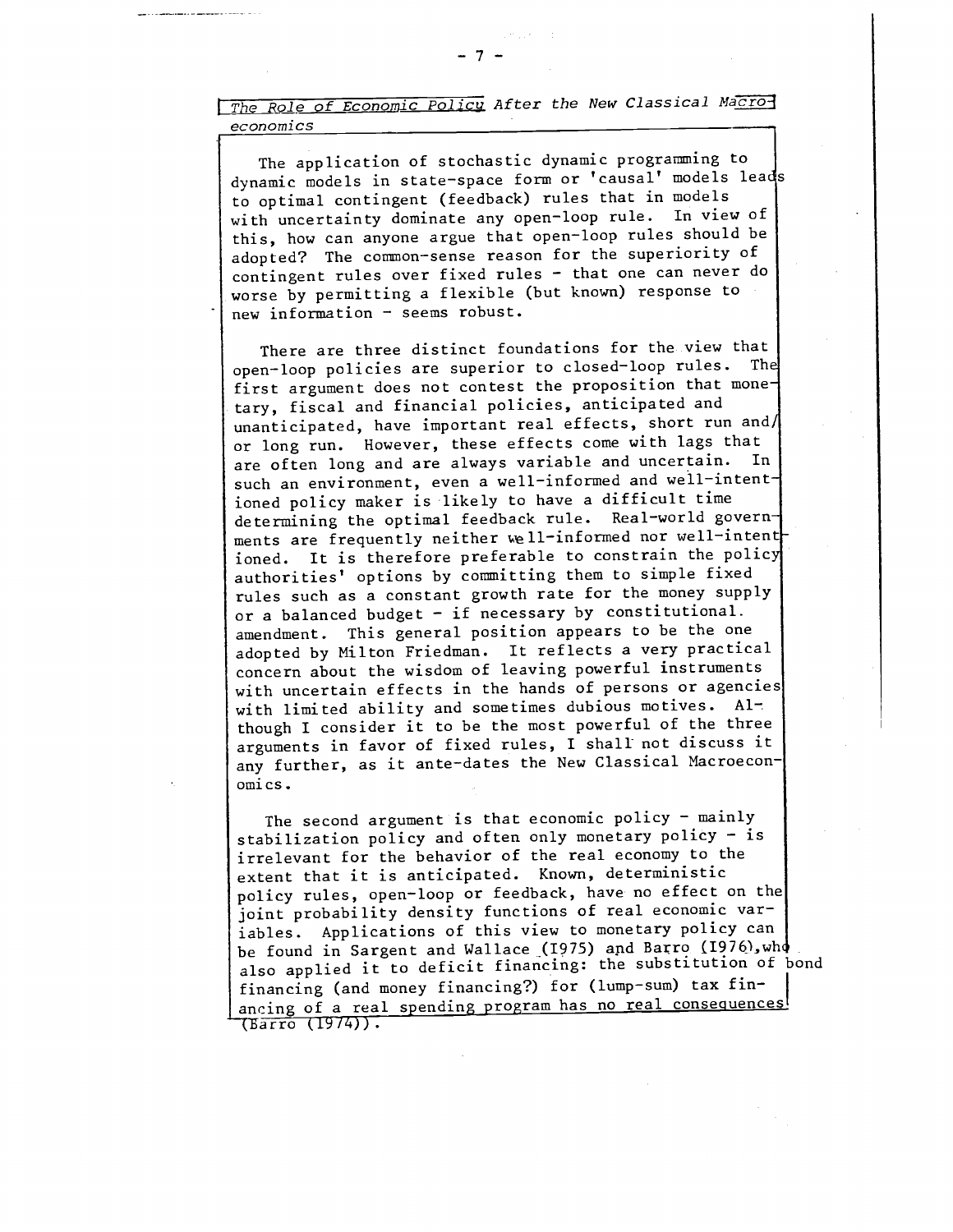McCallum (1977) argued that it held for all forms of stabilization policy. This second argument does not quest tion the wisdom of attempts at stabilization policy, it questions the very possibility of stabilization policy. Since any known policy rule will have no real effects, the only contribution of the government to economic stabilization consists in not introducing additional uncertainty into the economy by having an unknown, stochastic policy rule. In principle any known feedback rule is as neutral as any known open-loop rule. In practice, however, instrument uncertainty is likely to be minimized by the selection of the simplest possible fixed rule. Some aspects of this second argument, that only unanticipated (stabilization) policy has real effects are analyzed in Section III alter a brief discussion of rational expectations in Section II.

 $-8 -$ 

The third argument takes aim at the application of traditional optimal control techniques based on dynamic programming to the derivation of optimal economic policie in models with optimizing agents endowed with rational expectations of the future.

Kydland and Prescott (1977) have shown that feedback rules derived by dynamic programming, which they call "consistent" policies, are sub—optimal in models with optimizing agents endowed with rational expectations of the future because such consistent policies fail to allow for the effect of anticipated future instrument values on current (and past) states. The optimal policy in such 'non—causal' models, they argue, is an open—loop rule.

To lay the groundwork for an analysis of this proposition, Section IV considers causal and non-causal solutions of dynamic systems and other non—uniqueness problems arising in models with rational expectations of future endogenous variables. Section IV then analyses the derivation of optimal policies in non-causal systems.

The conclusion reached by Kydland and Prescott that the consistent policy is suboptimal is confirmed. However, it is also shown that, in models with uncertainty, there always exists a feedback policy (called an "innovation—contingent" feedback policy) that dominates the optimal open—loop policy. Only in models without uncertainty is the optimal open-loop policy truly optimal.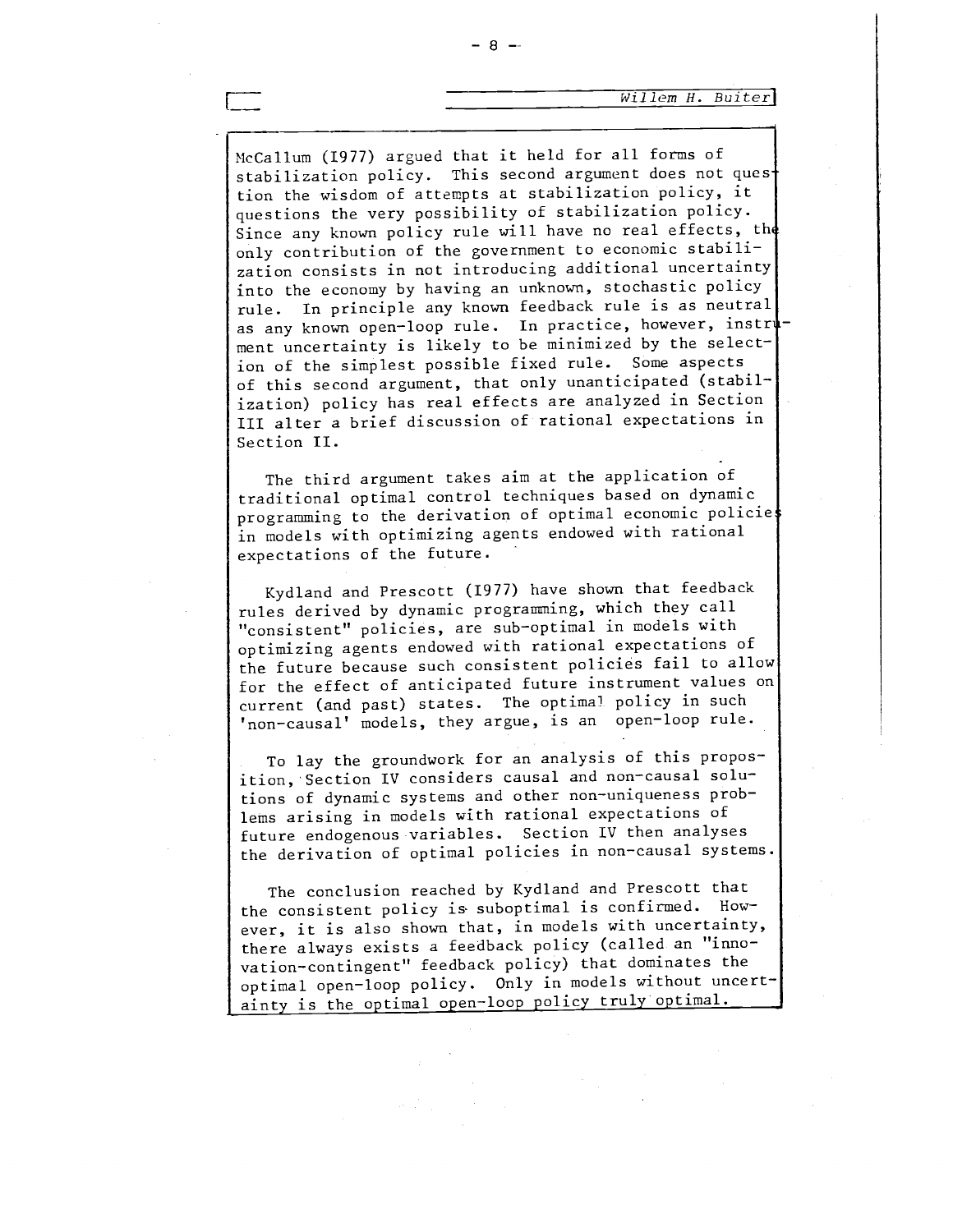The Role of Economic Policy After the New Classical Macro-

 $-9-$ 

I conclude that, with the exception of the demonstration of the inapplicability of traditional dynamic program ming methods in non—causal models, the open—loop versus closed—loop debate stands where Milton Friedman left it. Further progress has to wait for the development of sub stantive economic models out of an emerging New Keynesian Macroeconomics.

# II Rational Expectations

In the development of the New Classical Macroeconomics, rational expectations modelling has played an important part. It is however possible and in my opinion desirable to distinguish clearly between the insights gained from the rational expectations revolution per se and the contribution of the rest of the New Classical package. The other building blocks of the New Classical Macroeconomics - identical public and private sector opportunity sets or "Modigliani—Miller" of the public sector vis—a—vis the private sector, identical public and private information<br>sets and efficient markets (see Buiter (1979a,b, (1980a,b), Buiter and Tobin (1979), Tobin and Buiter (1980)) - can be jettisoned without sacrificing the crucial contribution of the rational expectations revolution. This is the "principle of policy — dependent structural parameters" and its corrollary that in any model, New Classical or Old Keynesian, there is no scope for governments to use unanticipated policy in a systematic manner.

The expression "rational expectations" represents a minor abuse of language. Standard practice in economics commands that the label rational expectations be reserved for forecasts generated by a rational, i.e., expected utility maximizing decision process in which the uncertain information are balanced against the uncertain anticipated benefits from further refinement of the forecast. As used<br>by the New Classical Macroeconomists, rational expectations shortcut the actual process of information gathering and forecasting and focus on the long-run equilibrium outon the long-run equilibrium outcome of a "Bayesian" sequential prediction process, when forecasting has become a fairly simple and mechanical procedure: the subjective probability distribution of future economic variables held at time t coincides with the actual, objective conditional distribution based on th information assumed to be available at time t.<sup>4</sup> In many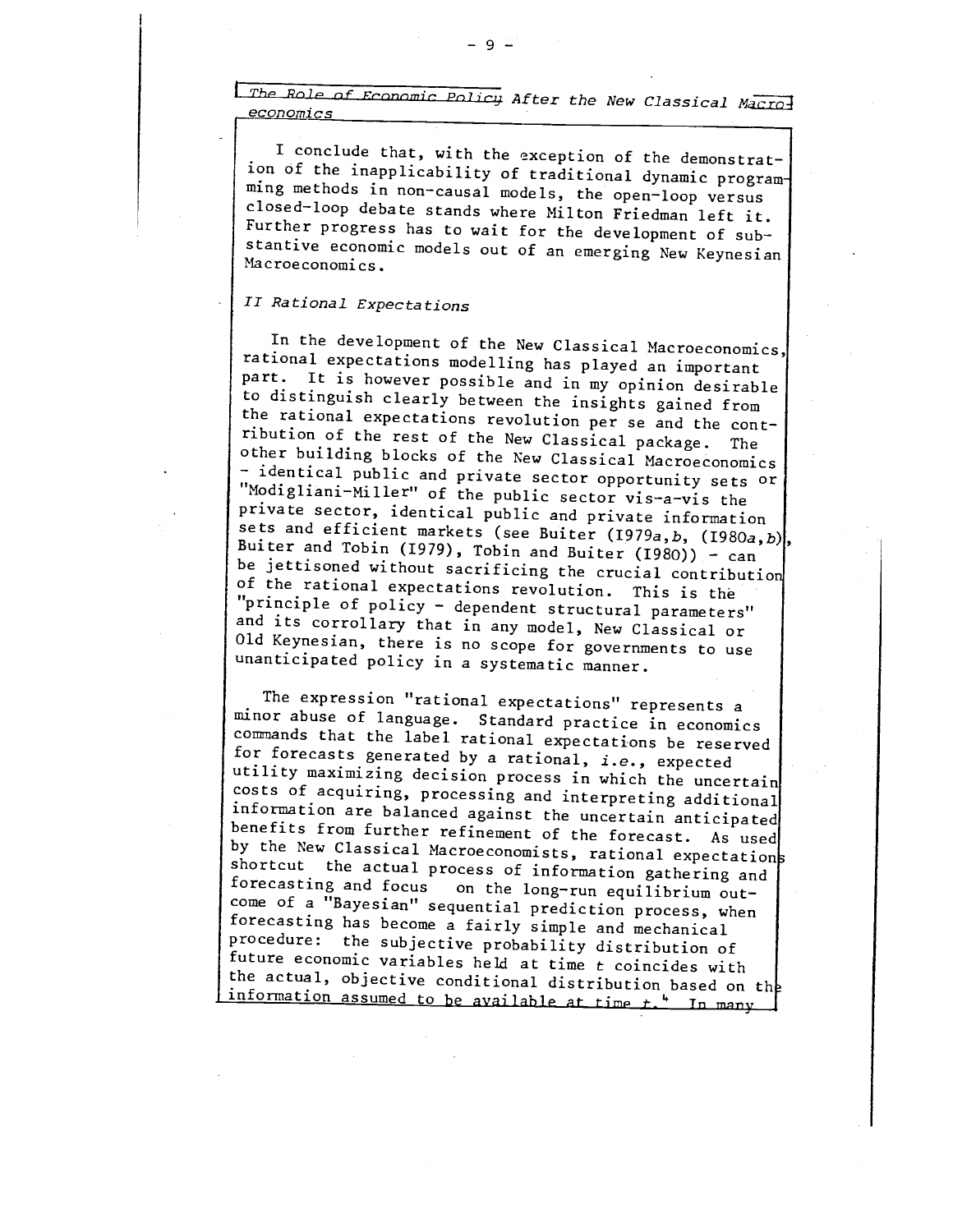applications only the first moments of these distribution are assumed to be relevant. In Muth's original contribution, e.g., (Muth (1961)), it was hypothesized that the mean expectation of firms with respect to some phenomenon e.g., the future price of a commodity, was equal to the prediction that would be make by the relevant, correct and universally agreed upon economic theory. Future variables anticipated at time  $t$  are "true mathematical expectations of the future variables conditional on all variables in the model which are known to the public at time t" (Shiller (1978), p. 3). Analytical tractability often compels the use of linear models in which case rational expectations become least squares forecasts.

- 10 -

The specialization of rational expectations to best linear unbiased predictors conditional on an information set that includes the true, objective structure of the model is a powerful simplification that greatly facilitates practical applications. It also begs a number of crucial questions. The issue of how economic agents acquire their knowledge of the true structure of the economy which is used in making their rational forecasts is not addressed. The appeal of rational expectations lies in the fact that any forecasting scheme that is not rational in the sense of Nuth will be consistently wrong: it will result in systematic, predictable forecast errors Sensible economic agents will detect unexploited arbitrage opportunities which will force the abandonment of the forecasting scheme and the adoption of a new one. Economic theory has very little to say about the learning process by which unsatisfactory forecasting schemes are revised. Ultimate convergence of the revision process to a rational expectations mechanism is neither self evident nor inevitable (De Canio (1979)). Unless the fore casting mechanism has converged to the rational expectations scheme and economic agents know the true structure of the model, the crucial error—orthogonality property does not hold.<sup>5</sup> Analytical tractability is a necessary but not a sufficient condition for a model to be economic ally interesting. Since rational expectations is such a crucial assumption,  $6$  it would be most useful to have some direct tests of its validity. Unfortunately this behavioral hypothesis is seldom tested in isolation. Most applied econometric work incorporating the rational expectations hypothesis only permits the testing of composite hypotheses: natural rate of unemployment plus rational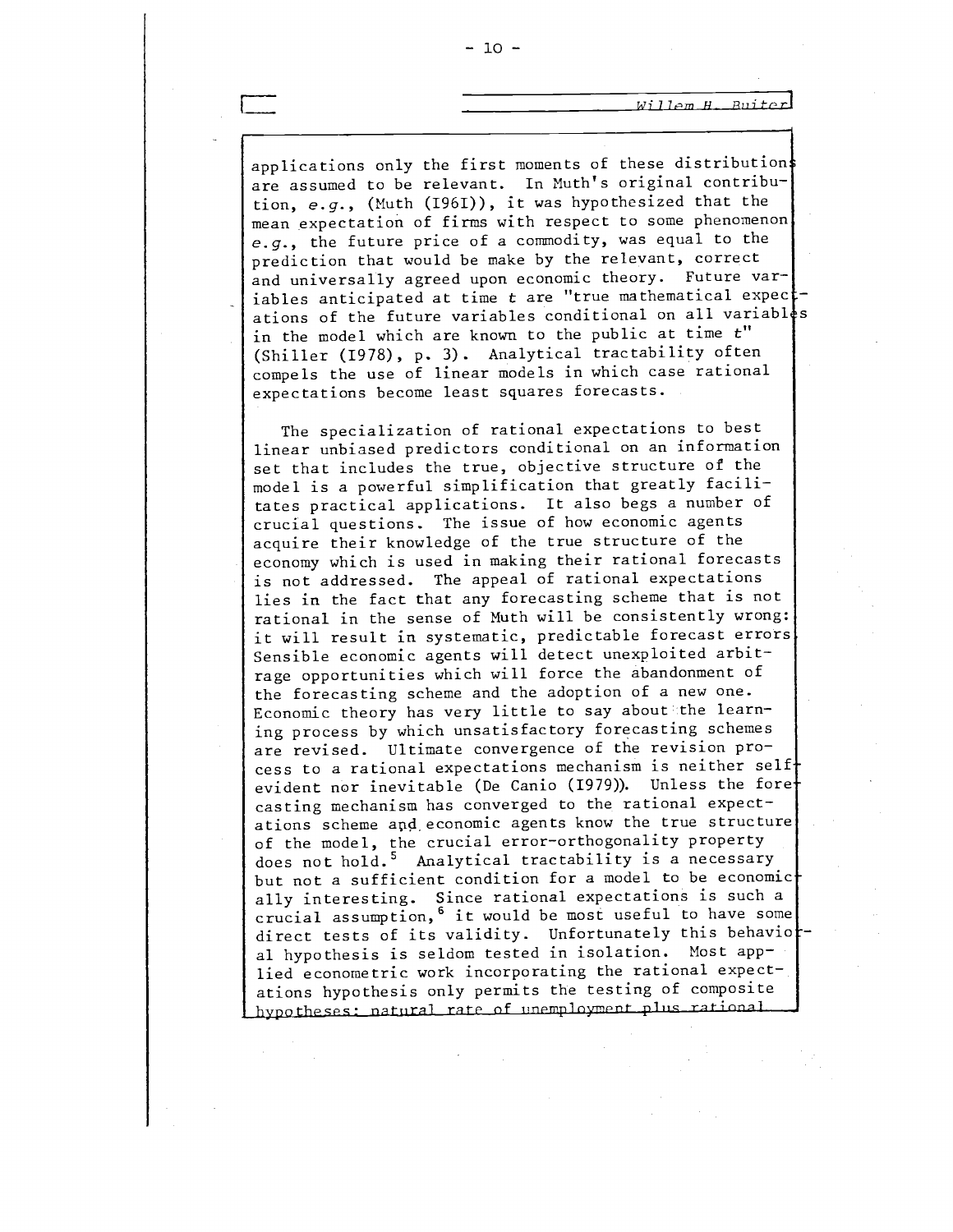The Role of Economic Policy After the New Classical Macro-

expectations, term structure of interest rates plus ration al expectations, the market model of asset pricing plus rational expectations, international interest parity plus rational expectations, etc. Survey data, such as the Livingston price index, while subject to all the problems associated with measuring unobservables through questionnaires, provide direct test of such rational expectations implications as the error orthogonality property (see Brown and Maital (1979)). They have not been exploited to their full extent.

It is a commonplace that the behavior of private agents depends in many ways on estimates of imperfectly observed past and present variables and on expectations of future variables. If changes in public sector behavior alter these estimates and expectations, models that ignore links from (anticipated) government behavior via private expectations to private behavior are misspecified. Such misspecification may lead to poor conditional forecasts and to erroneous conclusions being drawn form policy evaluatio using simulation methods.

The rational expectations approach offers a simple solution to the problem of the link between private sector behavior, private sector expectations and government behavior: the private sector is assumed to know the true structure of the model, including the parameters that describe government behavior. The lesson of the rational expectations view for macroeconomic and macroeconometric modeling is the requirement to solve simultaneously for the currently anticipated future value of an endogenous variable and its future value calculated from the model that incorporates these anticipations of the future. Once this is done the models include the response of the privat sector to current and anticipated future government action and fully respect the "principle of policy—dependent struc tural parameters." Policy simulations that are immune to the "Lucas Critique" can then be carried out.

III Real Effects of Anticipated and Unanticipated Money

In this Section of the Paper I discuss briefly some of the foundations and implications of the view that only unanticipated stabilization policy can have real effects. This proposition has been advanced seriously for only two kinds of policies: changes in the nominal supply of (out-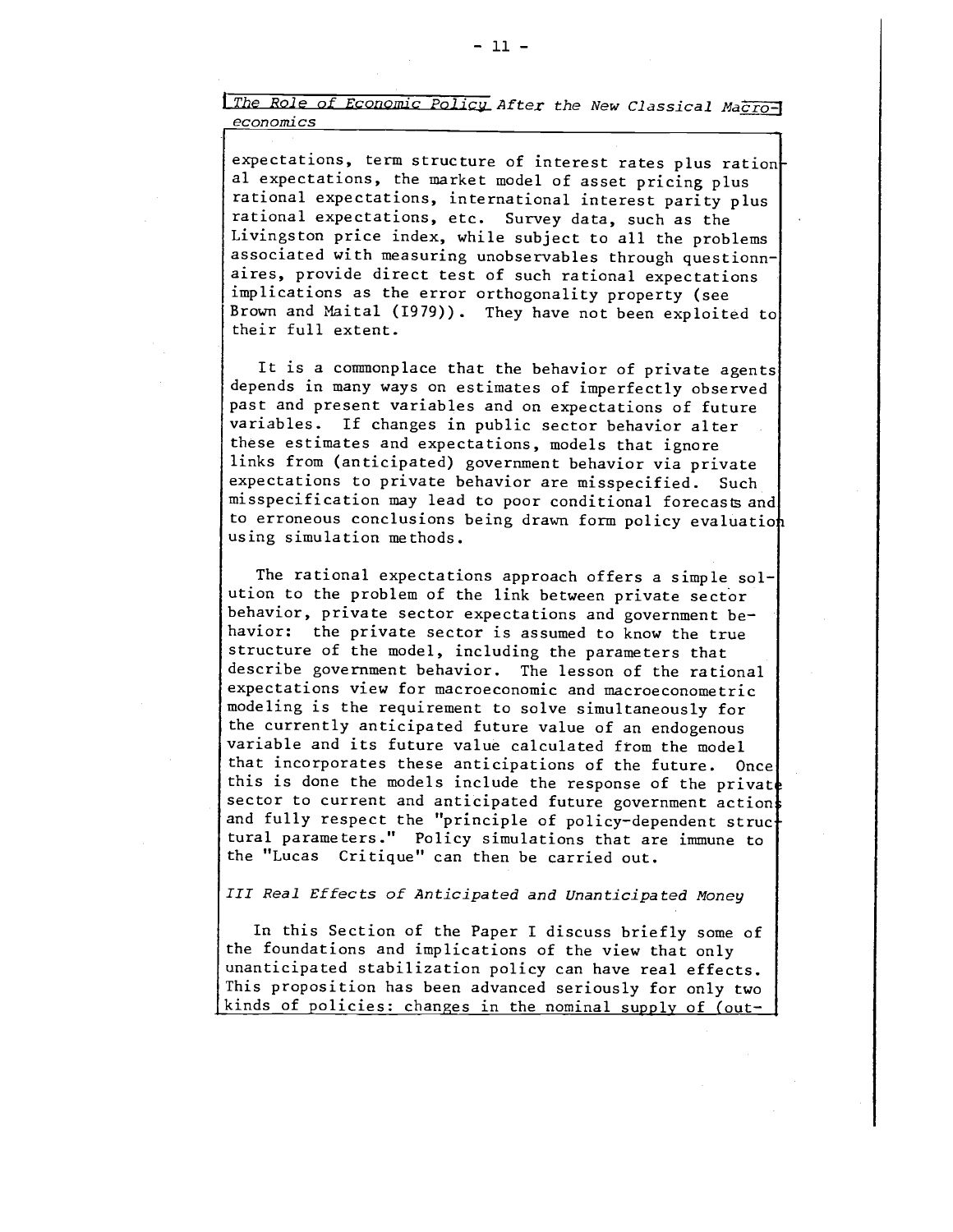$+u_t$ 

side) money balances and substitution of government borrow ing for lump—sum taxation, keeping constant the size and composition of the government's real spending programme. The second one, "debt neutrality" has been dealt with at length in a number of recent papers (Barro (1974), (1978a), Buiter (1977, 1979a,b,c) Buiter and Tobin (1979), Tobin and Buiter (1980)). These demonstrated that the conditions for complete debt neutrality to hold are so extreme that they are certain to be violated in any real—world economy. Empirical attempts to quantify the degree of debt-neut-<br>rality have so far been completely inconclusive. In what rality have so far been completely inconclusive. follows attention is confined to the issue of the short run and long—run neutrality of anticipated and unanticipated money.

Most channels through which changes in the nominal money stock can potentially affect real variables such as output and employment are represented in the "portmanteau" reduced form equation (1) which is a generalization of of an equation used in empirical work by Barro (1977a, 1978b and Attfield, Demery and Duck (1979a, b).

 $y_t = Ax_t + \sum_{i=0}^{T_1} \sum_{i=0}^{T_1} b_{ij} \left[ m_{t-i} - E(m_{t-i}/T_{t-i-j}) + \sum_{i=0}^{T_1} m_{t-i} \right]$  $T_2$   $S_2$ <br>+  $\Sigma$   $\Sigma$   $d_{i,j}$   $E$   $(m_{t+1}/I_{t-j})$  (1) i =0 j=0  $R_1$   $T_3$   $S_3$ <br>+  $\Sigma$   $\Sigma$   $\Sigma$   $e_{jjk}$   $\left[E(\vec{m}_{t+1}/I_{t-j})-E(\vec{m}_{t+1}/I_{t-j-k})\right]$  $k=1$ i=- $T_{4}$ j=0

For concreteness let  $y_t$  denote the logarithm of real output.  $x_{\perp}$  is a vector of regressors, possibly including put.  $A_t$  is the set of  $y_t$ , as well as those policy variables  $\begin{bmatrix} 1 & 0 & 0 \\ 0 & 0 & 1 \end{bmatrix}$  (public spending, that are generally recognized to have real effects whether anticipated or unan ticipated. These effects may of course differ with the extent to which the policies are anticipated and the degree to which they are perceived as transitory or permanent.  $m<sub>r</sub>$  is the first difference of the logarithm of the

— 12 —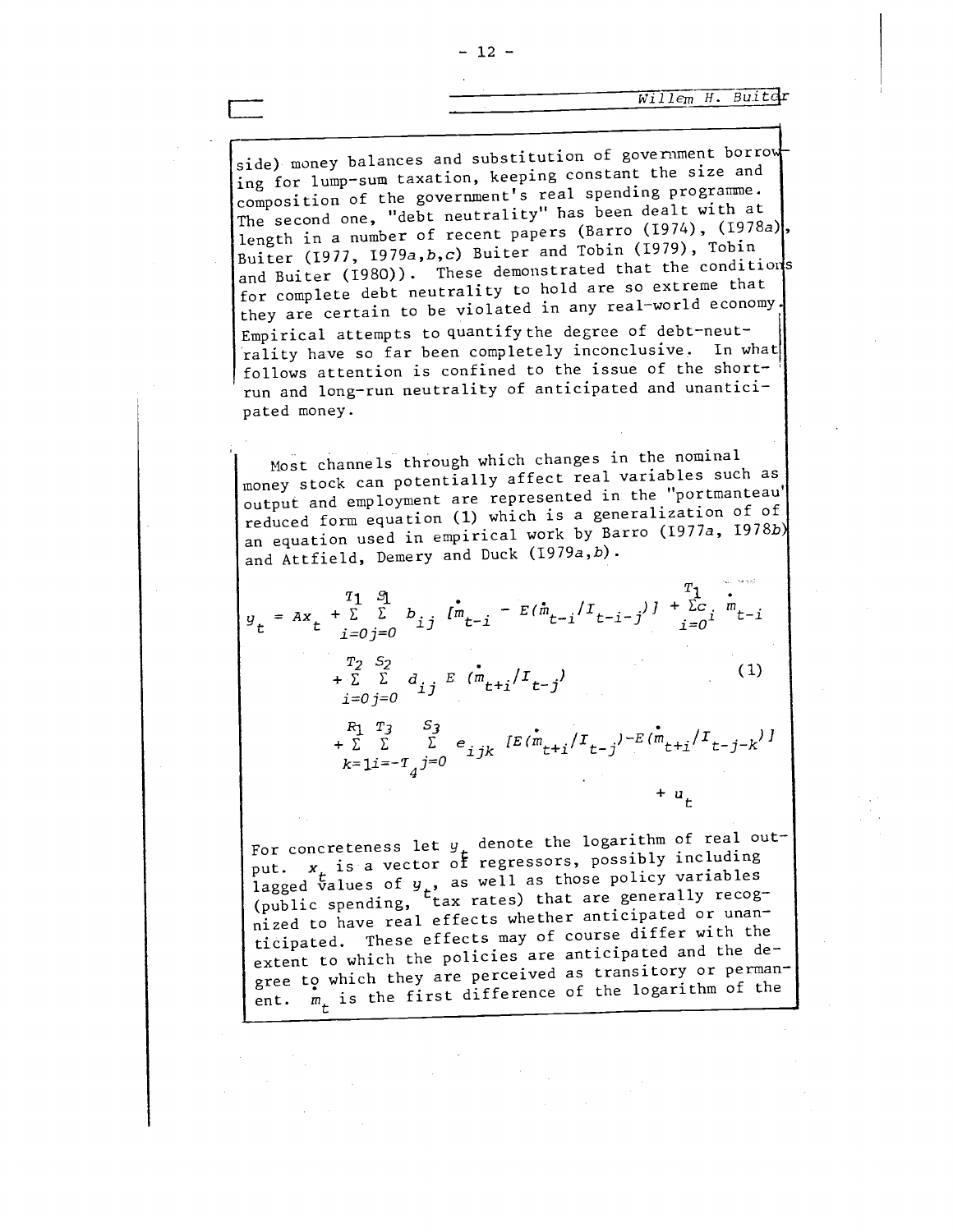The Role of Economic Policy After the New Classical Macro-

nominal money supply. For our purposes it is not essential<br>whether the levels or the rates of change of the money supply should be on the r.h.s of  $(1)$ .  $u<sub>+</sub>$  is an i.i.d random disturbance term.

Four kinds of channels through which money affects real variables can be distinguished

a) The inflation tax channel or Tobin effect. Anticipate future money growth, to the extent that it is associated with anticipated future inflation, will move desired portfolio composition away from assets that are poor hedges against inflation.  $E.g.$  in many money and growth models money and capital are the only two stores of value. With no market-determined interest rate attached to outside<br>money balances, an increase in the anticipated future rate of inflation will reduce the demand for money, stimulate cap-<br>ital formation and thus over time boost productive<br>capacity and actual output. Whenever output is a function<br>of some anticipated real rate of return variable, eith in the short run (via the supply of labour) or in the long<br>run (via the capital stock), anticipated future money will have real effects unless money is super-neutral. This effect is captured by

 $T_2$   $S_2$ <br>  $\sum$   $\sum$   $d_{ij}$   $E(\frac{m}{t+i}/I_{t-j})$  . It has not been considered

in the empirical work on anticipated and unanticipated money.

b) The multi-period non-contingent nominal contract<br>channel or *Fischer-Phelps-Taylor effect*. One of the key<br>assumptions required for anticipated monetary (and other) policy to have no real effects is that the private sector<br>can respond to new information by changing all of its controls (labor supply, consumption, portfolio allocation,<br>sales, etc.) at least as fast as the public sector can alter any of its controls. If the public sector can change at least one of its instruments (e.g., the money supply)<br>continuously, while the private sector is locked into pre-<br>determined nominal contracts for finite periods, determinfistic money supply rules will have real effects (Fischer (1977), Phelps and Taylor (1977), Taylor (1980) and Buiter and Jewitt (1980)). E.g.,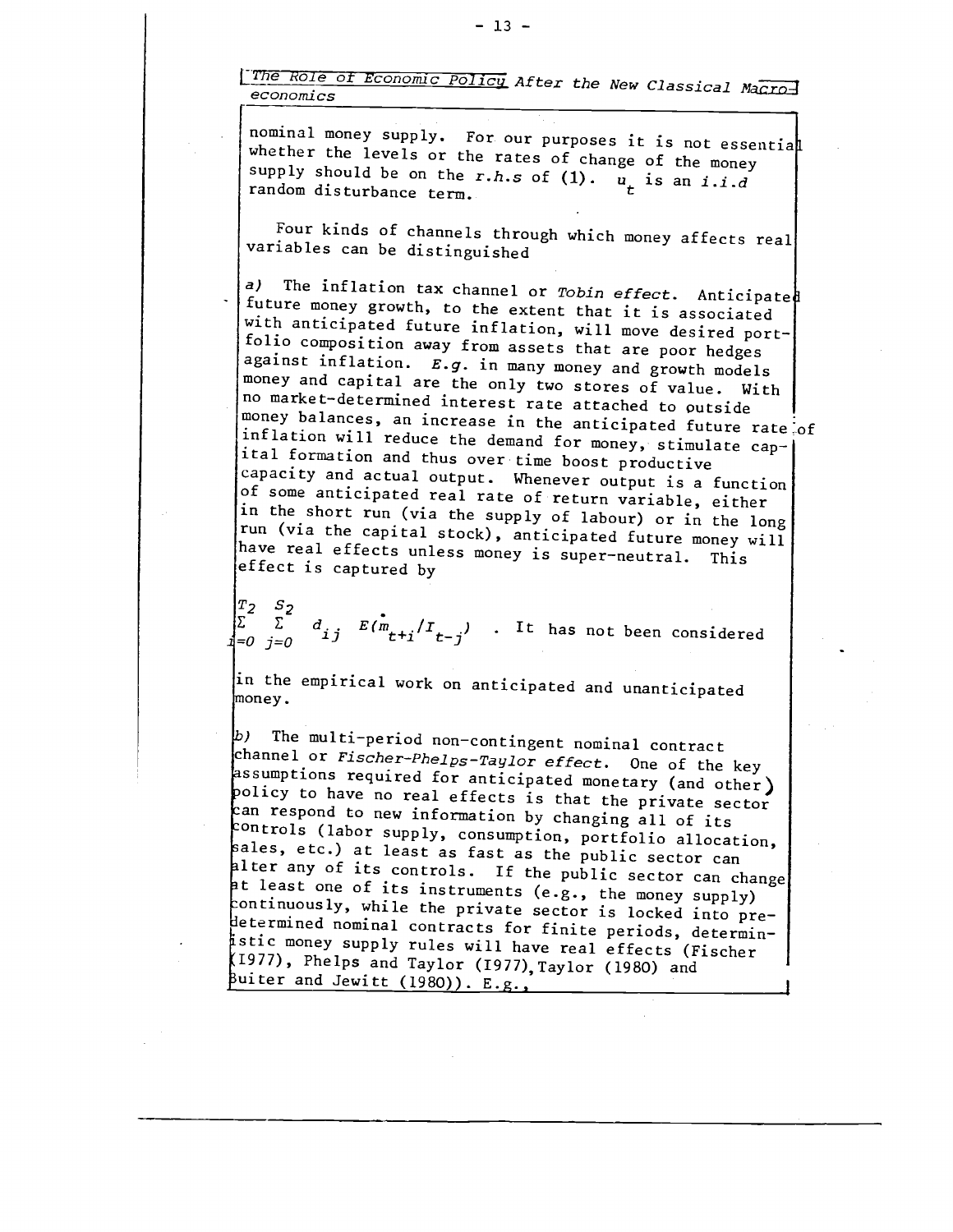models incorporating overlapping multi—period nominal wage contracts exhibit very "Keynesian" behavior. In any given period, the majority of the labor force is covered by pre—existing nominal wage contracts. Each contract can in principle incorporate all relevant information on the behavior of the general price level and average wages over the life of the contract, that was available at the date the contract was entered into. is not contingent on any new information that may become available over the life of the contract. As new information becomes available in period t, it is reflected only in the contracts that are up for renegotiation that period. The majority of the labor force is still covered by unexpired pre—existing contracts. Management responds to "innovations" in demand by altering output and employment at these precontracted wages. If the money supply can respond to demand innovations before each and every labor contract is up for renewal, output stabilizing monetary feedback rules exist. The information sets of the monetary authorities and the private sector may be identical, but the difference in opportunity sets - in this case in the speed of response to demand innovations creates scope for beneficial or detrimental monetary feed back rules. The microfoundations of such multiperiod nominal wage contracts are still quite unsatisfactory (Barro (1977b, 1979)). In the U.S economy, at any rate, they are a fact of life and it seems unwise to deny their existence unless they can be fitted into an a prioristic paradigm of how the economy ought to work.

 $-14 -$ 

The Fischer—Phelps—TaYlor effect is represented by

 $T_1$   $T_1$   $T_2$   $T_3$   $T_{m_{t-1}}$   $T_{m_{t-1}}$   $T_{m_{t-1}}$   $T_{m_{t-1}}$   $T_{m_{t-1}}$   $T_{m_{t-1}}$   $T_{m_{t-1}}$   $T_{m_{t-1}}$   $T_{m_{t-1}}$   $T_{m_{t-1}}$   $T_{m_{t-1}}$   $T_{m_{t-1}}$   $T_{m_{t-1}}$   $T_{m_{t-1}}$   $T_{m_{t-1}}$   $T_{m_{t-1}}$   $T_{m_{t-1}}$   $T_{m_{t-1}}$  $\sum_{i=0}^{k} \sum_{j=0}^{k} b_{ij} i^{m} t_{-i}^{m} t_{-i}^{k}$   $\sum_{i=0}^{k} \sum_{j=0}^{m} a_{ij} i^{m} t_{-i}^{k}$ 

empirical work of Barro et.al. referred to earlier, only current period (or one period ahead) forecast errors were included *i.e.* it was implicitly assumed that  $b_{i,j} = 0$  for  $j > 0$ . This precludes a search for the presence of Fischer—Phelps—Taylor effects. These require that curren outputbe influenced by forecast errors from forecasts of money growth at a given date  $(t-i)$  made at one or more dates before  $t-i$ ; i.e., at dates  $t-i-j$  with  $0 \le j \le S_1$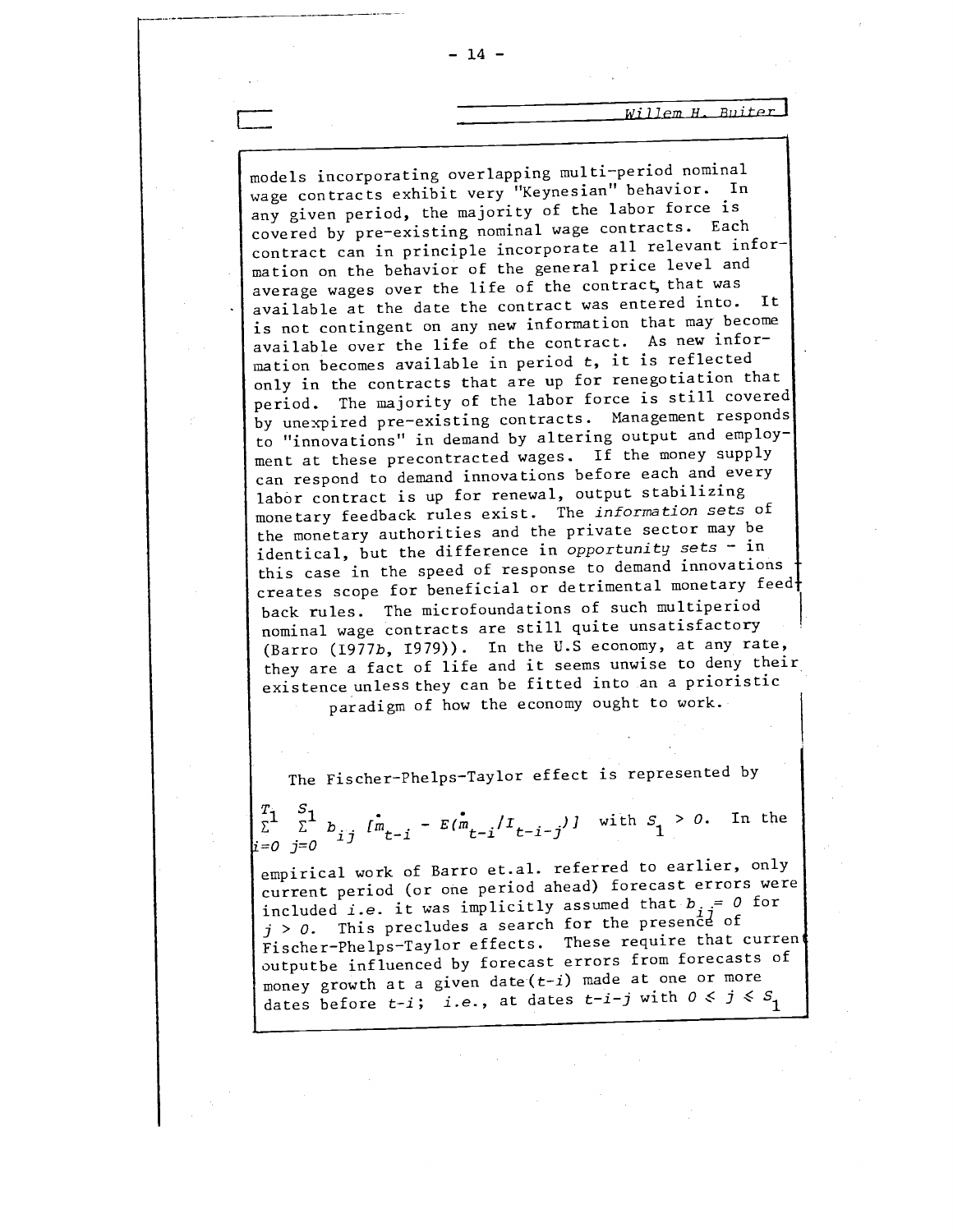The Role of Economic Policy After the New Classical Macroeconomics

where  $S_1$  represents the longest forecast horizon. If monetary policy in period  $t-i$  can be determined on

the basis of information more recent than  $I_{t-i-S}$ , it can

influence at least one monetary forecast error and thus real output.

c) The expectation revision channel or Turnovsky-Weiss effect. This effect is most easily demonstrated using the macro model of equations (2) and (3) which is a simplified version of a model of Turnovsky (1980).

$$
m_{t} - P_{t} = \alpha_{1} y_{t} - \alpha_{2} \left[ E(P_{t+1}/I_{t}) - P_{t} \right] + u_{t}^{m} \qquad \alpha_{1}, \alpha_{2} > 0 \quad (2)
$$

$$
y_t = \beta \left[ P_t - E(P_t / I_{t-1}) \right] + u_t^y \qquad \beta > 0 \qquad (3)
$$

Equation (2) is a monetary equilibrium condition equating the real money supply to a Cagan—type demand for real money balances which is a function of real income and th expected future inflation rate. Equation (3) is a Sargent-Wallace (1975) supply function that makes output an increasing function of the gap between current price and last period's anticipation of the current price level.  $I_t$ includes current and past observations on  $y_{\mu}$ ,  $P_{\mu}$  and  $m$ <br>and the correct model of the economy as specified in  $\mu$ and the correct model of the economy as specified in (2) and (3). Assuming stability we can solve for the price forecast error as in (4).

$$
P_t - E(P_t/I_{t-1}) = \frac{1}{1+\alpha_1\beta+\alpha_2} [m_t - E(m_t/I_{t-1})]
$$

$$
+\frac{\alpha_2}{(1+\alpha_1\beta+\alpha_2)(1+\alpha_2)}\sum_{i=0}^{\infty}\frac{\alpha_2}{1+\alpha_2}i^i(E(m_{t+1+j}/I_t)^{-1})
$$

$$
\left(\frac{m_{t+1+j}}{t-1}\right)^{j} - \frac{1}{1+\alpha_{1}\beta+\alpha_{2}}\left(\alpha_{1}u_{t}^{y} + u_{t}^{m}\right)\left(4\right)
$$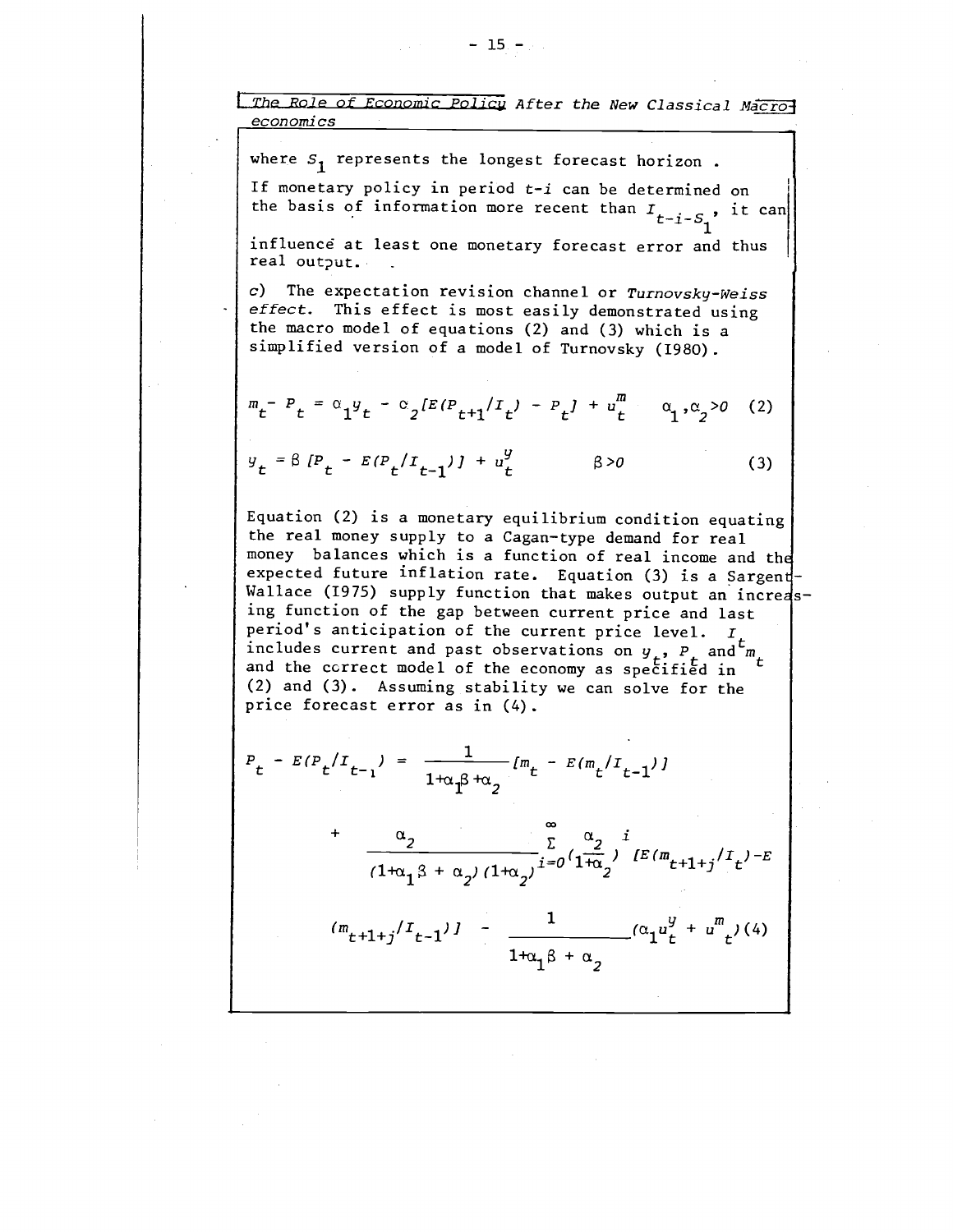Thus the current price forecast error is a function of the revision in the forecasts for all current and future money stocks between period  $t$  and  $t-1$ . Consider a monetary feedback rule that makes the current money supply a function of (in principle) all current and past disturbances.  $\frac{y}{y}$  in  $\frac{m}{y}$  in  $(5)$  $\int_{i=0}^{m} t^{-\frac{1}{2}} \int_{i=0}^{l} \int_{i}^{u} t^{-i} t^{-\frac{1}{2}} \int_{i}^{u} t^{-i} t^{j}$ substituting this into (4) yields  $P_t - E(P_t/T_{t-1}) = \frac{1}{1 + \alpha_1 \beta + \alpha_2} (\mu_0, 1^{\alpha_0} + \mu_0, 2^{\alpha_0} + \mu_0^{\alpha_0})$  $+$   $\frac{\alpha_2}{\alpha_3}$   $\frac{z}{\alpha_1}$   $\frac{\alpha_2}{\alpha_2}$   $\frac{i}{\mu_{1+i,1}}$   $u_t^y$  +  $\mu_{1+i,2}$   $u_t^m$  $(1+a_1\beta + a_2)(1+a_2)$  $\frac{1}{1 + \alpha_1 \beta + \alpha_2}$   $(\alpha_1 u_t^y + u_t^m)$ This shows that the government can completely eliminate the price forecast error  $P_{+}$  -  $E(P_{+}/I_{+,-1})$ ,either by responding only currently  $(\mu_{1+i,1} = \mu_{1+i,2}^2 = 0, i \ge 0, \mu_{0,1}^2 - \mu_{1}^2)$  $\alpha_1$  and  $\mu_{0,2} = 1$ ) or by responding currently and in the future or even by responding only in one or more future periods,to current disturbances. All that is required is that the  $\mu_{1,i}$  and  $\mu_2$ , *i* be chosen in such a way that  $\mu_{0,1} + \frac{\alpha_2}{(1+\alpha)} \sum_{i=0}^{\infty} \frac{\alpha_2}{(-i)} i \mu_{1+i,1} - \alpha_1 = 0$  (7a)  $1+\alpha$ <sub>2</sub> and

— 16 —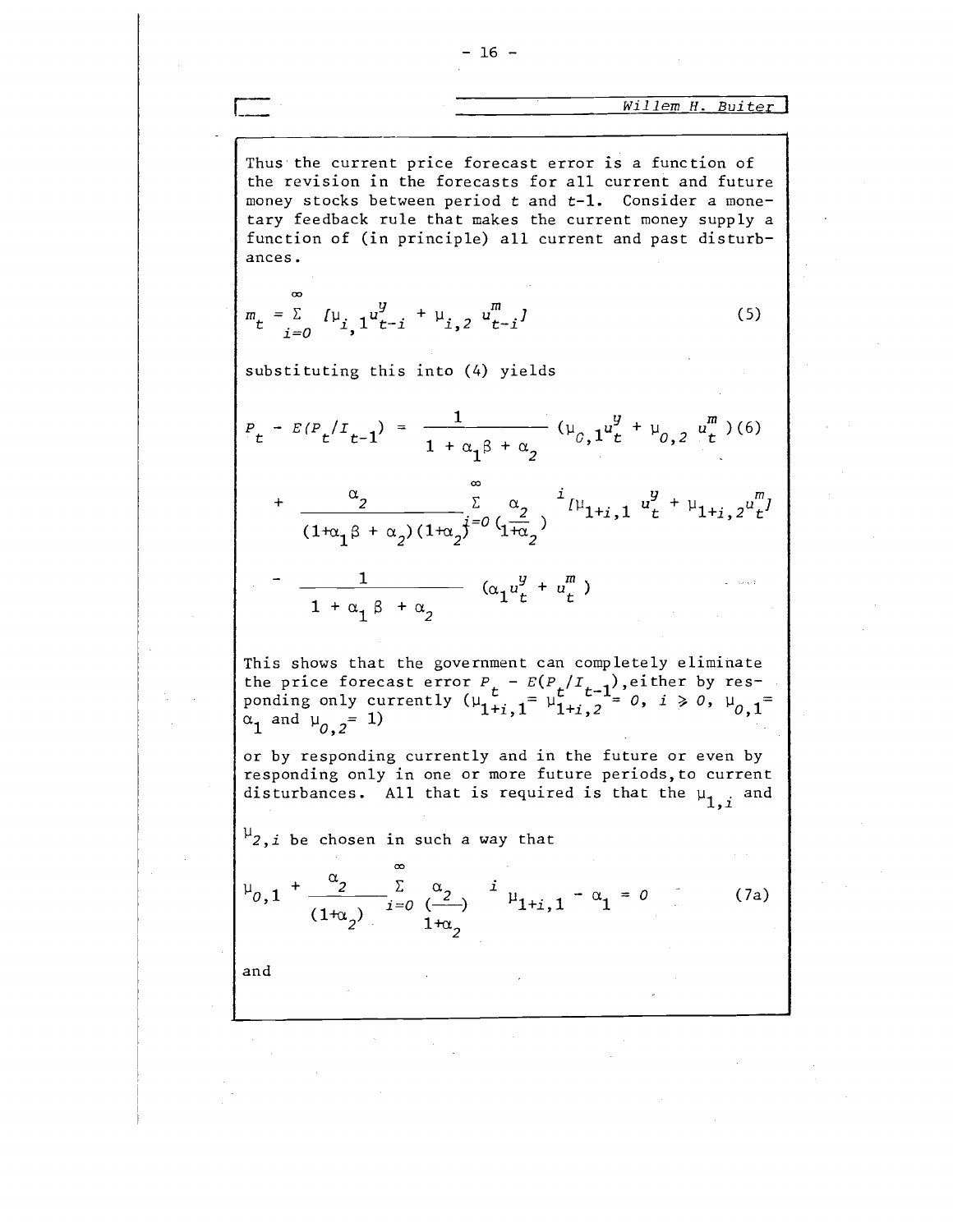The Role of Economic Policy After the New Classical Macroeconomics \_\_\_\_\_\_

$$
\mu_{0,2} + \frac{\alpha_2}{(1+\alpha_2)} \sum_{i=0}^{\infty} \frac{\alpha_2}{(\frac{2}{1+\alpha_2})} i_{1+i,2} - 1 = 0
$$
 (7b)

 $E.g.,$  if the government cannot respond currently to current disturbances (say, because unlike the private sector it receives this information with a one period lag)  $i.e.$ 

 $=\mu_{0,2} = 0$  and chooses to respond only with a one period lag, *i*.e.  $\mu_{1+i,1} = \mu_{1+i,2} = 0$ , *i*  $\geq 1$  , the price

forecast error is eliminated by choosing and

$$
\mu_{1,1} = \frac{\alpha_1(1+\alpha_2)}{\alpha_2} \tag{8a}
$$

 $1 + \alpha_2$ (8b)  $\mathbb{Z}_2$ 

Therefore, even if the government has information that is inferior to that available to the private sector, in the sense that it receives information on current and past realizations of random disturbances later than the private sector, it can eliminate the effects of current disturbances on the price forecast error from last period's forecast of the current price level (and therefore on the deviation of output from its ex—post "natural" level

 $u_{\,\boldsymbol{\cdot}}^{y}$ ). It does this by committing itself to respond in a known

way to these current disturbances during some future period when the relevant information has become known to it.

This equivalence of current or instantaneous policy response and future or lagged policy response only holds when the current state of the system  $(P_+$  in our example) is a function of anticipations of future states  $(E(P_{t+1})$ 

 $I_L$ ) in our example). Consider e.g. the case when  $\mu_{i,1}$ =  $\mu_{1,2} = 0$  for all i except  $\mu_{1,1}$  and  $\mu_{1,2}$ . Changes in  $m_t$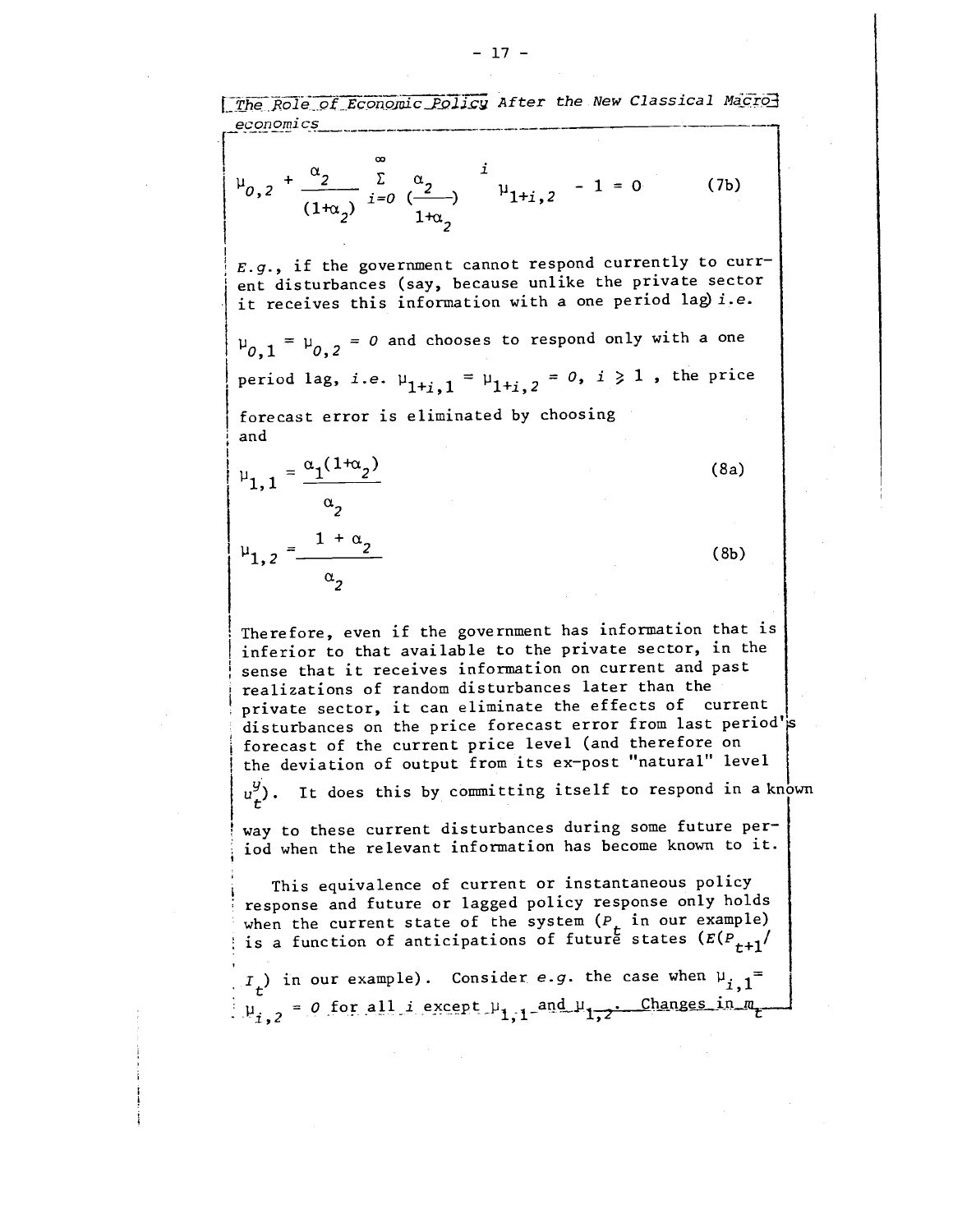in response to  $u_{t-1}^y$  and  $u_{t-1}^m$  have no effect on  $P_t - E(P_t)$  $I_{t-1}$ ) because  $u_{t-1}^y$  and  $u_{t-1}^m$  belong to  $I_{t-1}$ . Anticipated future changes in  $m_{t+1}$  in response to  $u_t^y$  and  $u_t^m$ , however, will effect the anticipated future price level  $E(P_{t+1}/I_t)$ and thereby  $P_t$  and  $P_t - E(P_t/T_{t-1})$ .

Turnovsky has pointed out (Turnovsky (1980) ) that the ability of lagged monetary feedback policy to affect real output will disappear if  $E(P_t/T_t)$  in (2) is replaced by  $E(P_{t+1}/I_{t-1})$ . Unless the expectations in (2) and (3) are

conditioned at different dates, new information accruing to private agents between periods  $t-1$  and  $t$  cannot be reflected in the price level established in period t: both portfolio allocation decisions and money wage aecis ions for period  $t$  are predetermined from period  $t-1$ . Pollcy that depends for its effectiveness on the aquisition of new information by the private sector, on consequent expectation revision and on the immediate reflection of these new expectations in current prices will become powerless. Buiter and Eaton (1980) note that policy rules that oper ate through current (and/or past) expectations of future policy actions are time-inconsistent, an issue addressed in greater detail in Section 5.

If there are more independent targets than instruments or if the private secor does not have complete contemporaneous information on all disturbances, it will not be possible to achieve perfect stabilization, as we did in the simple example.7 Nevertheless, the qualitative proposition that monetary policy effectiveness can be achieved via the effect of anticipated future policy remains valid (See Turnovsky (1980) and Weiss (1980)). This is one way in which rational expectations have increased the scope for stabilization policy beyond what is possible under ad—hoc expectations. The Turnovsky—Weiss effect is represented in (1) by

 $R_1$   $T_3$   $S_3$  $e^{i j k^{12} (m t+i^{12} t-j^{12}) (m t+i^{12} t-j-k^{11})}$  $k=1$  i=-T<sub>4</sub> j=0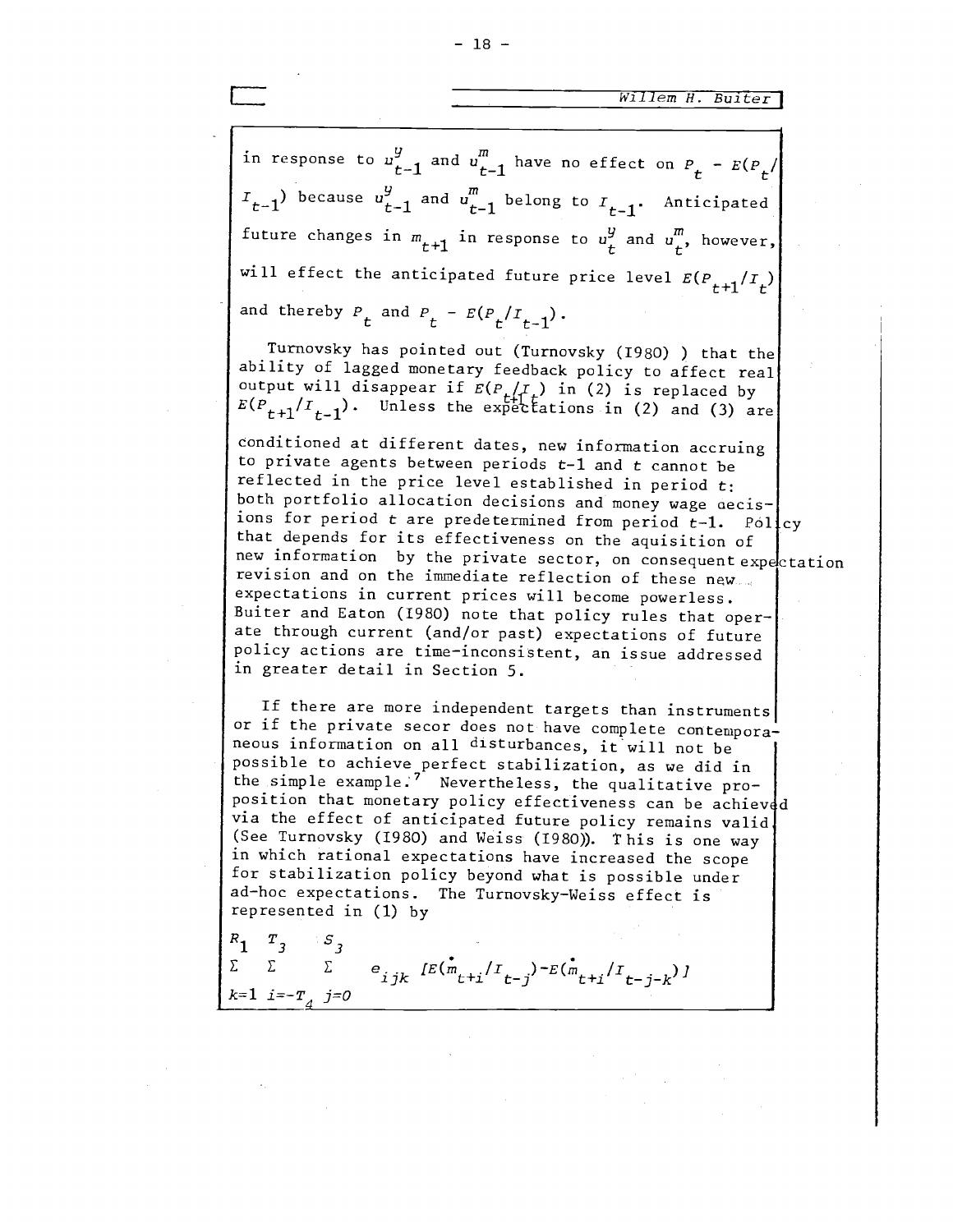The Role of Economic Policy After the New Classical Macroeconomics

It was not incorporated in any of the empirical work on anticipated and unanticipated money.  $r_1$ 

d) Other channels. The only term left in (1) is  $\sum c_i m_{t-i}$ <br> $i=0$ 

representing past and present actual monetary growth. This can affect real output for a variety of reasons. The thre major ones are money illusion, absence of debt neutrality in the presence of nominal interest—bearing public debt and ad—hoc sticky money wages or prices. The last category does not include those multi—period, non—contingent nominal contract models like Fischer (1977), Phelps and Taylor (1977), Taylor (1980) and Buiter and Jewitt (1980) that incorporate rational expectations and have all real variables homogeneous of degree zero in anticipated money, nominal wages and prices. These were discussed under the These were discussed under the Fischer—Phelps—Taylor effect. The necessity of debt neutrality for neutrality of anticipated money is argued in Buiter (1979a,b; I98Ob) and Tobin and Buiter (1980).

It is important in empirical work on equations such as (1) to incorporate the assumption of homogeneity of degree zero of all real variables in all actual and anticipated money prices and nominal quantitities. As a special case of this if there is debt neutrality, anticipated money should be neutral in the long run. The "Keynesian" proposition that anticipated money can have real effects in the short run is not to be confused with the strawman of long run money illusion (Gordon 1979).

IV Causal and Non-Causal Solutions to Rational Expectatiom Models and Other Non-Uniqueness Problems

Traditional optimal control techniques for dynamic models are presented most thoroughly in Chow (1975). In order to be applicable to problems encountered in modern macroeconomic analysis, the traditional approach must be extended in two directions. The first extension is to allow for many independent controllers or "players" with distinci and possibly conflicting objectives. Each player is aware of and responds to the current and anticipated future actions of the other players. Thus, instead of modeling a single controller playing a game against "nature," we need the approach of multiplayer dynamic game theory or differential games. This issue is considered in a longer Version of this paper (Buiter (1980a)).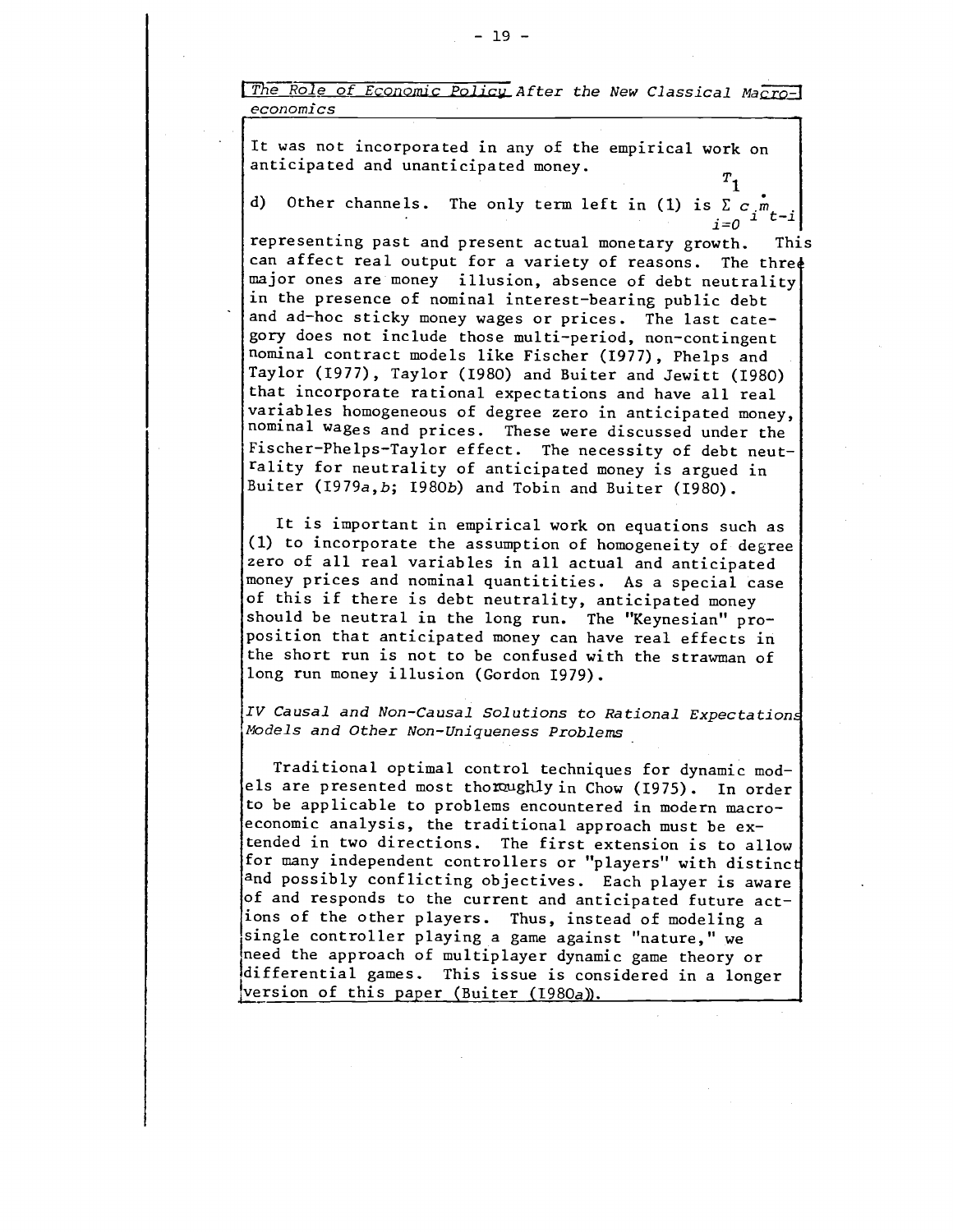$\ddot{\phantom{0}}$ 

 $\bar{z}$ 

|                             | The second extension is to develop optimization tech-<br>niques for noncausal models. Both single-player and<br>many-player solution techniques need to be developed.<br>The distinction between causal or backward-looking and<br>noncausal or forward-looking models is a familiar one in<br>the control engineering literature. In a causal system<br>the state of the system at time $\tau$ , $y_{\tau}$ , is completely<br>determined once a past state $y_{T-i}$ , $i = 1, 2, $ is given              |              |  |
|-----------------------------|-------------------------------------------------------------------------------------------------------------------------------------------------------------------------------------------------------------------------------------------------------------------------------------------------------------------------------------------------------------------------------------------------------------------------------------------------------------------------------------------------------------|--------------|--|
|                             | together with the entire sequence of values of the forcing<br>variables or inputs, $v_t$ , between $\tau$ -i+1 and $\tau$ , i.e.,                                                                                                                                                                                                                                                                                                                                                                           |              |  |
|                             | $(v_{\tau-i+1}, v_{\tau-i+2}, , v_{\tau-1}, v_{\tau}).$ If the system is stable<br>the influence of the initial state will ultimately vanish<br>and the current state will be a function only of all<br>past and present inputs. Inputs are the exogenous var-<br>iables, the instruments and the random disturbances.<br>Causal system are solved forward in time from a given<br>initial condition. Noncausal systems are systems for<br>which it is not sufficient for determining $y_{\tau}$ to know an |              |  |
|                             | initial condition $y_{\tau-i}$ , $i > 0$ , and the values of the                                                                                                                                                                                                                                                                                                                                                                                                                                            |              |  |
|                             | forcing variables or inputs between $\tau - i$ and $\tau$ (inclusive).<br>In addition, knowledge of (expected) future inputs $v_{\tau+i}$ ,                                                                                                                                                                                                                                                                                                                                                                 |              |  |
| solved as causal models.    | $j = 1, 2, \ldots$ , is required. Noncausal models have been<br>argued to arise frequently in the context of rational<br>expectations models, although some rational expectations<br>models--those incorporating only current or past expect-<br>ations of the present or the past--have generally been                                                                                                                                                                                                     |              |  |
| model of equation $(9)$     | It is probably better to talk of causal and noncausal<br>solutions to dynamic models than of causal and noncausal<br>models. Every dynamic model, with or without rational<br>expectations, has a causal (or "backward-looking") and a<br>noncausal (or "forward-looking") solution.<br>easily demonstrated with the linear difference equation                                                                                                                                                             | This is most |  |
| $y_t = Ay_{t-1} + cx_{t-1}$ |                                                                                                                                                                                                                                                                                                                                                                                                                                                                                                             | (9)          |  |
| $y_{+}$                     | is a vector of state variables and $xr$ a vector of                                                                                                                                                                                                                                                                                                                                                                                                                                                         |              |  |

 $\label{eq:2} \frac{1}{\sqrt{2}}\sum_{i=1}^n\frac{1}{\sqrt{2\pi i}}\int_{\mathbb{R}^n} \frac{1}{\sqrt{2\pi i}}\frac{1}{\sqrt{2\pi i}}\frac{1}{\sqrt{2\pi i}}\frac{1}{\sqrt{2\pi i}}\frac{1}{\sqrt{2\pi i}}\frac{1}{\sqrt{2\pi i}}\frac{1}{\sqrt{2\pi i}}\frac{1}{\sqrt{2\pi i}}\frac{1}{\sqrt{2\pi i}}\frac{1}{\sqrt{2\pi i}}\frac{1}{\sqrt{2\pi i}}\frac{1}{\sqrt{2\pi i}}\frac{1}{\sqrt{2\pi i}}$ 

 $\hat{\mathcal{A}}$ 

 $\sim$   $\alpha$ 

 $\frac{1}{2} \left( \frac{1}{2} \right)$ 

 $\label{eq:2} \frac{d\mathcal{L}_{\text{max}}}{d\mathbf{r}} = \frac{1}{\sqrt{2}} \mathbf{1} \mathbf{1} \mathbf{1} \mathbf{1}$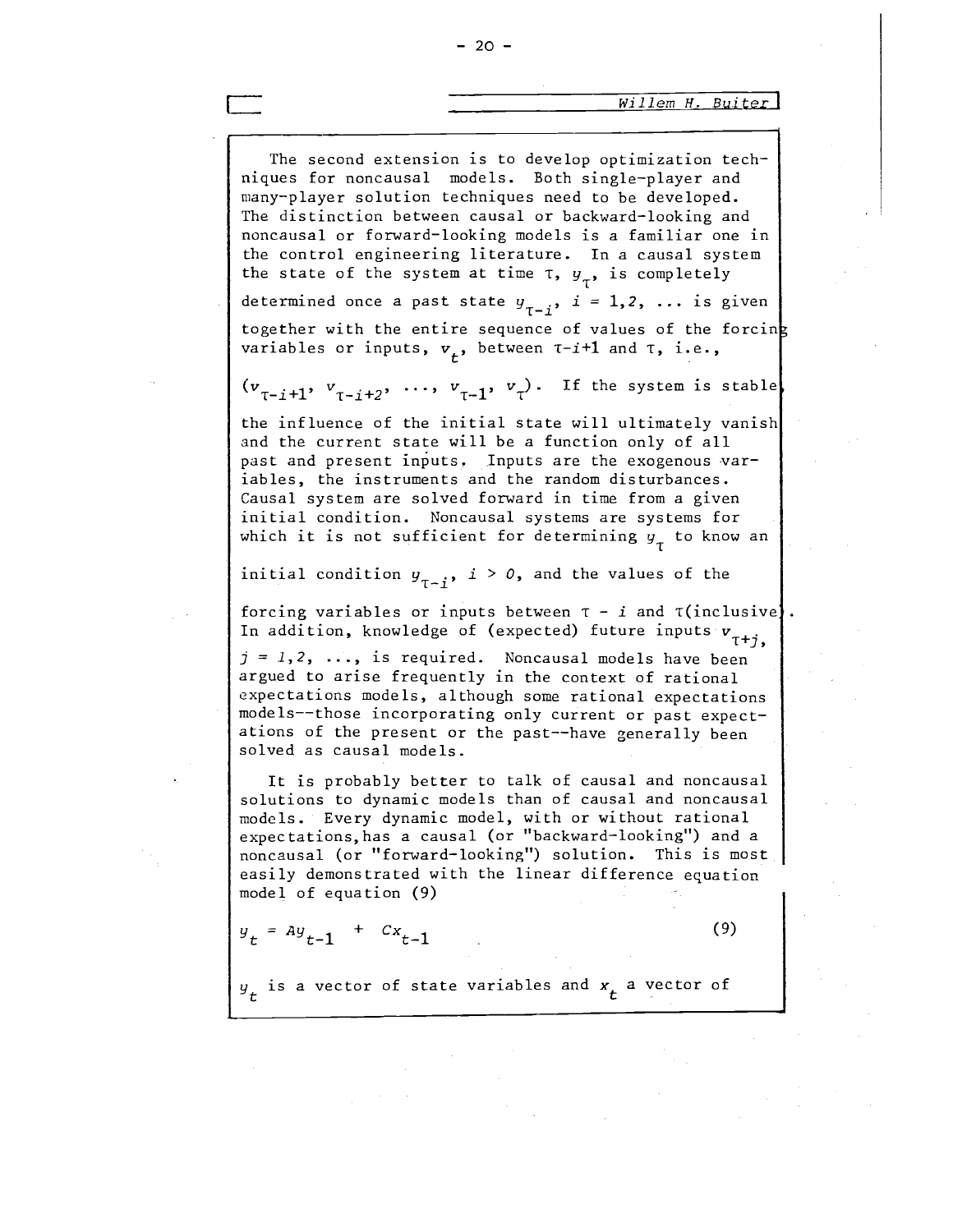1 The Role of Economic Policy After the New Classical Macroeconomics exogenous variables or policy instruments. The matrix A is assumed to be invertible. The causal or backwardlooking solution  $b$  of (9) is  $\frac{9}{5}$ t  $k=0$   $A^{k}$   $Cx_{t-1-k}$   $+ \lim_{N\to\infty} A^{N}$   $y_{t-N}$  (10a) The non-causal or forward looking solution  $y_{+}^{f}$  of (9) is  $A^{-k}$  Cx<sub>t-1+k</sub> + lim  $A^{-2i}$  y<sub>t+M</sub> (10b)  $k=1$ Indeed, as Blanchard (1978) has pointed out, any linear combination of the backward and the forward solutions with weights that sum to unity, such as  $\mu$  in (1), is also  $\mathcal{F}_t$ a solution to (9)  $y_{+}^{m} = \alpha y_{+}^{b} + (1-\alpha) y_{+}^{f}$  (11) The mathematics are quite silent on which one of the continuum of solutions given in (11) to pick. Economic theory must narrow down the possible range. If  $y_t$  is an asset price determined in an efficient market the noncausal solution (lOb) may be the natural one. In terms of equation (9), momentary equilibrium is represented by an equation relating the asset price,  $y_{\mu}$ , to its (actual and

expected) future value  $y_{t+1}$  and an exogenous variable or

policy instrument  $x_{\mu}$ . Such a noncausal solution was pro-

posed by Sargent and Wallace (1973) for a money-and-growth model. If the price were determined in an inefficient market and is viewed as predetermined at any given instant the causal solution is the appropriate one.

It is sometimes argued that the choice between the causal and the non—causal solutiors should be based on the principle that unstable solutions are inadmissable. Note that if the model in (9) has a stable backward-looking sol ution for a constant path of the forcing variables  $(x_{+}=x)$ ,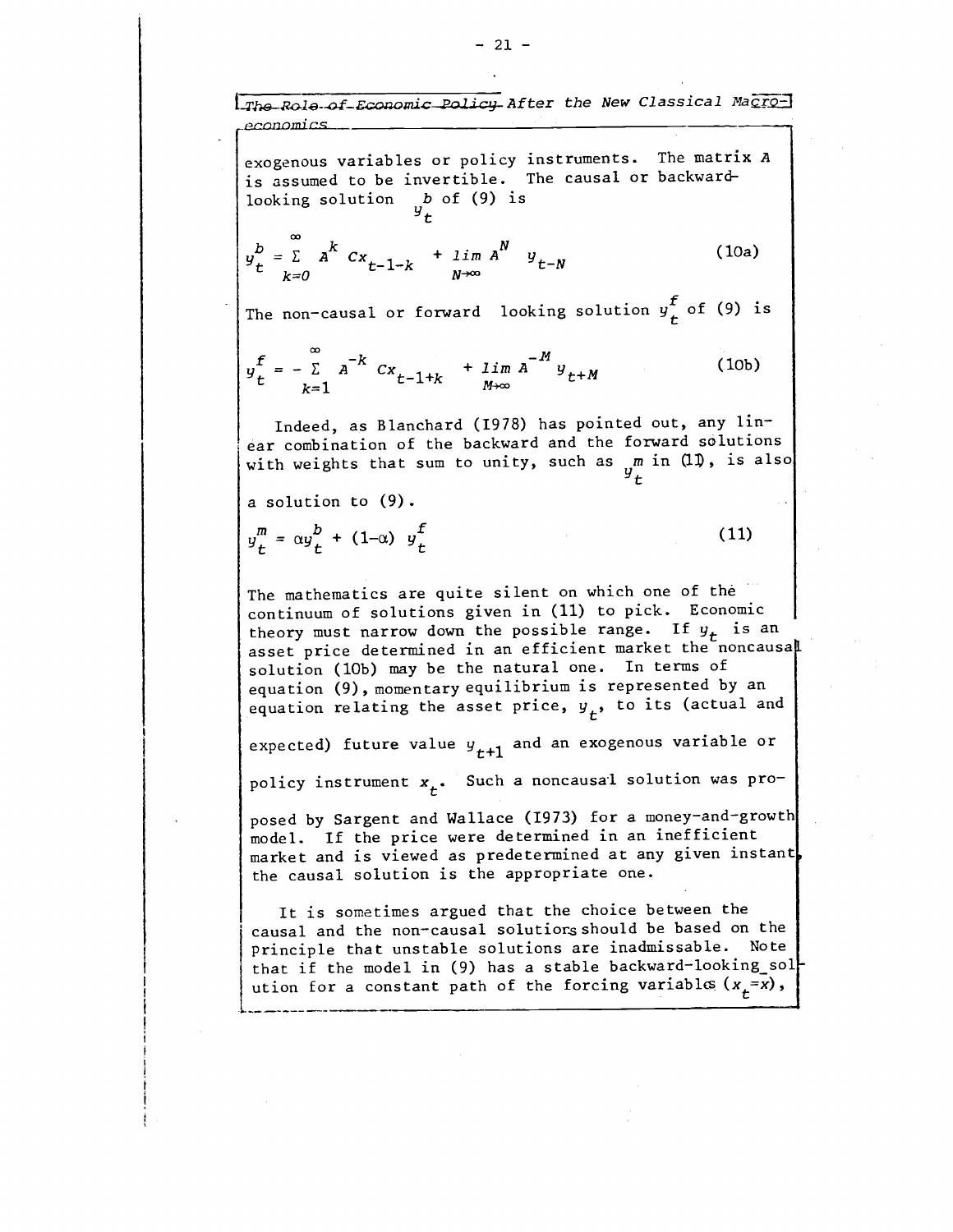its forward—looking solution will be unstable and vice versa. If the characteristic roots of A are  $\lambda_j$ ,  $i=1,\ldots,n$ . the characteristic roots of  $A^{-1}$  are given by  $\mu_i = \lambda_i^{-1}$ . There is of course nothing uniquely interesting about constant paths for the forcing variables. While they permit us to analyse the stability of the homogeneous equation system, the behaviour of the complete system cannot be determined until the actual trajectories for the forcing variables have been specified. Assume e.g. that all characteristic roots of A are unstable and that C is square and of full rank. Let  $x_+$  satisfy  $x_+$  =  $c^{-1}(A^{-1}-A)y_t$ . Equation (9) then evolves according to  $y_t = A^{-1} y_{t-1}$ . The causal solution is now stable and the non—causal solution is unstable. If a random disturbance term  $u_t$  were added to equation (9), the causal solution would involve current and lagged disturbances and the non—causal solution actual, realized values of future random disturbances. While the mathe matics are willing, economic sense does not accept the proposition that actual future realizations of random variables (as opposed to current and past estimates of future random variables or distribution functions of future random variables) can influence the current state. Non—causal models that arise in economic applications wil have known future deterministic exogenous variables and estimates of future random variables as determinants of the current state vector. Some further non—uniqueness problems that arise in stochastic models with rational expectations of future endogenous variables can be illustrated with the simple Cagan—type hyperinflation model of equation (12)  $m_t - p_t = -\alpha \left[ E(p_{t+1}/I_t) \right] + u_t$   $\alpha > 0$  (12)  $u_t$  is an *i.i.d.* random disturbance term.  $I_t$ , the information set conditioning expectations formed in period t,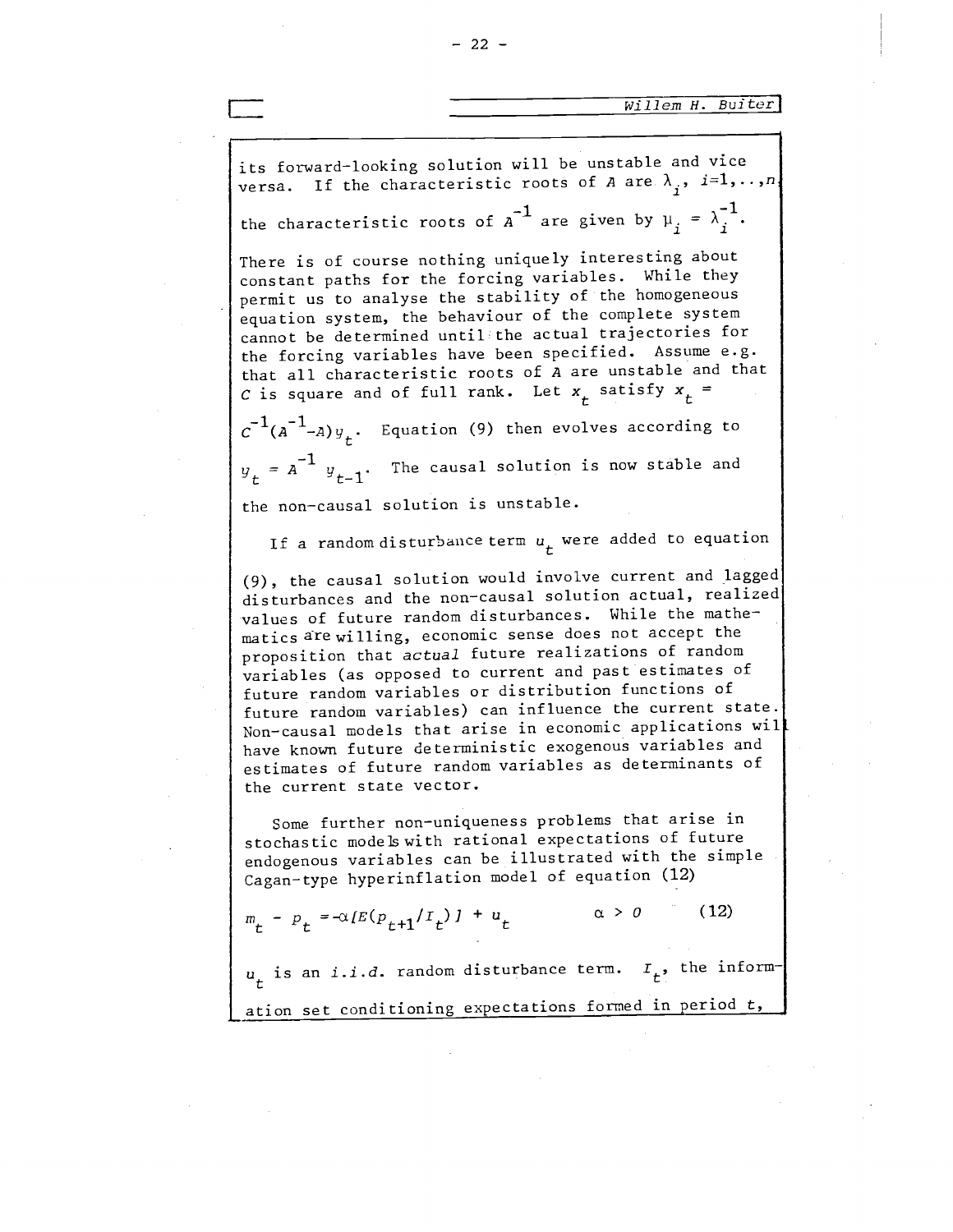IThe Role of Economic Policy After the New Classical Macro-j economics

includes the market fundamentals  $(m_{+}, p_{+})$  the structure of the model, including the correct values of  $\alpha$  and therefore  $u_t$ ) as well as past values of  $m_t$ ,  $p_t$  and  $u_t$ . It may also include current and past observations on an extraneous, "sunspot" variable  $\varepsilon_{\perp}$  which is an *i.i.d.* random disturbance. The non-causal or forward-looking solution of  $(12)$  is:  $=\frac{1}{1}$   $m_t + \frac{1}{1}$   $\Sigma (\frac{\alpha}{1})^i$   $E(m_{t+i}/I_t) - \frac{1}{1}$   $u_t$  (13)  $1+\alpha$  1+a i=1 1+a  $\alpha$  1+a 1+a 1+a 1 +  $\lim_{N\to\infty}$  ( $\frac{\alpha}{1+\alpha}$ )  $\lim_{E(P_{t+N}^f/L_t)}$ The current price level is a function of the current money stock and the current "fundamental" disturbance  $u_{\perp}$ , all anticipated future money supplies and a transversality condition for  $\lim_{M\to\infty}$   $\frac{u}{1+v}$   $\int_{E(P_{t+M}^f/T_t)}^{\infty} d\mu$  =  $\eta_t$ . Even if we assume that  $\left|\frac{\alpha}{\alpha}\right|$  < 1,  $\eta_t$  does not necessarily vanish. In fact any  $n_{t}$  that satisfies (14) can be substituted into (13)  $n_t = \frac{\alpha}{1+\alpha}$   $E(n_{t+1}/I_t)$  (14) Consider e.g. the case in which  $n_{\mu}$  is an infinite distributed lag on the fundamental disturbance  $u_t$  and the extraneous disturbance  $\varepsilon_{\text{r}}$ .  $m_{t} = \sum_{i} \left[ a_{i} u_{t-i} + b_{i} e_{t-i} \right]$  (15)  $t = \int_{i=0}^{L} t^{a} i^{a} t - i$   $\int_{i}^{t} t - i$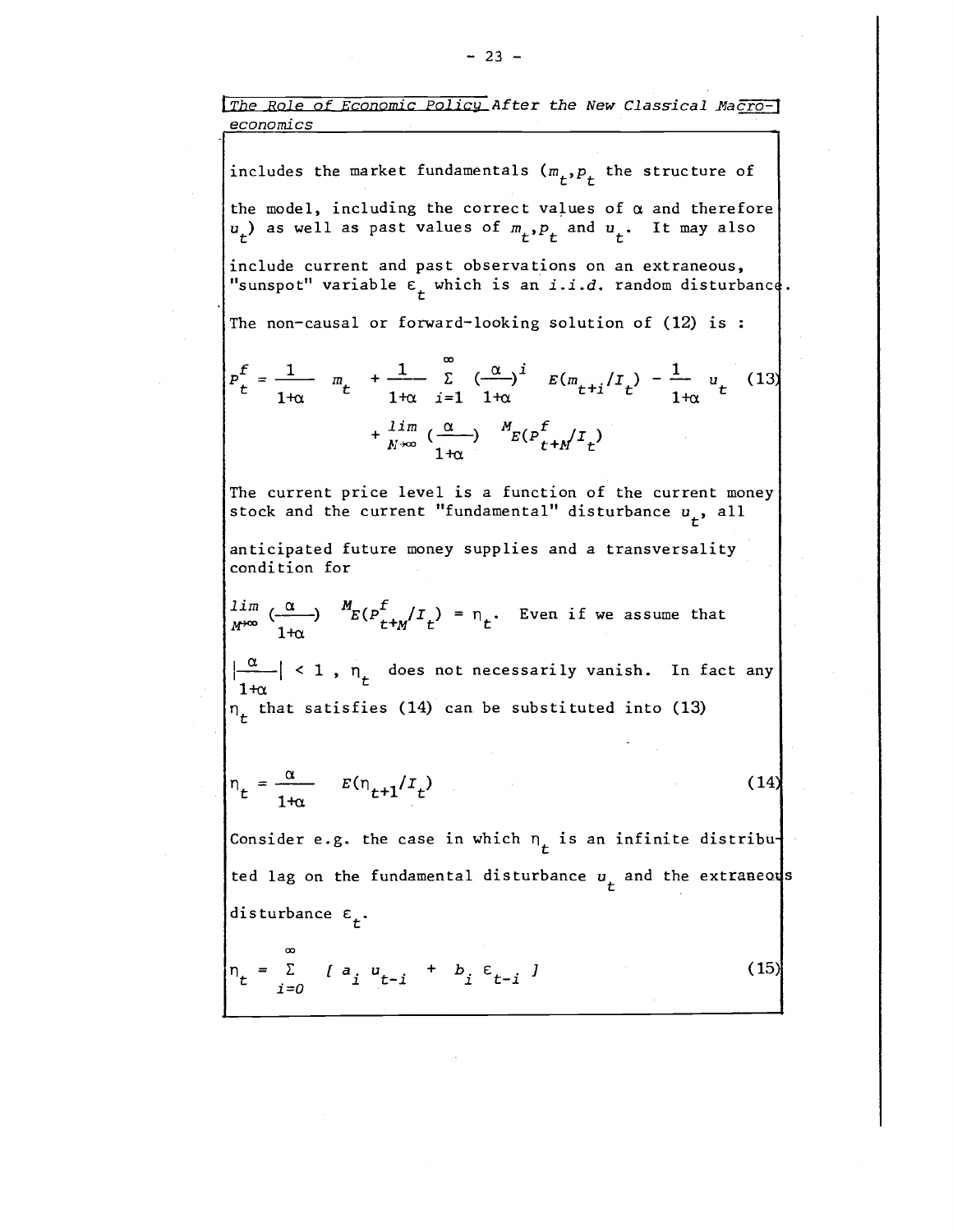Let the  $a_j$  and  $b_j$  satisfy  $a_{i} = \frac{\alpha}{i+1}$   $i \ge 0$  (16a)  $\frac{a_{i+1}}{1+\alpha}$   $\frac{1}{1+\alpha}$  $b_i = \frac{\alpha}{1+\alpha} b_{i+1}$   $i \ge 0$  (16b) The general non-causal solution to (12) is therefore given by  $\frac{1}{m_t} + \frac{1}{m_t} \sum_{i=1}^{\infty} \frac{(\alpha_i)^2}{(1-\alpha_i)^2} E(m_{t+i}/I_t) - \frac{1}{m_t} u_t + n_t$  $1+\alpha$   $\downarrow$  1+ $\alpha$  i=1 1+ $\alpha$ (17) where  $n_t$  is defined by (14) in general and, given our assumptions about  $I_{\bm{\tau}},$  by (15) and (16a,b). Note again that we cannot say anything about the stability of (17) until we have specified the stochastic process governing  $\binom{m}{t}$ . Using the same kind of reasoning, the causal or backward looking solution of (12) can be found to be  $P_t^b = -\frac{1}{\alpha} \sum_{i=0}^{\infty} \left( \frac{1+\alpha}{\alpha} \right)^i m_{t-1-i} + \frac{1}{\alpha} \sum_{i=0}^{\infty} \left( \frac{1+\alpha}{\alpha} \right)^i n_{t-1-i} + \eta_t$ (18)  $n_t$  again satisfies (14), while a specific example of a process satisfying (14) and consistent with our assumptions about  $I_t$  is given in (15) and (16a,b). Note that even if  $\left|\frac{1+\alpha}{\alpha}\right| > 1$ , as will be the case if  $\alpha > 0$ , it makes no sense to describe (18) as unstable until the stochastic process governing  $m_t$  has been specified. For constant  $m_t$ , (18) is unstable if  $\alpha > 0$ , but with e.g.  $m_t = \frac{1+2\alpha}{1+\alpha} P_t$  this instability would be eliminated.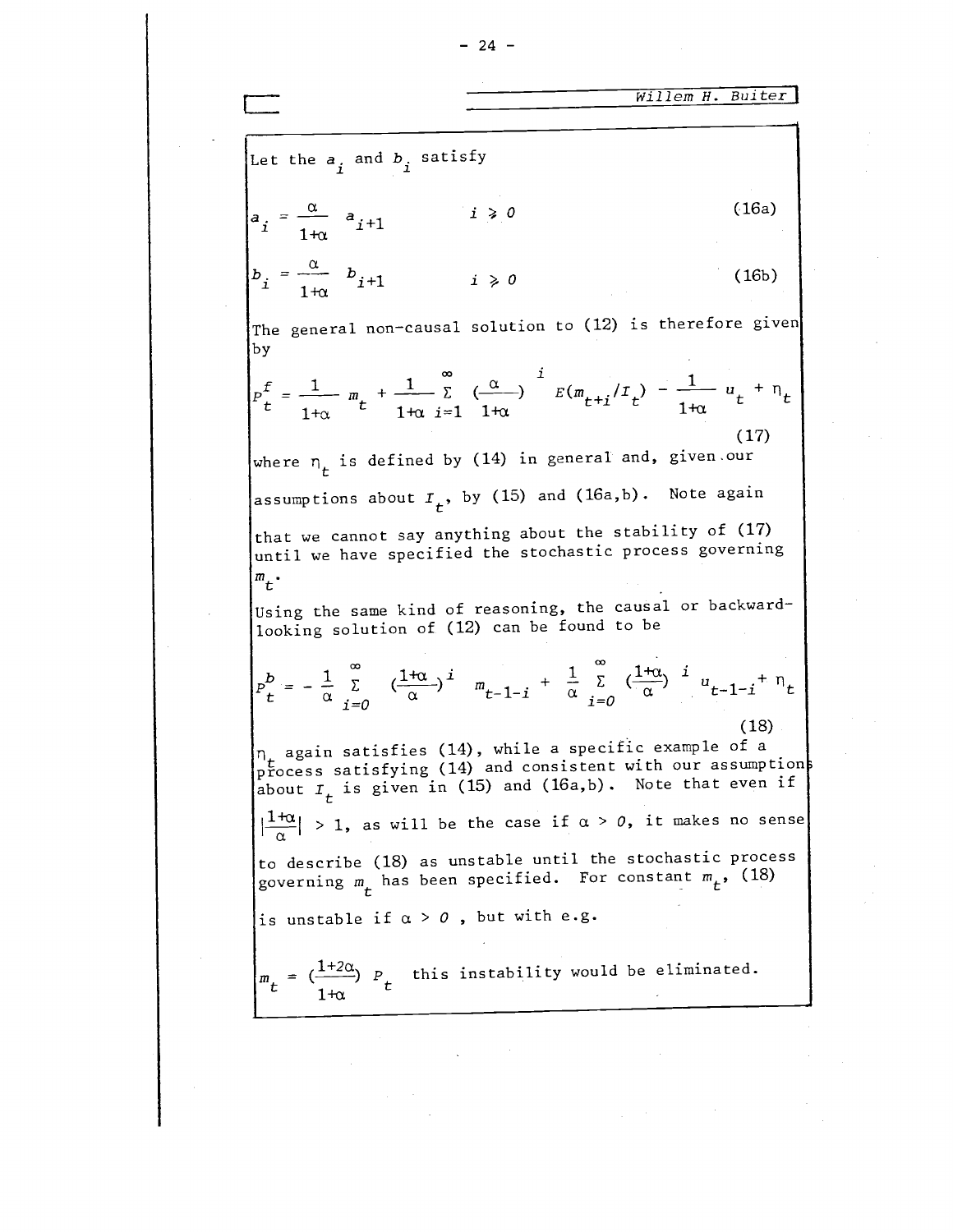The Role of Economic Policy After the New Classical Macroeconomics

With the non-causal solution, an equal proportional increase in period t in the current and anticipated future money supplies raises the price level immediately and by the same proportion. By contrast, the causal solution shows that a fully anticipated increase in the money supply in period t will have no effect at all on the price level in period t; it will only affect the price level in period t+1 and beyond. Unanticipated current money,  $m_{\mu}$  -  $E(m_{\mu}/m_{\tau})$ 

 $I_{t-1}$ ), could be included in  $n_t$  and could therefore have

an immediate effect on the price level. As it can enter  $n<sub>+</sub>$  with a coefficient of either sign, the direction of

the effect is arbitrary. Both (17), a "New Classical" equation and (18), an "Old Keynesian" equation are consistent with financial equilibrium and rational expectations. The policy implications of the two solutions differ greatly. By direct computation it can also be shown that linear combinations,with weights that sum to unity,of the causal and non-causal solutions are also solutions to  $(12)$ .

Thus with rational expectations models that include current (or past) anticipations of future endogenous variables there are two kinds of non—uniqueness problems. As in all dynamic models, there is the problem of choosing between the causal solution, the non-causal solution and mixtures of the two. Additional information from outside the formal model is in general required to make this choice. The choice of the non—causal solution appears, on a priori economic grounds, to be appropriate for variables such as asset prices determined in efficient markets. In such models current asset prices are a function of expected future asset prices, and current prices can respond instan taneously to changes in information. For prices determined in inefficient markets the choice of the causal solution would seem to be appropriate. To rule out a solution because it is explosive for a constant path of the forcing 'ariables is incorrect. First, there exist, in general, hon-constant paths of the forcing variables that will stab-.lize a system whose homogeneous solution is unstable. Second, at any rate for causal systems, there is no good economic reason to rule out unstable solutions unless they lead in finite time to violations of physical or behavioura onstraints. There is no divine guarantee that economic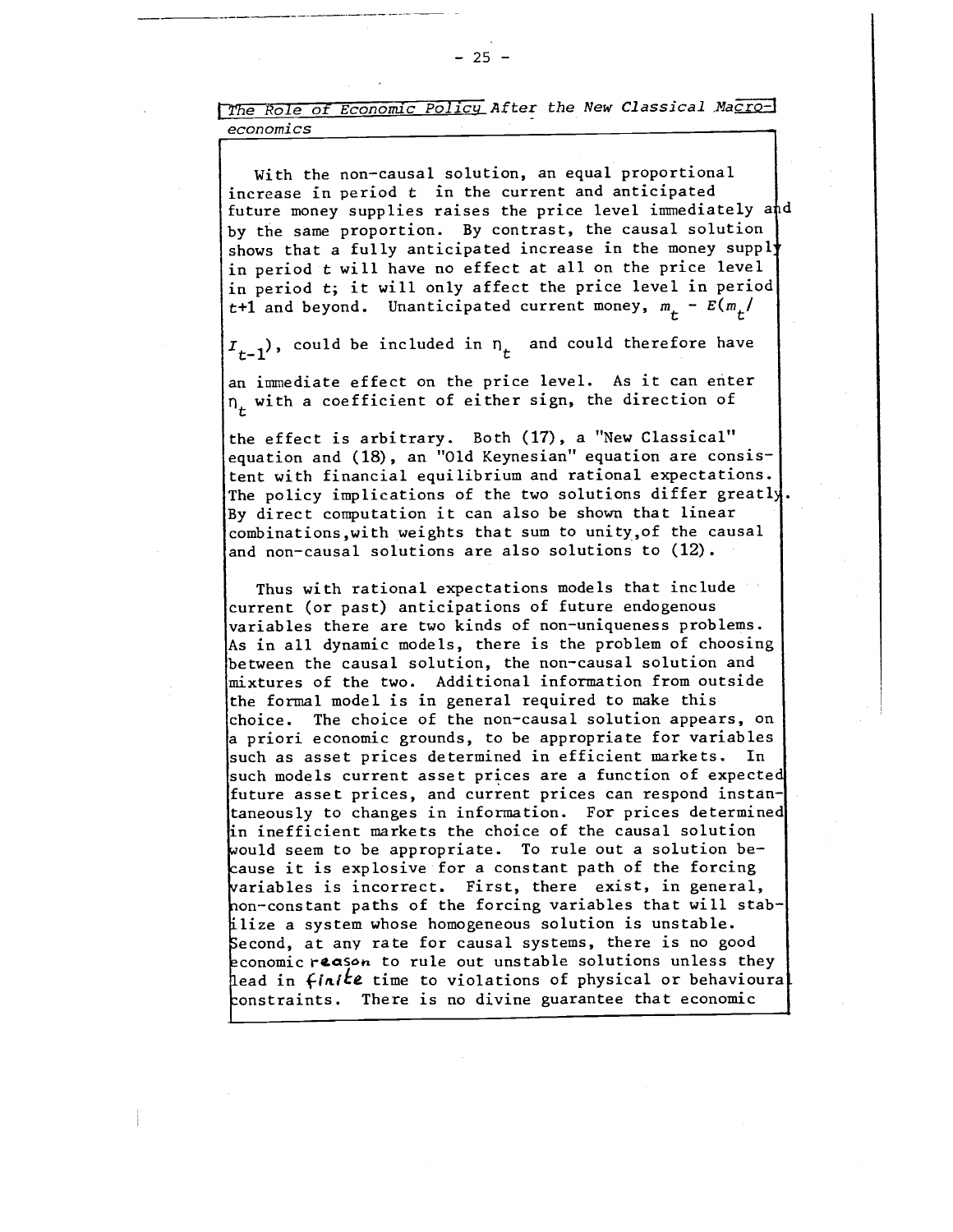systems are stable.

In addition, having resolved this non—uniqueness prob lem, there is the problem of what to do about  $n<sub>r</sub>$  in either

solution. Unless one imposes the condition that  $n_t \equiv 0$ ,

"irrelevant" lagged fundamental disturbances and current and lagged extraneous random disturbances can enter the solutions (17) or (18). Price level variance minimizing solutions are characterized by  $n_t \equiv 0$ . For the  $n_t$  process in

(15) this is achieved e.g. by setting  $a_{0} = b_{0} = 0$ . Whether

decentralized markets can achieve the collectively rational decision of ignoring extraneous information and irrelevant lagged fundamental disturbances is an issue that has not yet been resolved. There may be a role for a central policy maker in imposing the minimum variance solution.

V Optimal Feedback Rules in Non-Causal Models: The "Innovation Contingent" Policy

In a well—known paper Kydland and Prescott have argued that optimal control in rational expectations models is impossible (Kydland and Prescott (1977)). In more recent statements, this argument has been weakened to the proposition that the search for optimal policies should be limited to a comparison of alternative fixed operating rules in order to select the one with the most attractive operating characteristics. The most plausible interpre tation of their view is that in non—causal rational expectations models optimal policies are of the open—loop type rather than of the closed-loop or feedback type. As stated before, an open-loop policy is a non-state-dependent policy announced at some initial date which specifies the values of the policy instruments for all future time as a function of the information set at the initial date. Closed—loop or feedback policies make the values of the instruments at the current moment and in the future a possibly time—varying but known (as of the initial date) function of the current (respectively the future) states of the economy. These future states will be random variables in a stochastic world.

Kydland and Prescott's proposition is quite distinct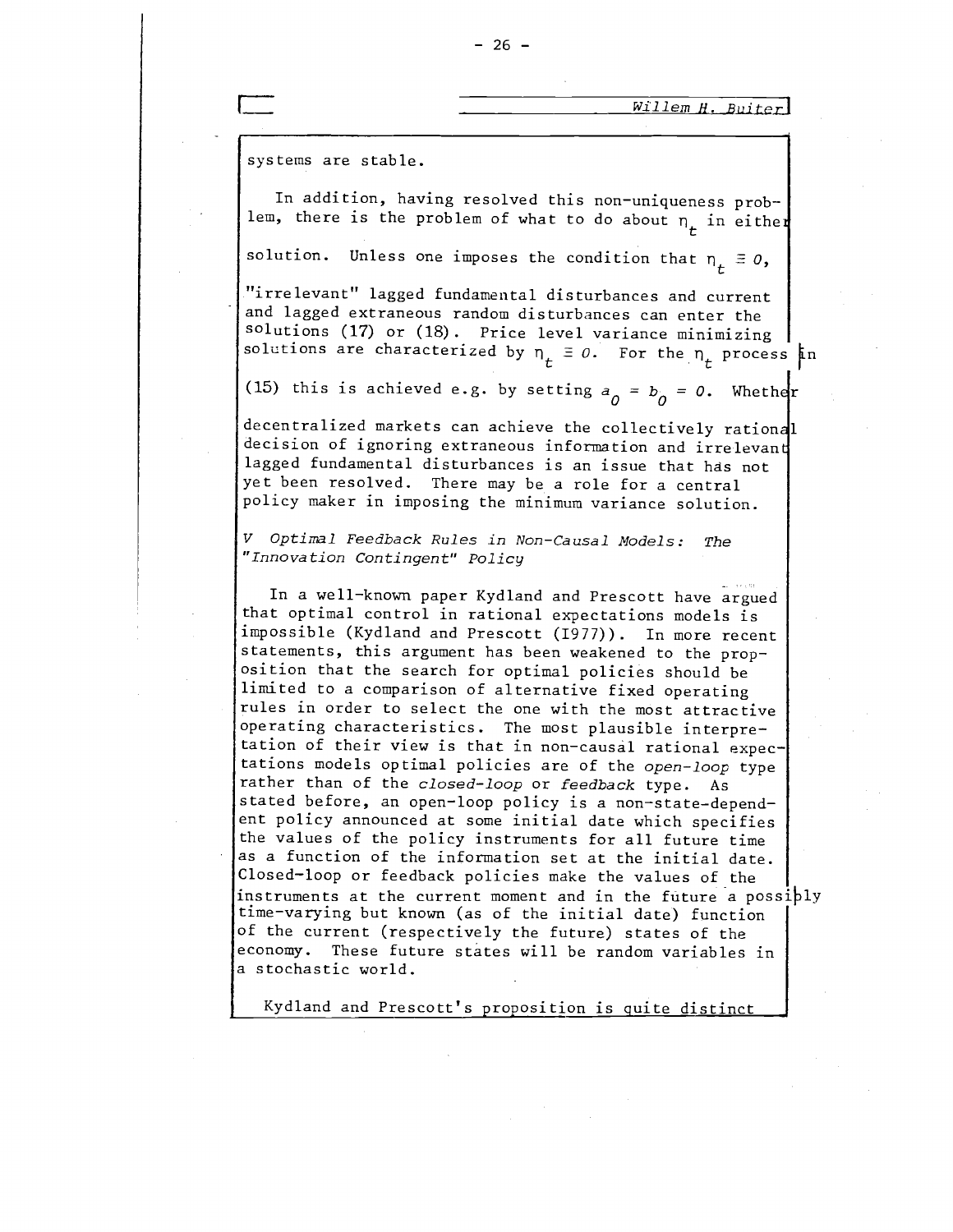The Role of Economic Policy After the New Classical Macro-I economics

from the New Classical proposition that only unanticipated (monetary) policy can have real effects. It applies with full force only if the anticipated future values of the policy instruments as well as innovations in the policy instruments affect the joint probability density functions of real variables. Traditional optimal control techniques such as stochastic dynamic programming do not allow for the impact of future policy measures on the current state through the changes in current behavior induced by anticipation of these future policy measures. Such "time-consistent" policies may be suboptimal. A time-consistent policy or plan is a sequence of rules, one for each period, which specifies policy actions contingent on the state of the world in that period. Each such rule has the property of being optimal given the subsequent elements of the sequence. (Prescott (1977)). In dynamic games with optimizing agents in which the current state depends on anticipated future states, the optimal plan in subsequent periods may not be the continuation of the first-period optimal plan over the remainder of the planning period: the optimal plar in a non—causal model may not be time—consistent.

In this section a linear—quadratic version of a simple two—period example due to Kydland and Prescott (1977) is analyzed that brings out the issues clearly. A determinis tic model is considered first, followed by a stochastic version of the model.

## A Certainty Model

The dynamic model is given in equations (19a,b,c), the objective function to be minimized in (20).

| $y_t = \alpha y_{t-1} + \gamma x_t + \delta x_{t+1}$ | $\alpha, \gamma, \delta \neq 0$ | (19a) |
|------------------------------------------------------|---------------------------------|-------|
|                                                      |                                 |       |

 $y_o = \bar{y}_o = 0$  (19b)

 $x_3 = \bar{x}_3 = 0$  (19c)

 $w = k_1(y_1 - a_1)^2 + k_2(y_2 - a_2)^2 + k_3 (x_1 - a_3)^2 - k_1, k_2, k_3$  $> 0$  (20)

The model is non-causal because the current state depends on a future instrument value. An initial condition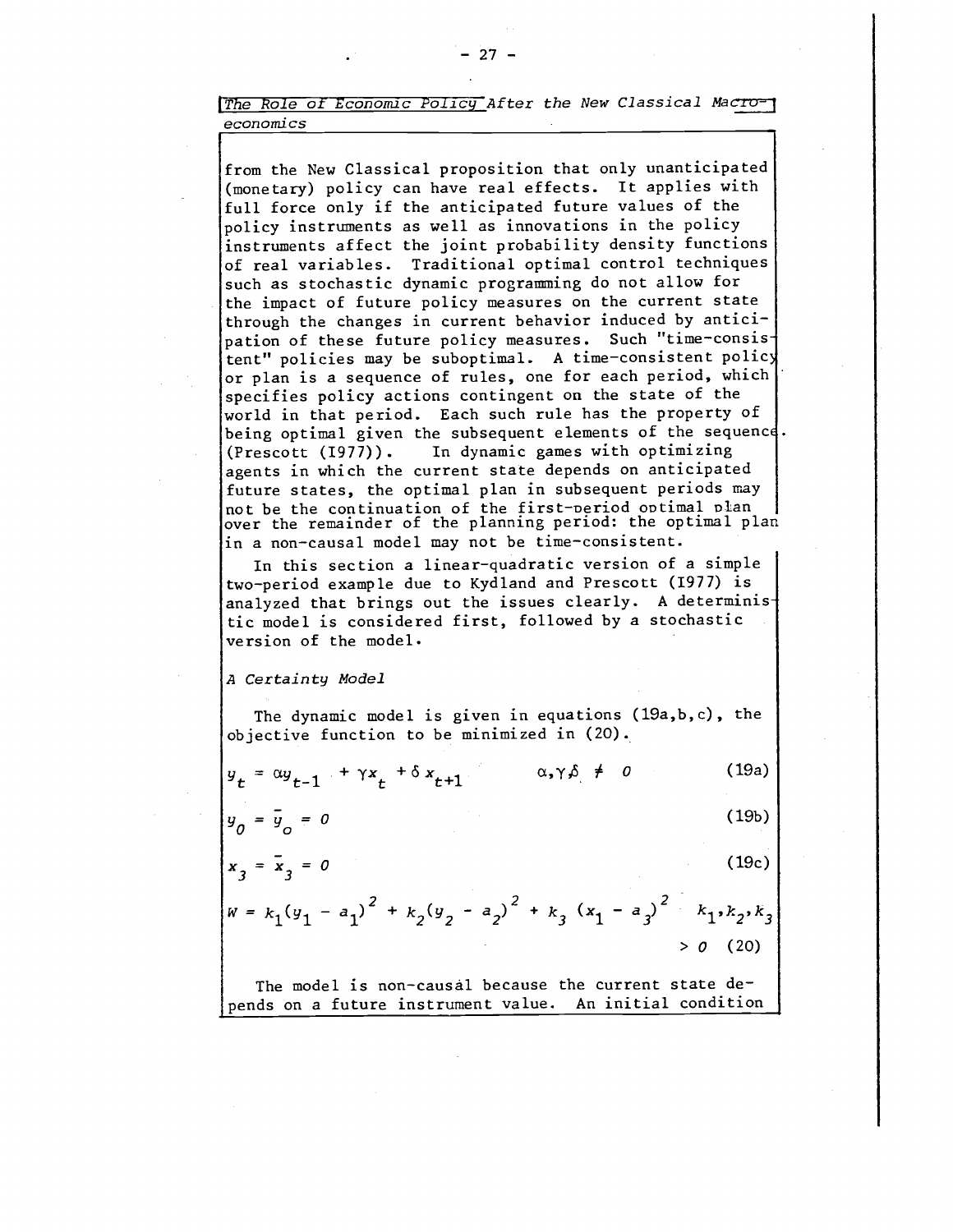for  $y_{\alpha}$  and a terminal condition for  $x_{3}$  are needed to make this a well—defined problem.

The optimal policy can be derived by minimizing (20) with respect to  $x_1$  and  $x_2$  subject to the constraints  $\qquad \qquad \mid$ (19a,b,c). This  $\tilde{\texttt{optimal}}$  solution is open-loop and time-  $\parallel$ inconsistent, that is, it does not take advantage of the "time structure" of the model by deriving, in each period the optimal policy choice for that period as a function of the state at the beginning of that period, taking into account that the same optimizing approach will be adopted in all subsequent periods.

The optimal policy is:

$$
x_{1}^{*} = \frac{\gamma^{2} [a_{1}(\alpha\delta + \gamma) - a_{2}\delta]k_{1}k_{2} + a_{3}\delta^{2}k_{1}k_{3} + a_{3}(\alpha\delta + \gamma)^{2}k_{2}k_{3} \qquad (21a)
$$

$$
x_{2}^{*} = \frac{\gamma^{3} [a_{2} - \alpha a_{1} J k_{1} k_{2} + \delta [a_{1} - \gamma a_{3} J k_{1} k_{3} + (\alpha \delta + \gamma) [a_{2} - \alpha \gamma a_{3} J k_{2} k_{3} + \gamma^{2} k_{1} k_{2} + \delta^{2} k_{1} k_{3} + (\alpha \delta + \gamma)^{2} k_{2} k_{3} + (\alpha \delta + \gamma)^{2} k_{2} k_{3} + (\alpha \delta + \gamma)^{2} k_{3} k_{3} + (\alpha \delta + \gamma)^{2} k_{3} k_{3} + (\alpha \delta + \gamma)^{2} k_{3} k_{3} + (\alpha \delta + \gamma)^{2} k_{3} k_{3} + (\alpha \delta + \gamma)^{2} k_{3} k_{3} + (\alpha \delta + \gamma)^{2} k_{3} k_{3} + (\alpha \delta + \gamma)^{2} k_{3} k_{3} + (\alpha \delta + \gamma)^{2} k_{3} k_{3} + (\alpha \delta + \gamma)^{2} k_{3} k_{3} + (\alpha \delta + \gamma)^{2} k_{3} k_{3} + (\alpha \delta + \gamma)^{2} k_{3} k_{3} + (\alpha \delta + \gamma)^{2} k_{3} k_{3} + (\alpha \delta + \gamma)^{2} k_{3} k_{3} + (\alpha \delta + \gamma)^{2} k_{3} k_{3} + (\alpha \delta + \gamma)^{2} k_{3} k_{3} + (\alpha \delta + \gamma)^{2} k_{3} k_{3} + (\alpha \delta + \gamma)^{2} k_{3} k_{3} + (\alpha \delta + \gamma)^{2} k_{3} k_{3} + (\alpha \delta + \gamma)^{2} k_{3} k_{3} + (\alpha \delta + \gamma)^{2} k_{3} k_{3} + (\alpha \delta + \gamma)^{2} k_{3} k_{3} + (\alpha \delta + \gamma)^{2} k_{3} k_{3} + (\alpha \delta + \gamma)^{2} k_{3} k_{3} + (\alpha \delta + \gamma)^{2} k_{3} k_{3} + (\alpha \delta + \gamma)^{2} k_{3} k_{3} + (\alpha \delta + \gamma)^{2} k_{3} k_{3} + (\alpha \delta + \gamma)^{2} k_{3} k_{3} + (\alpha \delta + \gamma)^{2} k_{3} k_{3} + (\alpha \delta + \gamma)^{2} k_{3} k_{3} + (\alpha \delta + \gamma)^{2} k_{3} k_{3
$$

The time-consistent solution, in the sense of Kydland and Prescott, is the solution derived by traditional dynamic programming methods that attempt to exploit the time structure of the model. Starting from period 2, the value function for the last period  $\frac{1}{W}$  is minimized with respect

to  $x_2$ , taking as given the values of  $y_1$  and  $x_1$ . I.e., the dependence of  $y_1$  on  $x_2$ , modeled in equation (19a), is ignored. The "optimum" value of  $x_2$ ,  $\hat{x}_2$  is then substituted into  $\bar{\vec{w}}$  to yield  $\dot{\bar{\vec{w}}}$ . The optimization problem for period 1 consists in selecting the value of  $x<sub>1</sub>$  that minimizes W, given that  $x_2 = \hat{x}_2$ . Thus the time-consistent policy for period 2 is derived by choosing  $x_{2}$  to minimize  $k_{2}(y_{2}-a_{2})^{2}$ , treating  $y_1$  as predetermined. This yields: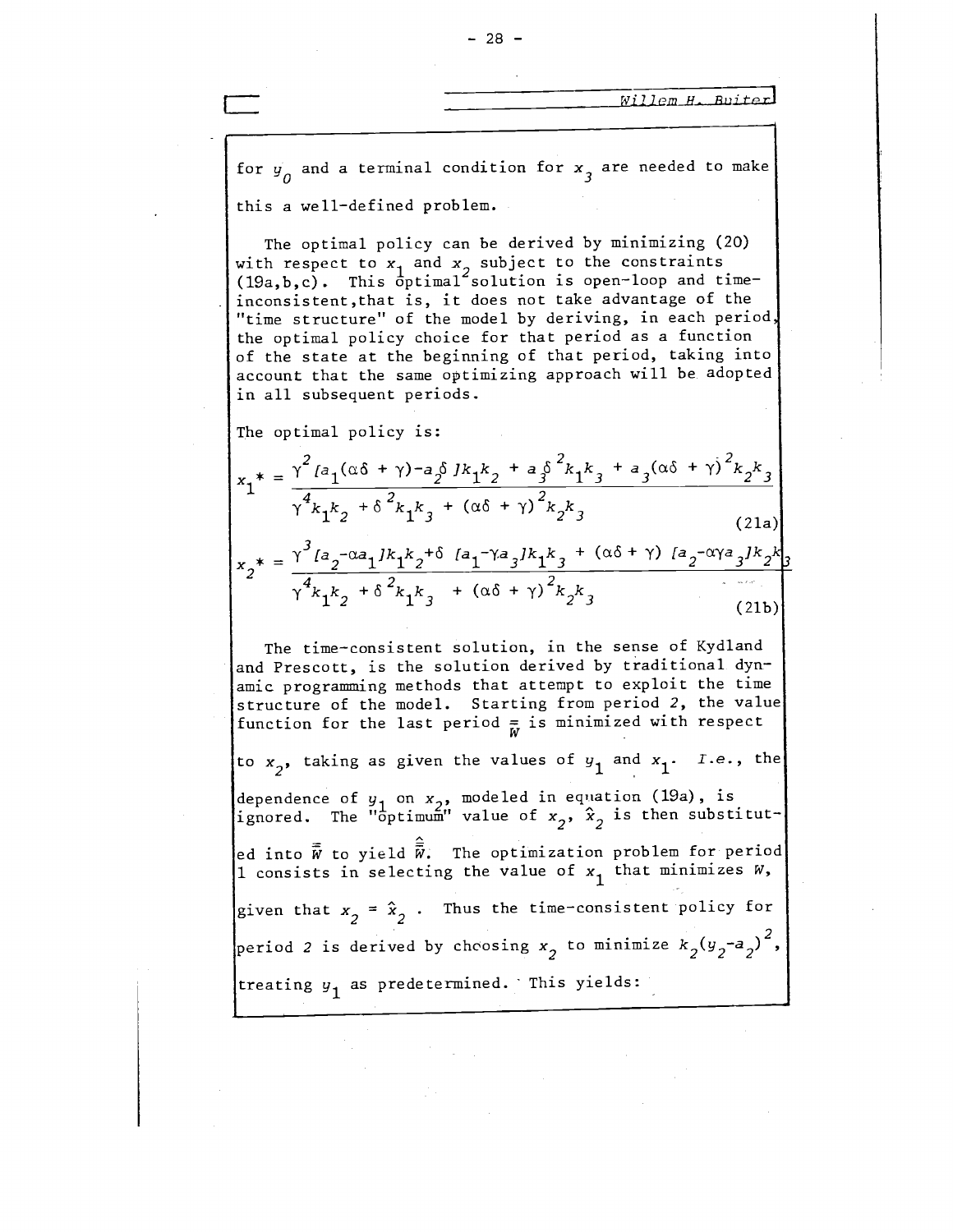$$
\hat{x}_2 = Ia_2 - \alpha y_1 J \gamma^{-1}
$$
 (22a)

Note that is implies  $y_2 = a_2$ .

The time-consistent policy for period 1 is derived by choosing  $x_1$  to minimize

 $k_1(y_1-a_1)^2 + k_3(x_1-a_3)^2$ , given that  $x_2$  is given by (22a). This yields:

$$
\hat{x}_1 = \frac{((\alpha\delta + \gamma)a_1 - \delta a_2)\gamma^2 k_1 + (\alpha\delta + \gamma)^2 a_3 k_3}{k_1\gamma^4 + k_3(\alpha\delta + \gamma)^2}
$$
 (22b)

Using  $\hat{x}_2 = [a_2 - \alpha \gamma \hat{x}_1]$  [ $\alpha \delta + \gamma \gamma^{-1}$ , equation (22a) can be rewritten as:

$$
\hat{x}_2 = \frac{(a_2 - \alpha a_1) \gamma^3 k_1 + (a_2 - \alpha \gamma a_3) (\alpha \delta + \gamma) k_3}{k_1 \gamma^4 + k_3 (\alpha \delta + \gamma)^2}
$$
 (22a')

Comparing (21a) with (22b) and (21b) with (22a') we note that in a model without uncertainty the "time-consistent" policy is suboptimal and the optimal policy is time—inconsistent. This conclusion needs to be qualified in a major way when uncertainty is introduced.

A Stochastic Model

The stochastic version of the optimization problem given in equations(19a,b,c) and (20) is given below:

minimize  $W = min E[k_1(y_1-a_1)^2 + k_2(y_2-a_2)^2 + k_3(x_1-a_3)^2/t_1]$ subject to:  $y_t = \alpha y_{t-1} + \gamma x_t + \delta E(x_{t+1}/T_t) + u_t$  (23)

 $y_0 = \bar{y}_0 = 0$  $x = \bar{x}$  = 0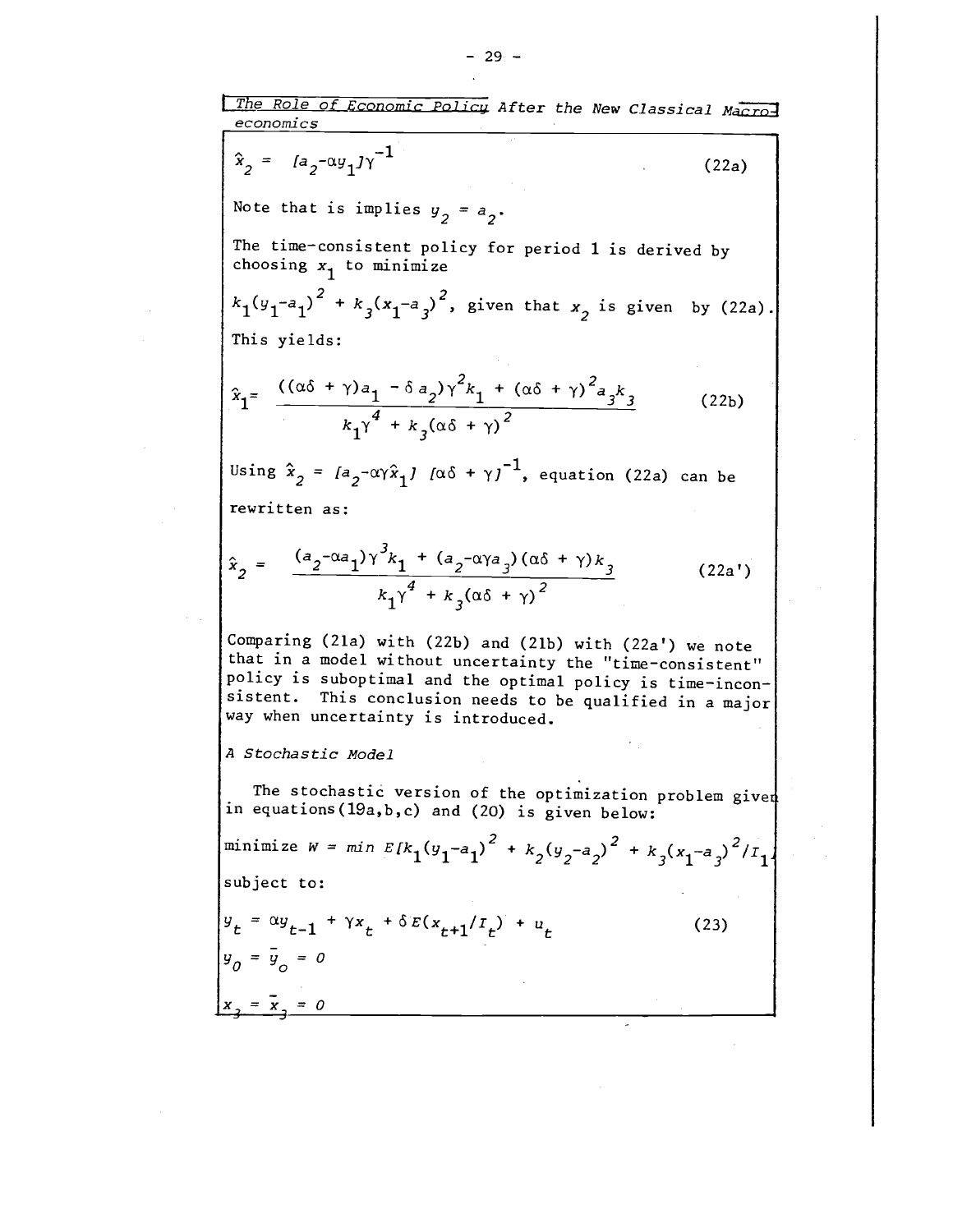Without loss of generality we assume that  $I_{+}$ , the information set at the beginning of period  $t$ , does not contain  $y_t$  or  $u_t$ . When non-stochastic open-loop solutions are considered,  $E(x_{t+1}/T_t) = x_{t+1}$ . The optimal open-loop policy under uncertainty is the same as the optimal (open—loop) policy under certainty, given in (2la) and (21b). However, an open—loop policy cannot be truly optimal in a stochastic model. If  $\alpha \neq 0$ ,  $y_{+}$  is a function of  $y_{t-1}$  (in our model  $y_2$  is a function of  $y_1$ ). When the optimal open—loop policy for periods 1 and 2 is chosen at the beginning of period  $1,y_1$  is unknown because it depends on the realization of the as yet unobserved disturbance  $u_1$ . After  $t=1$ ,  $u_1$  will be known. Any truly optimal policy rule for  $x_2$  would enable it to respond to  $u_1$ . Conventional feedback policies that make  $x_t$  a function of  $y_{t-1}$  enable the policy instruments to respond to new information as i accrues. This advantage of feedback control in the presence of random disturbances has to be balanced against  $\alpha$  disadvantage, highlighted in the certainty model: feedback control that makes  $x_{+}$  a function of  $y_{+}$  does not allow fully for the effect of future instrument values on the current state, both directly and indirectly through the effect of future instrument values on the optimal choice of current instrument values. Whether optimal oper loop control dominates or is dominated by feedback control can now only be determined on a case—by—case basis. Note, however, that a more sophisticated kind of feed- back control will not be subject to the Kydland-Prescott criticism. Optimal feedback control must permit a response of  $x_{+}$  to "news"; in our model this news consists of  $u_{t-1}$  the random disturbance in the previous period.  $y_{t-1}$ is a function of  $E(x_t/T_{t-1})$ . To treat it as predetermined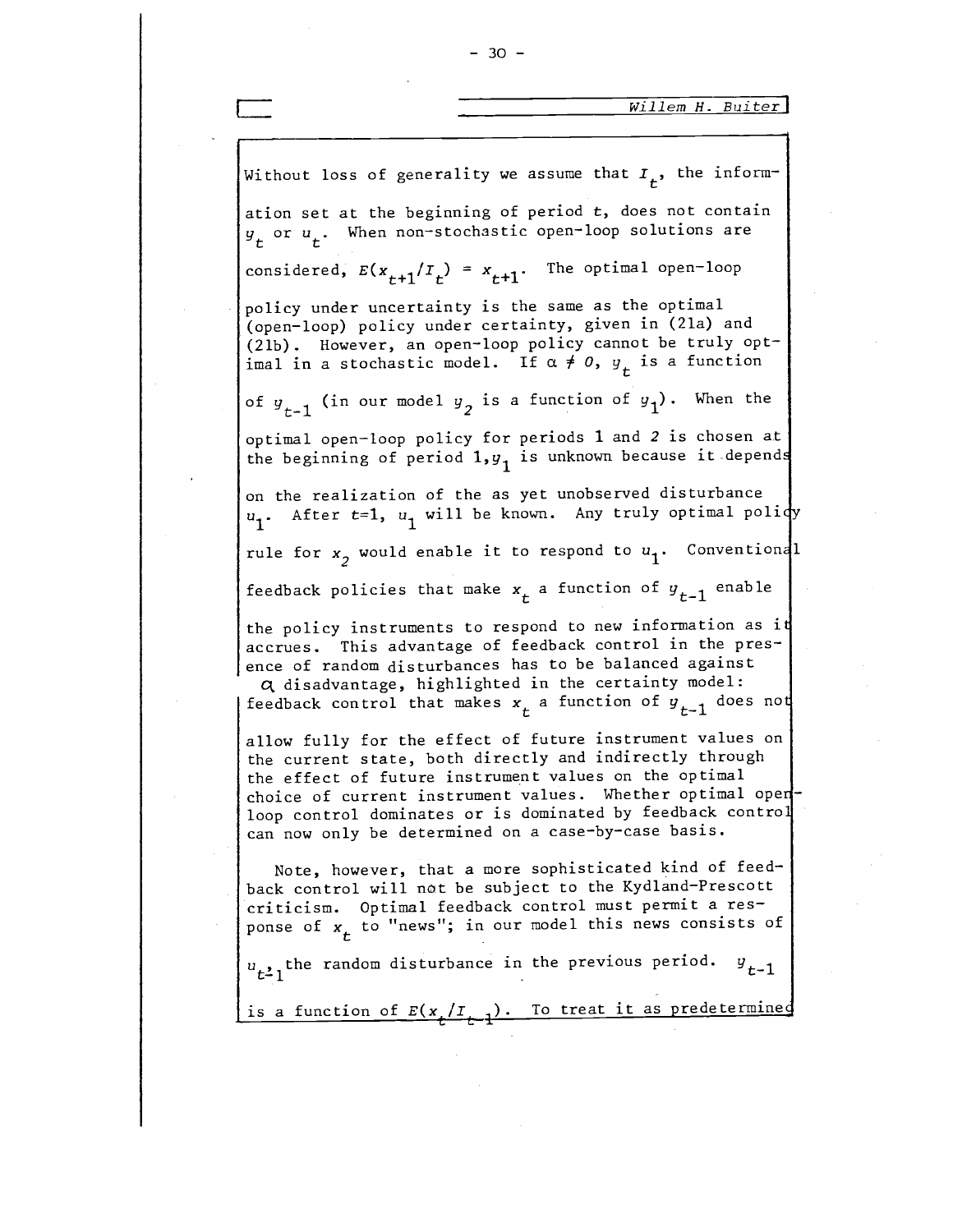The Role of Economic Policy After the New Classical Macroeconomics

in the derivation of the "time—consistent" solution for is suboptimal in almost all cases.  $u_{+1}$  is not a function of  $x_t$  or  $E(x_t/T_{t-1})$  but does convey useful information for the optimal choice of  $x_t$ . A truly optimal policy incorporates the dependence of  $y_{t-1}$  on  $x_t$  and allows a flexible response of future instrument values to future random disturbances. It can therefore be conveniently expressed as in "innovation" or "disturbance"—contingent policy. In a model with certainty the "innovation response" component of the optimal policy rule vanishes and the optimal rule is open—loop. Traditional time—consistent state-contingent feedback policies derived by dynamic programming may or may not be superior to the optimal open—loop policy, depending on the parameters of the model under consideration. There always exists an innovation—contingent feedback rule that is superior to the optimal open—loop policy. These points are illustrated with some simple examples. The Time—Consistent or 'State—Dependent" Feedback Policy The time—consistent policy for period 2 is derived by choosing  $x_2$  to minimize  $E(k_2(y_2-a_2)^{-1/2})$ , treating  $y_1$  as given. From the vantage point of period 2 we have  $y_2 = \alpha y_1 + \gamma x_2 + u_2$ . The solution for  $x_2$  is:  $-1$  and  $\sim$ (24a)

Note that this choice of  $x_2$  implies that  $E(y_2-a_2/T_2) = 0$ . The time-consistent solution for  $x_1$  is found by choosing  $x_1$  to minimize  $E(k_1(y_1-a_1)^2 + k_2(y_2-a_2)^2 + k_3(x_1-a_3)^2/T_1)$ given that  $x_2$  is set according to (24a). This implies that  $E(y_2-a_2/T_1) = 0$ 

The solution for  $x$ , is:

 $x_2 - \mu a_2 - \mu y_1$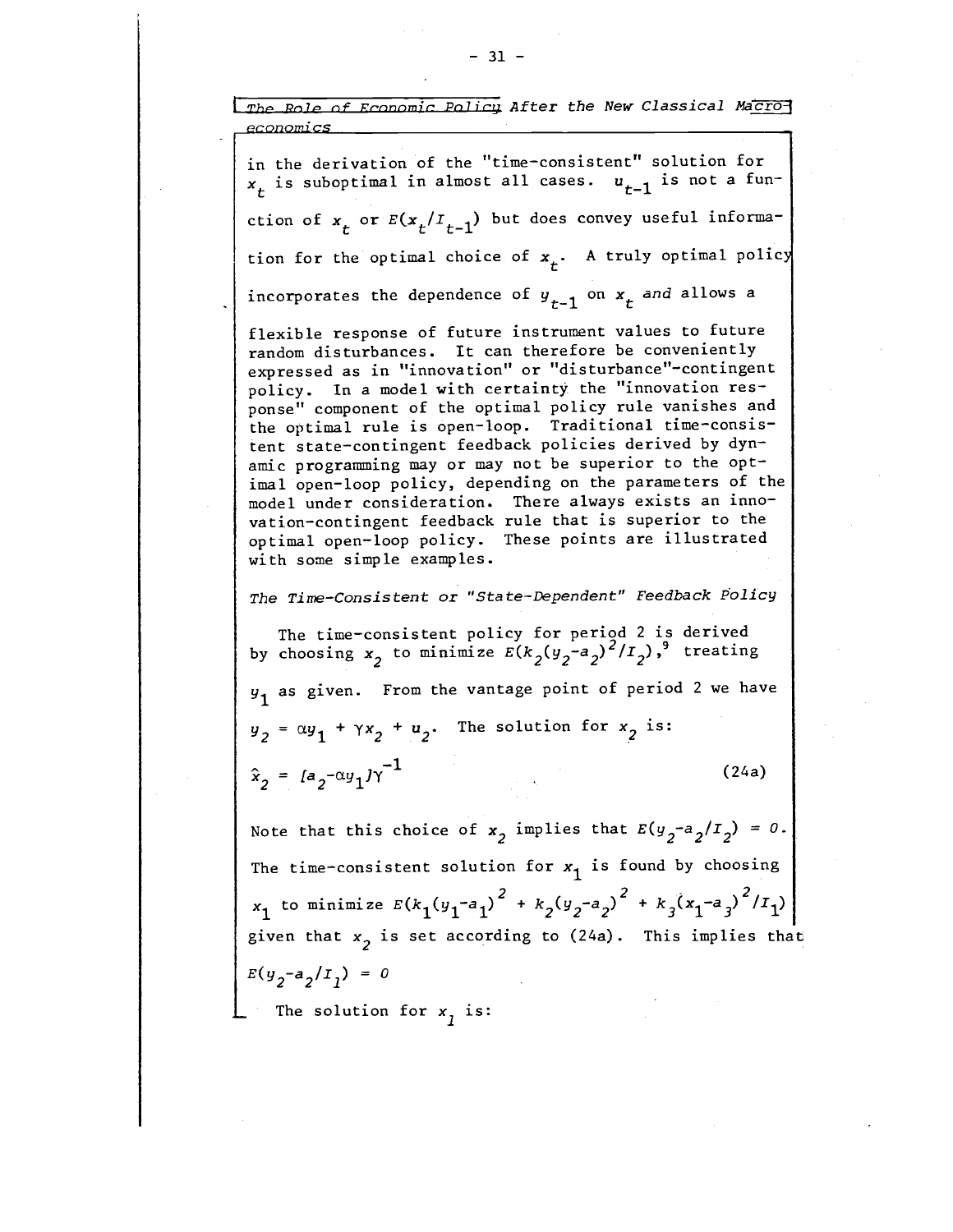$$
1 = \frac{((\alpha \delta + \gamma) a_1 - \delta a_2) \gamma^2 k_1 + (\alpha \delta + \gamma)^2 a_3 k_3}{k_1 \gamma^4 + k_3 (\alpha \delta + \gamma)^2}
$$
 (24b)

Comparing (24a) and (24b) with (22a) and (22b) we note that the time—consistent solution is the same with and without uncertainty, provided the solution is expressed in feedback form. Under certainty, however, the time consistent solution is suboptimal and the (time—inconsistent) optimal open—loop solution is the truly optimal solution. With uncertainty the expected loss under the optimal open—loop policy may either be smaller or larger than the expected loss under the time—consistent policy. This is because the optimal open—loop policy is not truly optimal because it cannot respond to future random disturbances. The optimal open—loop policy may be dominated not only by the time—consistent policy but also by simple ad—hoc (linear) feedback rules that permit future instru ment values to respond to new information. The ranking o the various policies depends on all the parameters of the model under consideration and can only be established on a case-by-case basis.

To compare the expected loss under the optimal open loop policy and the time-consistent policy we must evaluate

 $E[k_1(y_1-a_1)^2 + k_2(y_2-a_2)^2 + k_3(x_1-a_3)^2]I_1]$  under the

two regimes. Thus, for the open—loop policy we evaluate

$$
W_{u}^* = E[k_1(\gamma x_1^{*+ \delta x_2^{*+u_1-a_1}})^2 + k_2(\alpha \gamma x_1^{*+ (\alpha \delta + \gamma) x_2^{*+ \alpha u_1+u_2-a_2})^2 + k_3(x_1^{*+a_3})^2/I_1]}
$$
(25a)

while for the time-consistent policy we evaluate

$$
\hat{w}_{u} = E[k_{1}(\gamma \hat{x}_{1} + \delta E(\hat{x}_{2}/I_{1}) + u_{1} - a_{1})^{2} + k_{2}(\alpha \gamma \hat{x}_{1} + \alpha \delta E(\hat{x}_{2}/I_{1}) + \alpha u_{1} + \gamma \hat{x}_{2} + u_{2} - a_{2})^{2} + k_{3}(\hat{x}_{1} - a_{3})^{2}/I_{1}]
$$
\n(25b)

Note that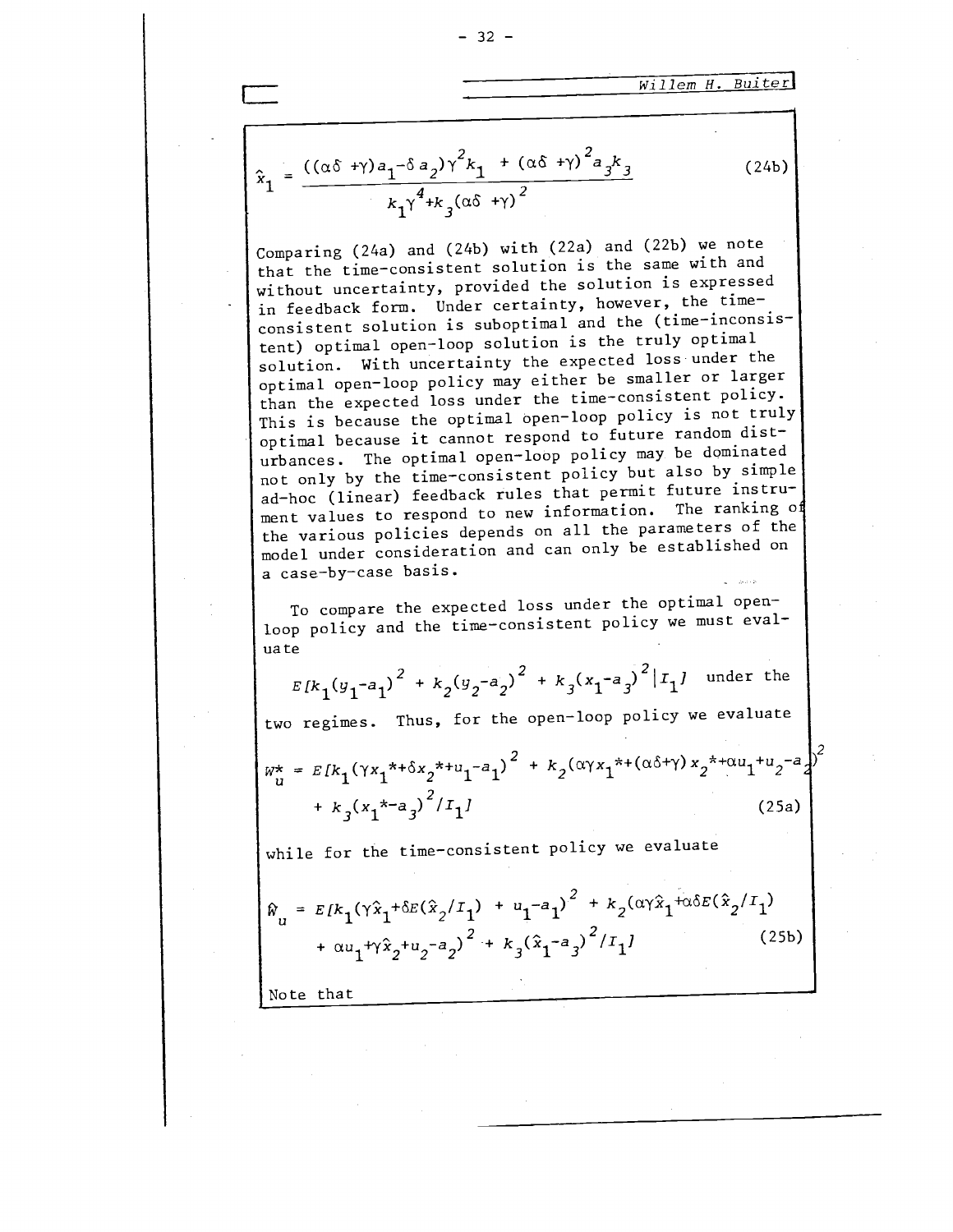The Role of Economic Policy After the New Classical Macroecnomics  $E(\hat{x}_2/I_1) = [a_2 - \alpha \hat{x}_1] (\alpha \delta + \gamma)^{-1}$  (26a)  $a_2\gamma^{-1} - \alpha \hat{x}_1 - \alpha \gamma^{-1} \delta E(\hat{x}_2/T_1) - \alpha \gamma^{-1} u_1$  $1 \t -1$  $[a_2^{-\alpha\gamma}\hat{x}_1]^{(\alpha\delta+\gamma)}$   $-a\gamma$   $u_1$ . (26b) To simplify the calculations, it is assumed that  $a_1 = a_2$ = 0. As regards the random disturbances it is assumed that  $E(u_1) = E(u_2) = E(u_1u_2) = 0$  and  $E(u_1^2) = E(u_2^2) = \sigma_u^2$ . Sub stituting (21a) and (21b) into (25a) and (25b), (26a) and (26b) into (25b) we obtain:  $\frac{a_{3}^{1} (u_{0} + y_{2}^{0})^{2}}{2} + u_{1}^{2}$ 2  $\int_{u}^{k} = E[k_1(\frac{3}{\gamma^4 k_1 k_2 + \delta^2 k_1 k_3 + (\alpha \delta + \gamma)^2 k_2 k_3} + u_1)^2]$ +  $k_2 \left( \frac{-a_3^{\alpha_1} + a_1^{\alpha_2} + a_2^{\alpha_3} + a_3^{\alpha_4} + a_2^{\alpha_5} + a_3^{\alpha_6} + a_4^{\alpha_7} + a_2^{\alpha_8} + a_3^{\alpha_9} + a_4^{\alpha_1} + a_2^{\alpha_2} \right)$  $\gamma^4 k_1 k_2 + \delta^2 k_1 k_3 + (\alpha \delta + \gamma)^2 k_2 k_3$  $a_3$ <sup> $\gamma$ </sup>  $k_1k_2$ +  $k_3(\frac{3^{1} + 2}{\gamma^4 k_1 k_2 + \delta^2 k_1 k_3 + (\alpha \delta + \gamma)^2 k_2 k_3})^2 / I_1$  $2$  ( $\alpha$   $\lambda$   $\lambda$ )  $\alpha$   $\mu$  $\frac{a_{3}y_{0}(\alpha_{0}+y)x_{2}x_{3}}{y_{0}+y_{1}}+y_{1}^{2}$  $\hat{w}_u = E[k_1(\frac{2}{\sqrt{4k k} + (\alpha \delta \gamma)^2 k k} + u_1)^2]$  $y^k_1x_2^k(x_0+y)$   $x_2x_3$  $4\frac{1}{2}$ + k<sub>2</sub>(u<sub>2</sub>)<sup>2</sup> + k<sub>3</sub>( $\frac{a_3!}{4}$ )<sup>2</sup>/I<sub>1</sub><sup>J</sup><sub>2</sub>  $\frac{a_1!}{4}$  $Y_{1}$ <sup>k</sup><sub>1</sub>k<sub>2</sub><sup>+(a0+Y)</sup> k<sub>2</sub><sup>k</sup><sub>3</sub> Therefore,<br> $a_{\gamma}^2(\alpha \delta + \gamma)k_{\gamma}k_{\gamma}$  $\int_{u}^{x-\hat{W}} \frac{1}{u^{2}} k_{1} \left[ \left( \frac{3}{\gamma^{4} k_{1} k_{2} + \delta^{2} k_{1} k_{3} + (\alpha \delta + \gamma)^{2} k_{2} k_{3} \right)} \right]$ 

 $-33 -$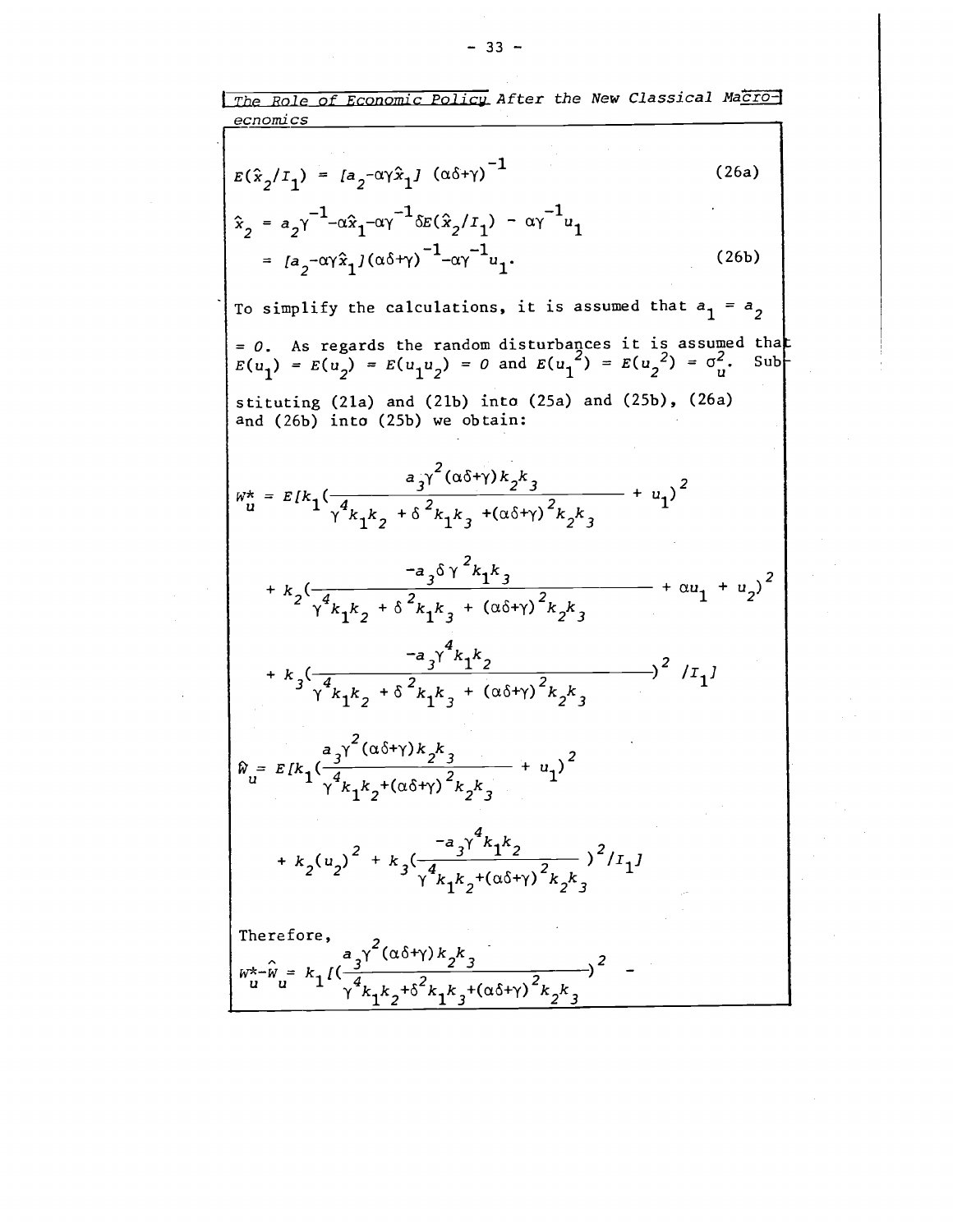Willem H. Buiter  $\frac{a_{31} + a_{32} + y_{12} + 2}{2}$  $\left(\frac{4}{\gamma^4 k k + (\gamma \delta + \gamma)^2 k k}\right)$ (27)  $Y_{1}$ <sup>k</sup><sub>2</sub><sup>k</sup>2<sup>+( $\alpha$ 0+ $\gamma$ ) k<sub>2</sub><sup>k</sup><sub>3</sub></sup> +  $k_2 \left(\frac{a_3 \delta \gamma^2 k_1 k_3}{a_4^4 k_1 k_1 + \delta^2 k_1 k_1 + (\delta \delta + \gamma)^2 k_2 k_3}\right)^2 + k_2 \alpha^2 \sigma_q^2$ y4k1k2+62k1k3+(c+y)k2k3  $2^{u}$  u  $\frac{a_3 \gamma k_1 k_2}{a_3^2 k_1^2}$  )<sup>2</sup>- $\left(\frac{a_3 \gamma k_1 k_2}{4} \right)$  $\left[ \frac{k_1k_2+\alpha_{1}k_3+\alpha_{2}k_1+\alpha_{2}k_3}{k_2k_3} \right]$ Except for the term  $k_2 \alpha^2 \sigma_n^2$ , equation (27) also measures the difference between the loss under the optimal (open-loop) policy under certainty,  $W_{\alpha}^{*}$  and the loss under the time-consistent policy in the case without uncertainty,  $\hat{W}_{\bullet}$ . Therefore,  $W_{u}^{*} - \hat{W}_{u} = W_{C}^{*} - \hat{W}_{C} + k_{2} \alpha^{2} \sigma_{u}^{2}$ (28) In the absence of uncertainty we know that  $W_C^* - W_C < 0$ . With uncertainty however, it is quite possible that the minimum expected loss under the time—consistent policy is less than that under the optimal open—loop policy. A sufficiently large value of  $\sigma$ <sup>2</sup> will ensure this, if  $k$ ,  $|$ and  $\alpha$  are not equal to zero.

An Innovation-Contingent Feedback Policy

It is easily established that the optimal open—loop policy given by  $x_1^*$  and  $x_2^*$  in (21a) and (21b) is dominated by an innovation—contingent feedback policy. Substitutin the constraint given by (23) into the objective function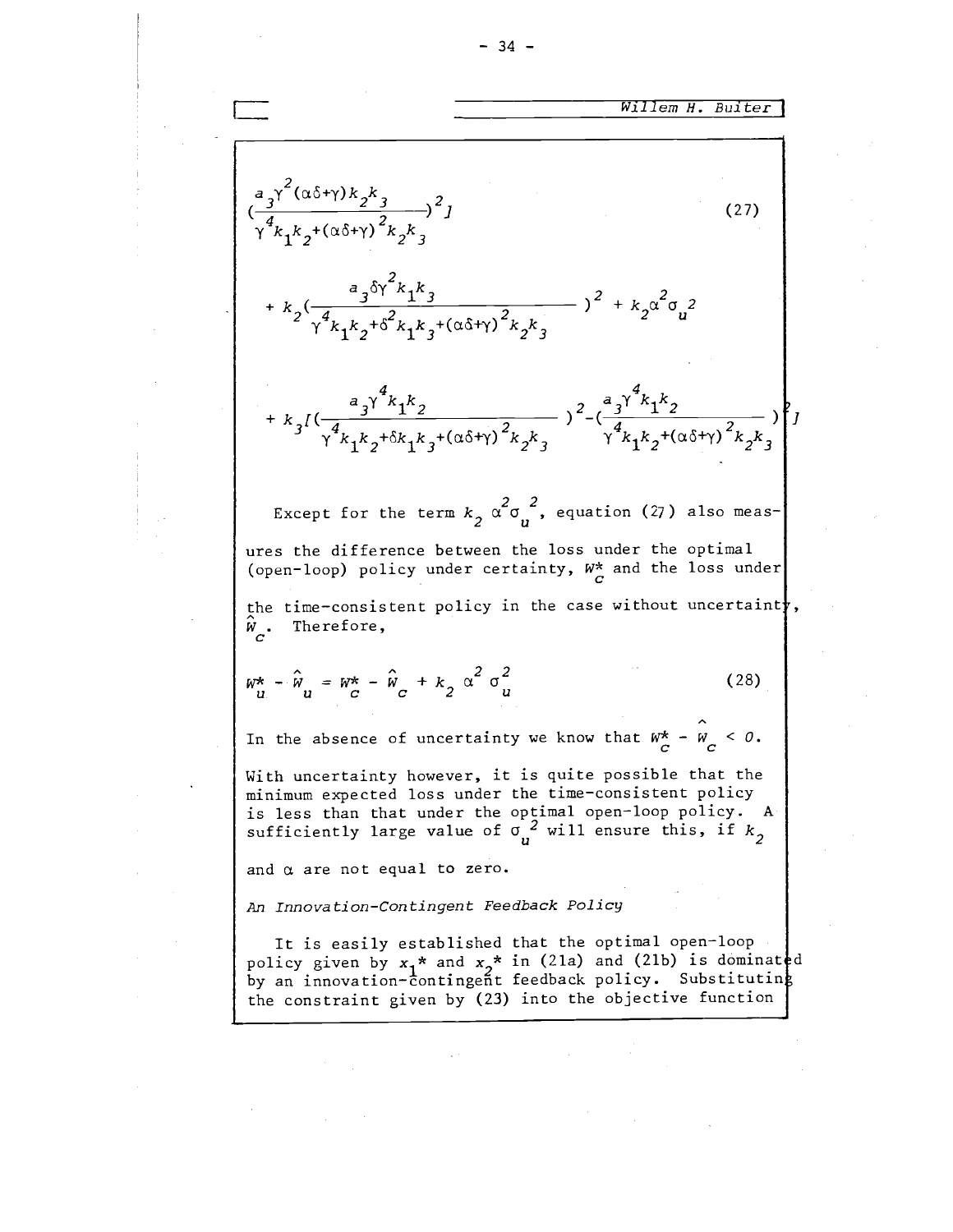The Rolle of Economic Policy after the New Classical Macrad  
\neconomics  
\nyields:  
\n
$$
W = E[k_1(\gamma x_1 + \delta E(x_2/I_1) + u_1 - a_1)^2 + k_2(\alpha \gamma x_1 + \alpha \delta E(x_2/I_1) + \gamma x_2 + \alpha u_1 + u_2 - a_2)^2
$$
\n
$$
+ k_3(x_1 - a_3)^2/I_1
$$
\nNow the difference between  $x_2$  and  $E(x_2/I_1)$  can only be a  
\nlinear function of the new information that has accrued  
\nbetween the beginning of period 1 when the expectation  
\n $E(x_2/I_1)$  was formed and the beginning of period 2 when  $x_2$   
\nis set (before  $y_2$  and  $u_2$  are observed). This new informa-  
\nation consists only of  $u_1$ . We can therefore write:  
\n $x_2 = E(x_2/I_1) + \alpha u_1$  (30)  
\nHere G is a linear function, to be chosen by the policy  
\nmaster. Substituting (30) into (29) yields  
\n
$$
W = E[k_1(\gamma x_1 + \delta E(x_2/I_1) + u_1 - a_1)^2 + k_2(\alpha \gamma x_1 + \delta E(x_2/I_1) + (\alpha + \gamma G) u_1 - u_2 - a_2)^2 + k_3(x_1 - a_3)^2/I_1
$$
\n
$$
k_1 = \alpha \gamma^{-1}
$$
\nWe now minimize (31) with respect to  $x_1$ ,  $E(x_2/I_1)$  and  $G$ .<sup>311</sup>  
\nThis yields optimal values  $x_1^{**}$ ,  $E(x_2/I_1)^{**}$  and  $G$ \* given by  
\n $x_1^{**} = x_1^*$  (324)  
\n $E(x_2/I_1)^{**} = x_2^*$  (325)  
\n $g$ 

 $\mathcal{L}^{\text{max}}_{\text{max}}$ 

 $\mathcal{L}^{\text{max}}_{\text{max}}$  and  $\mathcal{L}^{\text{max}}_{\text{max}}$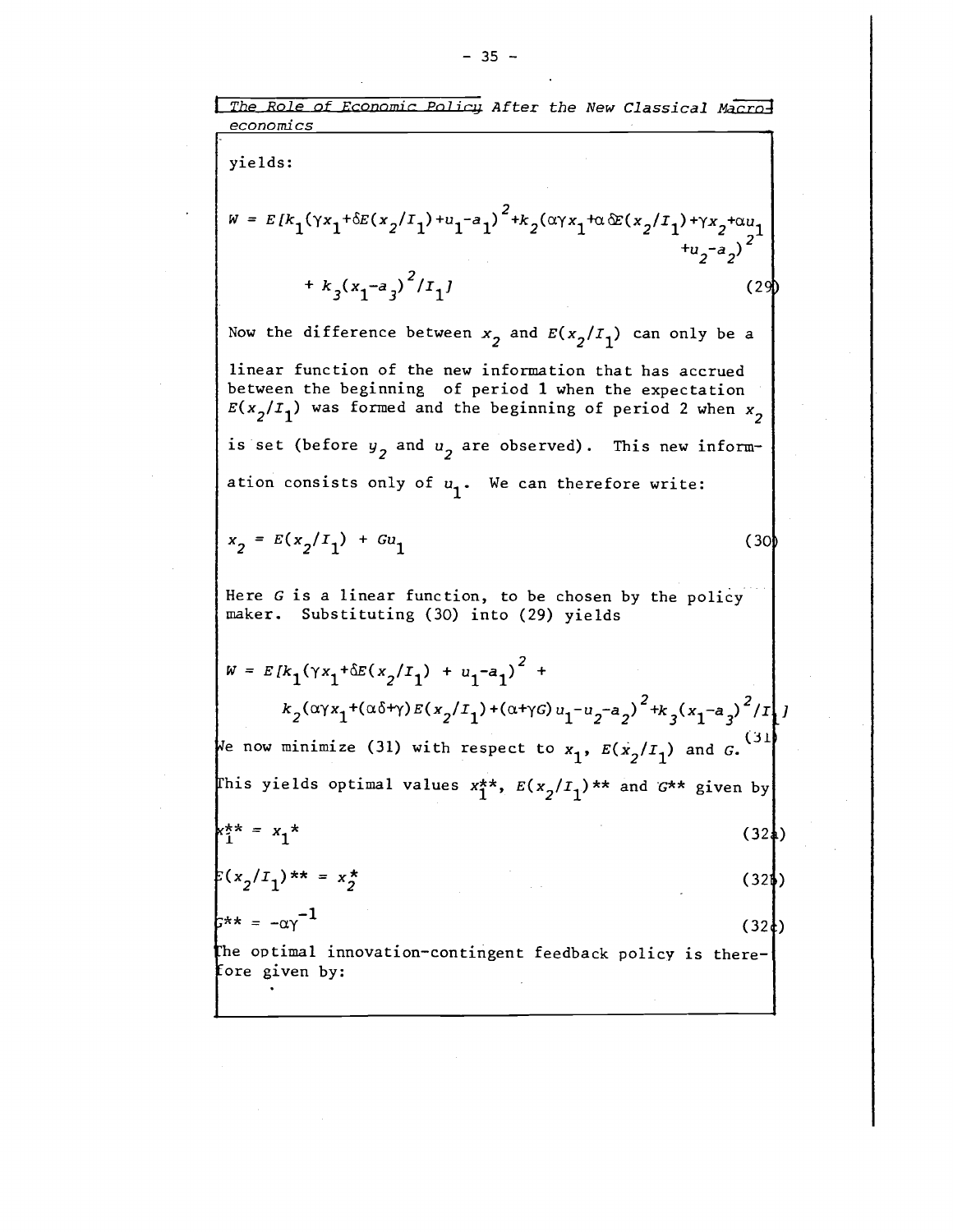$= x_1^*$  (33a)  $x_2^{**} = x_2^* - \alpha \gamma^{-1} u_1$  $-\alpha \gamma^{-1} u_1$  (33b) The optimal innovation—contingent feedback policy has the optimal open-loop policy  $(x_{1}*,x_{2}*)$  as its open-loop component, that is, the component anticipated as of  $t=1$ . The optimal value of the feedback coefficient  $G$  is the one that exactly neutralizes the effect of  $u_1$  on  $y_2$ .<sup>10</sup> policy  $(x_1^{**},x_2^{**})$  dominates the optimal open-loop policy  $x_1^*$ ,  $x_2^*$ , as can be seen by comparing  $W_u^*$  in (25a) with  $W_{\mathbf{u}}^{**}$  below:  $11$   $w_u^{**} = E[k_1(\gamma x_1^{*+ \delta x_2^{*}+u_1-a_1)}^2 + k_2(\alpha \gamma x_1^{*+ (\alpha \delta+\gamma)} x_2^{*} + u_2^{-a_2})$ + k<sub>3</sub>(x<sup>\*</sup> - a<sub>3</sub>)<sup>2</sup>/I<sub>1</sub>] (34)  $w_u^* - w_u^{**} = k_2 \alpha^2 \sigma_u^2 > 0$  (35) The  $(x_1^{**}, x_2^{**})$  policy is not "time-consistent" in the sense of Kydland and Prescott because it cannot be derive by the backward recursive optimization techniques of stochastic dynamic programming. It is therefore subject to all the well-known problems of inducing the policy-maker to adopt and stick with an optimal, time—inconsistent policy. This paper has nothing to say on how to adopt and enforce a time—inconsistent policy rule or "constitution". It does make clear that such a constitution should be a flexible, closed—loop constitution rather than a fixed, open-loop constitution. This is because  $(x_1^{**}, x_2^{**})$  can only be specified as a feedback rule or contingent rule and because it dominates the time—inconsistent optimal open—loop rule except in the special case of no uncert ainty, when the two policies coincide. It is easily checked that the innovation—contingent rule also dominate the time—consistent policy; from (35)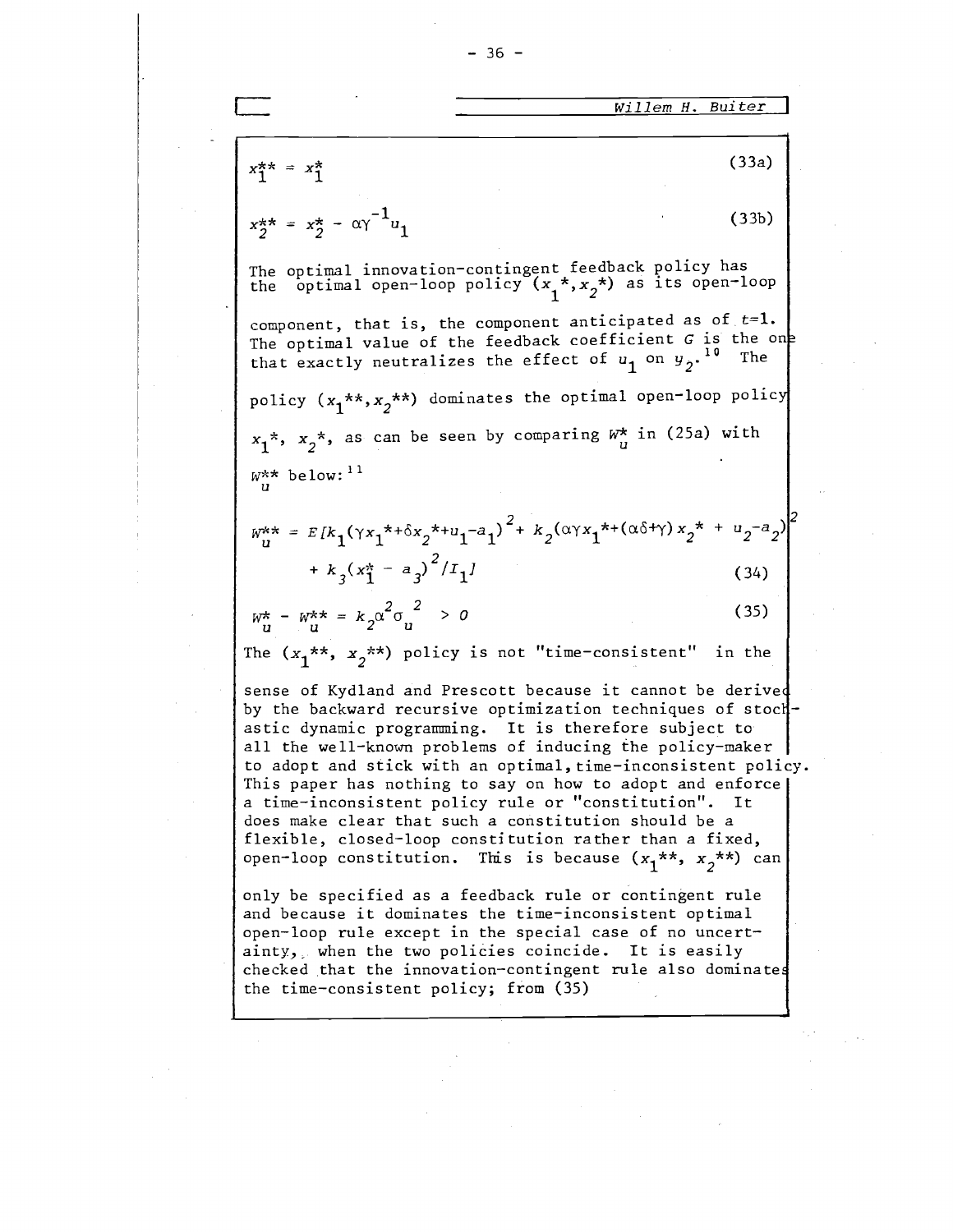$$
W_u^{\star\star} = W_u^{\star} - k_2 \alpha^2 \sigma_u^2 < \hat{W}_u
$$

Conclusion

There has been a "rational expectations revolution" in macroeconomics. The subject will never be the same again The "principle of policy-dependent structural parameters" brings out the need to model simultaneously the expectation formation process and the stochastic processes governing the behavior of the variables whose values are being predicted or inferred — stochastic processes that may themselves be functions of the expectation formation process. There is an urgent need to relax the extreme informational requirements of most current macroeconomic rational expectations models and to reformulate the rational expectations hypothesis in terms of a more general optimal Bayesian prediction and inference theory. Such developments are within reach and will in no way diminish the importance of the contribution of Lucas.

The rational expectations revolution has also forced a fundamental rethinking of the dynamic programming approach to optimization in dynamic economic models. In causal models, differential game theory provides the app— • ropriate analytical tool for modeling the interdependence of rational private sector and public sector agents. (See<br>Buiter (I980a)). In noncausal models, Kydland and Prescott's demonstration, of the suboptimality of "consistent" plans derived from traditional dynamic programming approaches alters, but does not eliminate the scope for beneficial feedback policy. In models with uncertainty, the optimal open—loop policy need not dominate the "consistent" policy or other, ad—hoc feedback policies that make the values of the current policy instruments some known (linear) functio of the information set at the time that the policy instru ment value must be set. The optimal open-loop policy is •dominated by the optimal linear innovation—contingent feed back rule that sets the current values of the policy instr ments equal to their optimal open-loop values plus a linear function of the "news". There is no presumption that a suboptimal, restricted open—loop policy such as a constant growth rate for the stock of money will generate desirable outcomes in macroeconomic models that incorporate a variet of internal and external disturbances.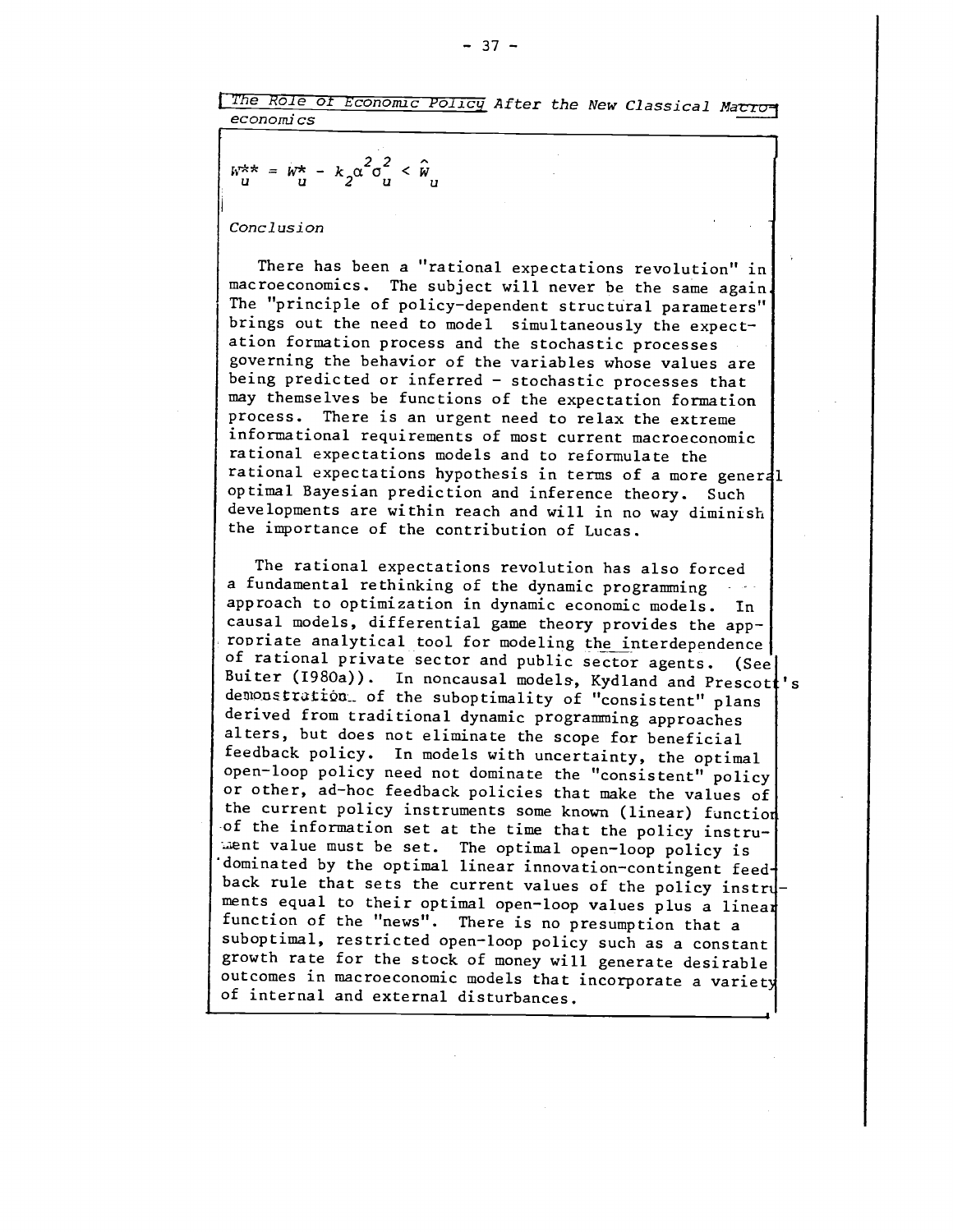Acceptance of the importance of tha contribution of the ational expectations hypothesis should, however, be kept quite separate from one's view on the value of the remainder of the New Classical Macroeconomics package.  $t$ emainder - the general application of the efficient marets hypothesis to goods and factor markets, the monetary peutrality and super-neutrality postulates, the debt neutality theorem and the other assumptions underlying what <sup>I</sup> have called the "public sector-private sector Modigliani-[iller theorem" (Buiter (1979a,b) — does not constitute a romising approach to the analysis and control of real orid economic systems. The theoretical case against debt  $\frac{1}{2}$ eutrality and against monetary superneutrality is overhelming. A strong case also can be made for short—run re  $\frac{1}{2}$ ffects of deterministic money supply rules. The microecon mic foundations of inefficient markets are in the process  $\frac{1}{2}$ f being developed. Non-cooperative game theory, bargainng theory and the theory of production and exchange under symmetric, imperfect and costly information are the start ng point for the New Keynesian Macroeconomics.

## **REFERENCES**

Akerlof, G. (1970) "The Market for 'Lemons': Qualitative Uncertainty and the Market Mechanism," Quarterly Journal of Economics, 84, August, pp. 488-500

Aoki, Masanao, and Matthew Canzoneri (1979) "Reduced Forms of ational Expectations Models," Quarterly Journal of Economics, 93, February, pp. 59-71

ttfield, C.LF., Demery, D. and Duck, N.W. "Unanticipated Monetary Growth, Output and the Price Level: U.K. 1946—77" University of Bristol Mimeo, July l979a

"A Quarterly Model of Unanticipated Monetar Growth and Output in the U.K. 1963-70" University of Bristol Mimeo, September, 1979b

 $\frac{1}{4}$ acharach, Michael, (1976) Economics and the Theory of Game: Macmillan, London

 $\sharp$ acon, Walter, and Eltis, Robert (1978) Britain's Economic Problem: Too Few producers. 2nd. ed. Macmillan

Harro, Robert J. (1974) "Are Government Bonds Net Wealth?" Journal of Political Economy 82, November-December, pp 1095—117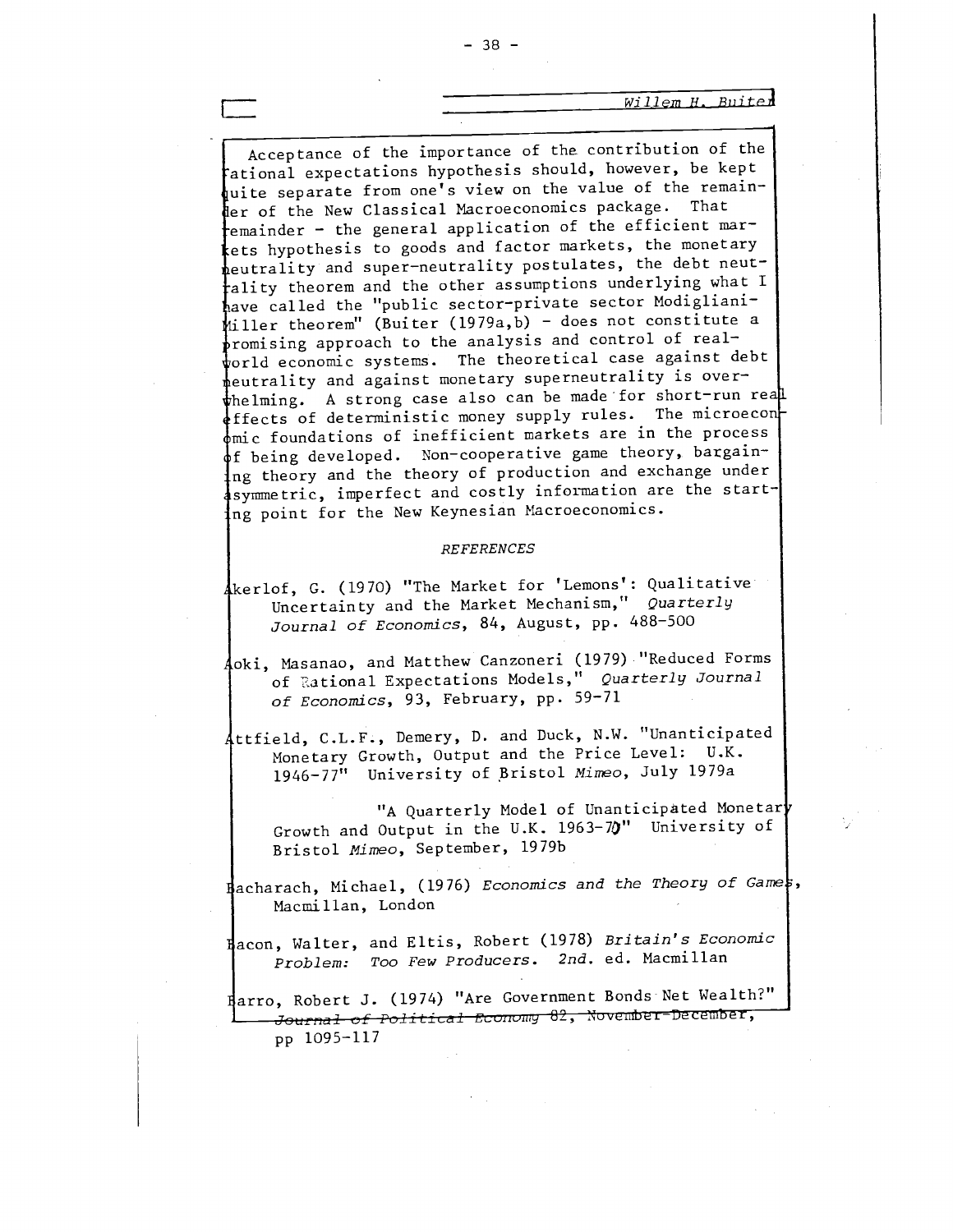| The Role of Economic Policy After the New Classical Macro-                                                                                                                           |
|--------------------------------------------------------------------------------------------------------------------------------------------------------------------------------------|
| <u>economics</u>                                                                                                                                                                     |
| Barro, Robert J. (1976) "Rational Expectations and the<br>Role of Monetary Policy," Journal of Monetary Econ-<br>omics, 2, January, pp. 1095-1117                                    |
| (1977a) "Unanticipated Money Growth and Unemployment<br>in the United States," American Economic Review,<br>March, pp. 101-115                                                       |
| "Long-Term Contracting, Sticky Prices and Monetary<br>Policy," Journal of Monetary Economics, 3, July<br>1977b, pp 305-316                                                           |
| The Impact of Social Security on Private Saving.<br>Evidence from the U.S. Time Series, A.E.I. Washington<br>D.C. 1978a                                                              |
| (1978b) "Unanticipated Money, Output and the Price<br>Level in the United States," Journal of Political<br>Economy, August, pp. 549-580                                              |
| (1979) "Second Thoughts on Keynesian Economics,"<br>American Economic Review, Papers and Proceedings,<br>69, May, pp. 54-9                                                           |
| Blanchard, Olivier (1979) "Backward and Forward Solutions<br>for Economies with Rational Expectations," American<br>Economic Review, 69, Papers and Proceedings, May,<br>pp. 114-118 |
| Brown, Bryan W. and Shlomo Maital, (1979) "What Do Econ-<br>omists Know? An Empirical Study of Experts' Expect-<br>ations," Woodrow Wilson Working Paper, Princeton<br>University    |
| Buiter, Willem H "Crowding Out and the Effectiveness of<br>Fiscal Policy," Journal of Public Economics, 7,<br>June 1977, pp 309-328                                                  |
| (1979a) Temporary and Long-run Equilibrium,<br>Garland Publishing Inc., New York, 1979                                                                                               |
| (1979b) "The Roles of Monetary, Financial and Fiscal<br>Policy under Rational Expectations," NBER Working<br>Paper No. 412, November                                                 |
| (1979c) "Government Finance in an Overlapping Gener-<br>ations Model with Gifts and Bequests" in George M.                                                                           |

 $\frac{1}{2}$ 

— 39 —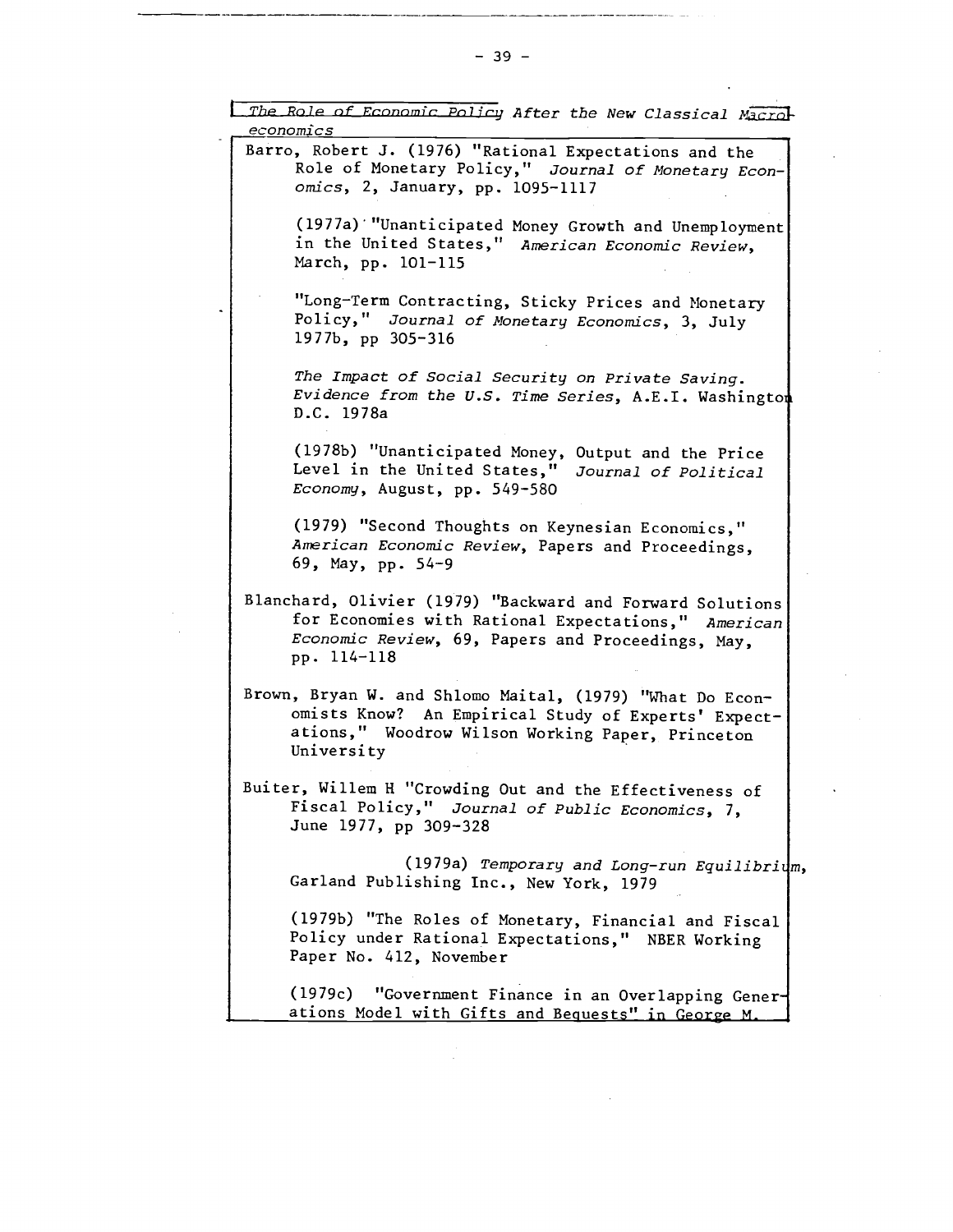$-40 -$ 

von Furstenberg ed. Social Security vs. Private Saving, Ballinger 1980 (1980a) "The Role of Economic Policy after the New Classical Macroeconomics," Bristol University Discussion Paper No. 78/80. January 1980 (1980b) "The Macroeconomics of Dr. Pangloss; A Critical Survey of the New Classical Macroeconomics " Economic Journal, 90, March, pp. 34-50 Buiter Willem H. and James Tobin, (1979) "Debt Neutrality: A Brief Review of Doctrine and Evidence" in George M. von Furstenberg, ed. Social Security vs. Private Saving, Ballinger 1980 Buiter Willem H and Jonathan Eaton "Policy Decentralization and Exchange Rate Management in Interdependent Economies," University of Bristol Discussion Paper, August 1980 Buiter, Willem H and Ian D. Jewitt "Staggered Wage Setting Without Money Illusion: Variations on a Theme of Taylor," University of Bristol Discussion Paper August 1980 De Canio, Stephen, (1979) "Rational Expectations and Learning from Experience" Quarterly Journal of Economics, February, pp. 45—57 Chow, Gregory, (1975) Analysis and Control of Dynamic Economic Systems, John Wiley and sons, New York Douglas, Paul, (1932) "Money, Credit and the Depression. The World Tomorrow, 15 March, pp. 78-80 (1935) Controlling Depressions New York: W.W. Norton and Co. Drazen, Allan, (1980) "Recent Developments in Macroeconomic Disequilibrium Theory," Econometrica, 48, March, pp. 283—306 Fischer, Stanley, (1979) "Long—term Contracts, Rational Expectations and the Optimal Money Supply Rule,"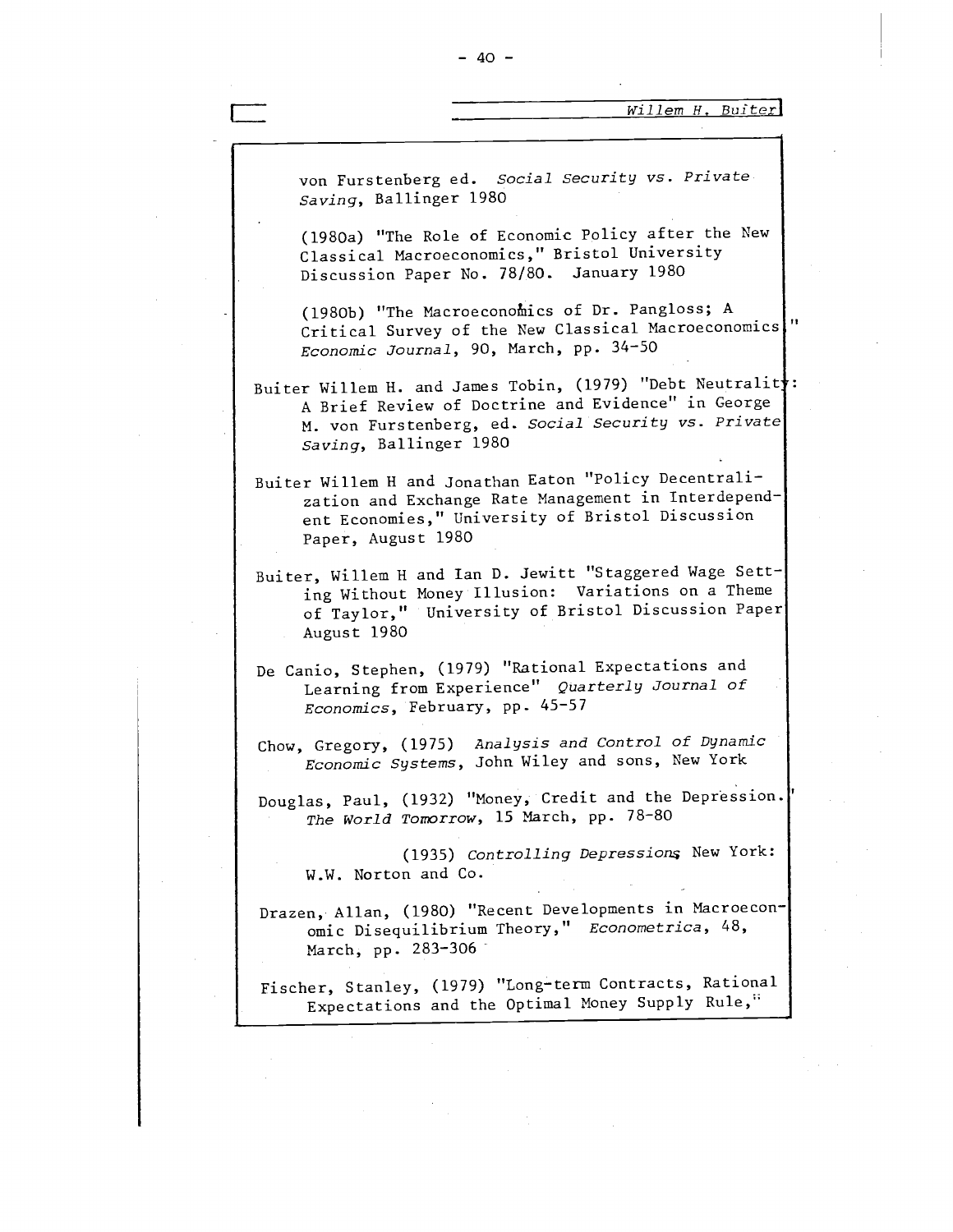The Role of Economic Policy After the New Classical Macros economics

Journal of Political Economy, February. pp. 191—205 Fisher, I. (1933) "Debt Deflation Theory of Great Depress ions," Econometrica, 1, October, pp. 337-357 Flood, Robert P and Peter M. Garber (1980) "Market Fundamentals vs. Price Level Bubbles: The First Tests," forthcoming in the Journal of Political Economy, 1980 Friedman B. (1979) "Optimal Expectations and the Extreme Information Assumptions of 'Rational Expectations' Macromodels." Journal of Monetary Economics, 5 January, pp. 23—41 Friedman, Milton, (1968) "The Role of Monetary Policy," American Economic Review, 58, March, pp 1-17 Gordon, Robert J, "New Evidence that Fully Anticipated Monetary Changes Influence Real Output After All," NBER Working Paper No. 361, June 1979 Grossman, Sanford, (1976) "On the Efficiency of Competitiv Stock Markets Where Traders Have Diverse Information, Journal of Finance, 31, May, pp 573-85 Grossman, S. and J. Stiglitz, (1976) "Information and Competitive Price Systems," American Economic Review May, pp. 246—253 Haberler, G. (1932) "Money and the Business Cycle" in Gold and Monetary Stabilization, Q. Wright ed. pp. 43—74. Chicago, University of Chicago Press. (1956) "Monetary and Real Factors Affecting Economic Stability: A Critique of Certain Tendencies in Modern Economic Theory." in Banca Nazionale Del Lavoro. Quarterly Review, Vol IX, September. Reprint ed in Readings in Business Cycles, R.A. Gordon and L.R. Klein eds. Richard D. Irwin Inc. Homewood Illinois, 1965, pp. 130—149 Hahn, Frank H. (1977), "Exercises in Conjectural Equilibria," Scandinavian Journal of Economics, 79, pp. 210—226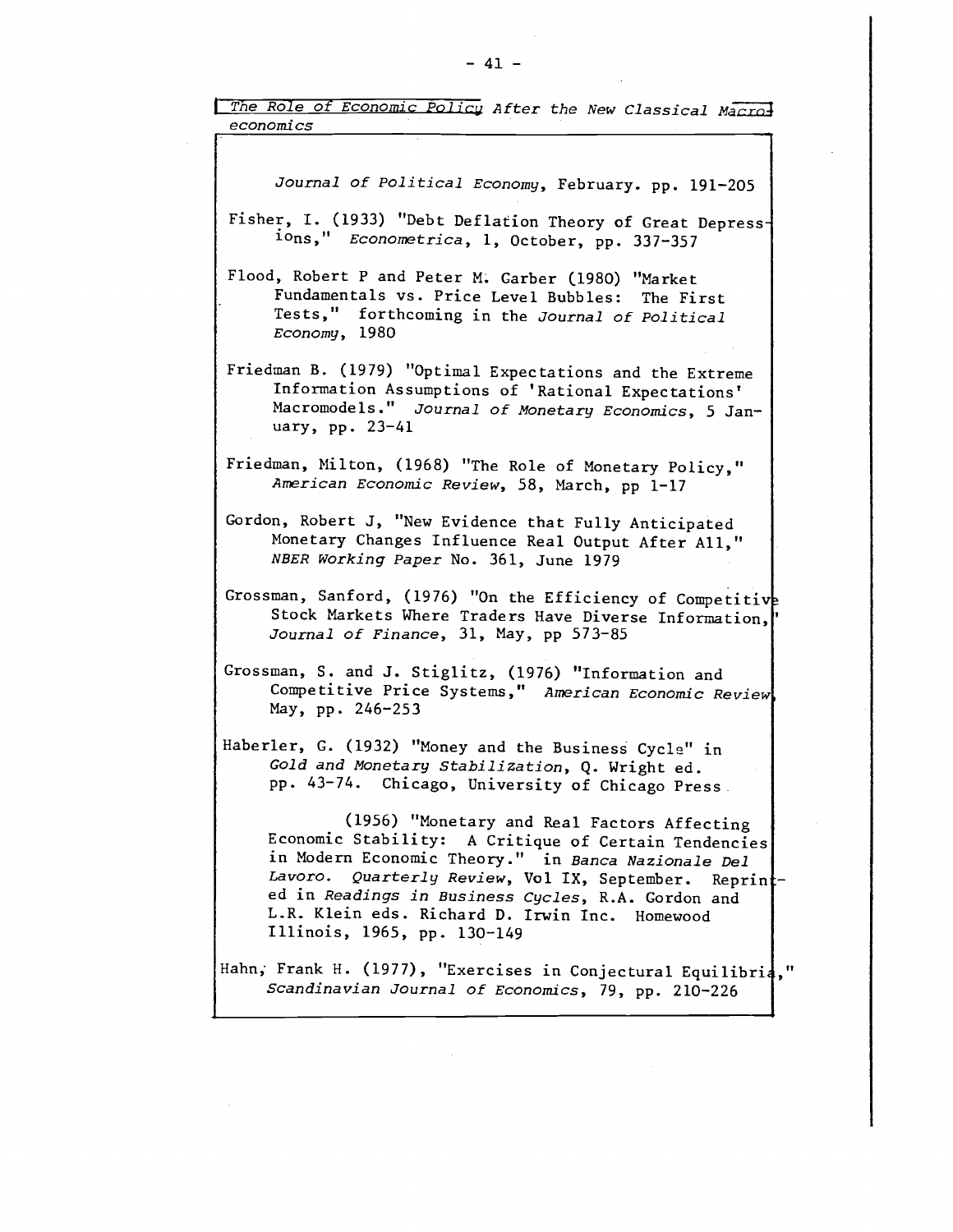٦

| Hall, Robert E. (1970) "Why is the Unemployment Rate so<br>High at Full Employment?" Brookings Papers on<br>Economic Activity, 3, pp. 369-402                                                                                                                             |   |
|---------------------------------------------------------------------------------------------------------------------------------------------------------------------------------------------------------------------------------------------------------------------------|---|
| (1979) "A Theory of the Natural Unemploy-<br>ment Rate and the Duration of Employment," Journal<br>of Monetary Economics, 4, April. pp. 153-170                                                                                                                           |   |
| Hawtrey, Ralf G. (1926) "The Trade Cycle," De Economist,<br>1926, reprinted in Readings in Business Cycles, G.<br>Haberler, ed. The Blakiston Co. 1944, Philadelphia<br>pp. 330-349                                                                                       |   |
| Hayek, Friedrich A. (1932) Monetary Theory and the Trade<br>Cycle: Harcourt, Brace and Co. New York                                                                                                                                                                       |   |
| (1939) "Price Expectations, Monetary<br>Disturbances and Malinvestments." First published in<br>Nationalokonomisk Tidsskrift, vol 73, no, 3, 1935.<br>Reprinted in Readings in Business Cycles, G. Haberler,<br>ed. The Blakiston Co. 1944, Philadelphia, pp. 350-<br>365 | V |
| Intriligator, Michael D. (1971) Mathematical Optimization<br>and Economic Theory, Prentice Hall, Inc. Englewood<br>Cliffs, N.J.                                                                                                                                           |   |
| Knight, Frank, (1941) "The Business Cycle, Interest and<br>Money; A Methodological Approach," Review of<br>Economic Statistics, 23, May, pp. 53-67                                                                                                                        |   |
| Kydland, F.E. (1975) "Noncooperative and Dominant Player<br>Solutions in Discrete Dynamic Games," International<br>Economic Review, 16, June, pp, 321-335                                                                                                                 |   |
| and Prescott, E.C. (1971) "Rules Rather than Dis-<br>The Inconsistency of Optimal Plans"<br>cretion:<br>Journal of Political Economy, 85, June, pp. 473-491                                                                                                               |   |
| Lucas, Robert E. (1972a) "Expectations and the Neutrality<br>Journal of Economic Theory, 4, April,<br>of Money,"<br>pp. 103-124                                                                                                                                           |   |
| (1972b) "Econometric Testing of the Nat-<br>ural Rate Hypothesis," in O. Eckstein ed. The Econ-                                                                                                                                                                           |   |

 $\label{eq:2} \frac{1}{2} \sum_{i=1}^n \frac{1}{2} \sum_{i=1}^n \frac{1}{2} \sum_{j=1}^n \frac{1}{2} \sum_{i=1}^n \frac{1}{2} \sum_{i=1}^n \frac{1}{2} \sum_{j=1}^n \frac{1}{2} \sum_{j=1}^n \frac{1}{2} \sum_{j=1}^n \frac{1}{2} \sum_{j=1}^n \frac{1}{2} \sum_{j=1}^n \frac{1}{2} \sum_{j=1}^n \frac{1}{2} \sum_{j=1}^n \frac{1}{2} \sum_{j=1}^n \frac{1}{$ 

 $-42 -$ 

I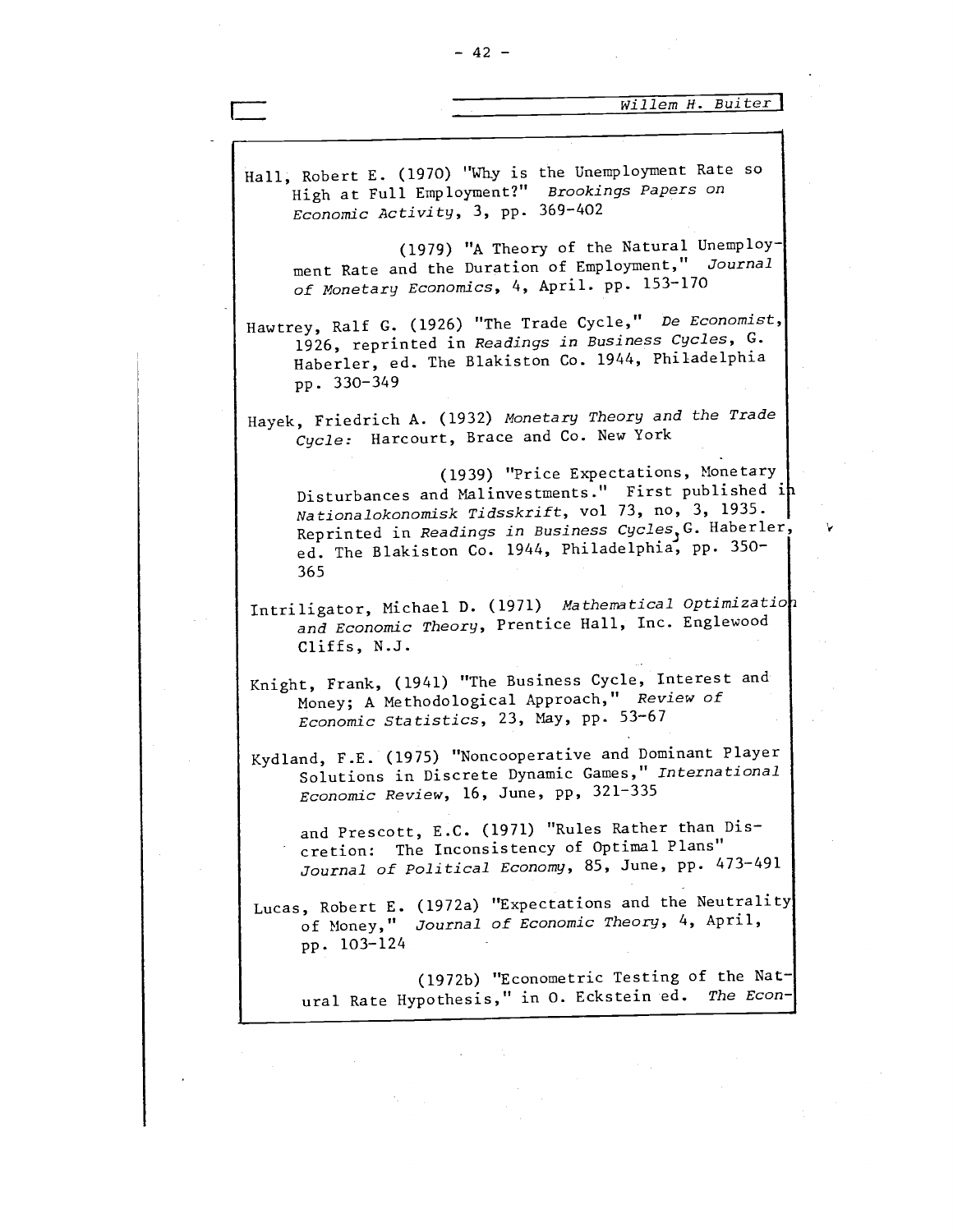The Role of Economic Policy After the New Classical Macro-<br>economics

ometrics of Price Determination, a conference sponsored by the Board of Governors of the Federal Reserve System and the Social Science Research Council

(1975) "An Equilibrium Model of the Business Cycle," Journal of Political Economy, 83, December, pp. 1113 44

(1976) "Econometric Policy Evaluation: A Critique," in The Phillips Curve and Labor Markets, Karl Brunner and Allen H. Melzer, eds.. Amsterdam, North Holland

and Sargent, T.J. (1978) "After Keynesian Macroeconomics," in After the Phillips Curve: Persistence of High Inflation and High Unemployment, Federal Reserve Bank of Boston, Boston, pp. 49—72

McCallum, Bennett T. (1977) "Price Level Stickiness and the Feasibility of Monetary Stabilization Policy wit Rational Expectations." Journal of Political Economy, 85, June, pp, 627—634

(1978) "Price Level Adjustments and the Rational Expectations Approach to Macroeconomic Stabilization Policy," Journal of Money, Credit and Banking, 10, November, pp. 418—436

Muth, J. (1961) "Rational Expectations and the Theory of Price Movements," Econometrica, 29, July, pp. 315-335

Negishi, T. (1960) "Monopolistic Competition and General Equilibrium," Review of Economic Studies, 28, pp 196—201

Phelps, Edward S. et.al. (1970) Microeconomic Foundations of Employment and Inflation Theory, W.W. Norton, New York

and John B. Taylor, (1977) "Stabilizing Powers of Monetary Policy under Rational Expectations," Journal of Political Economy, 85, February, pp. 163—190

Prescott, Edward, (1975) "Efficiency of the Natural Rate,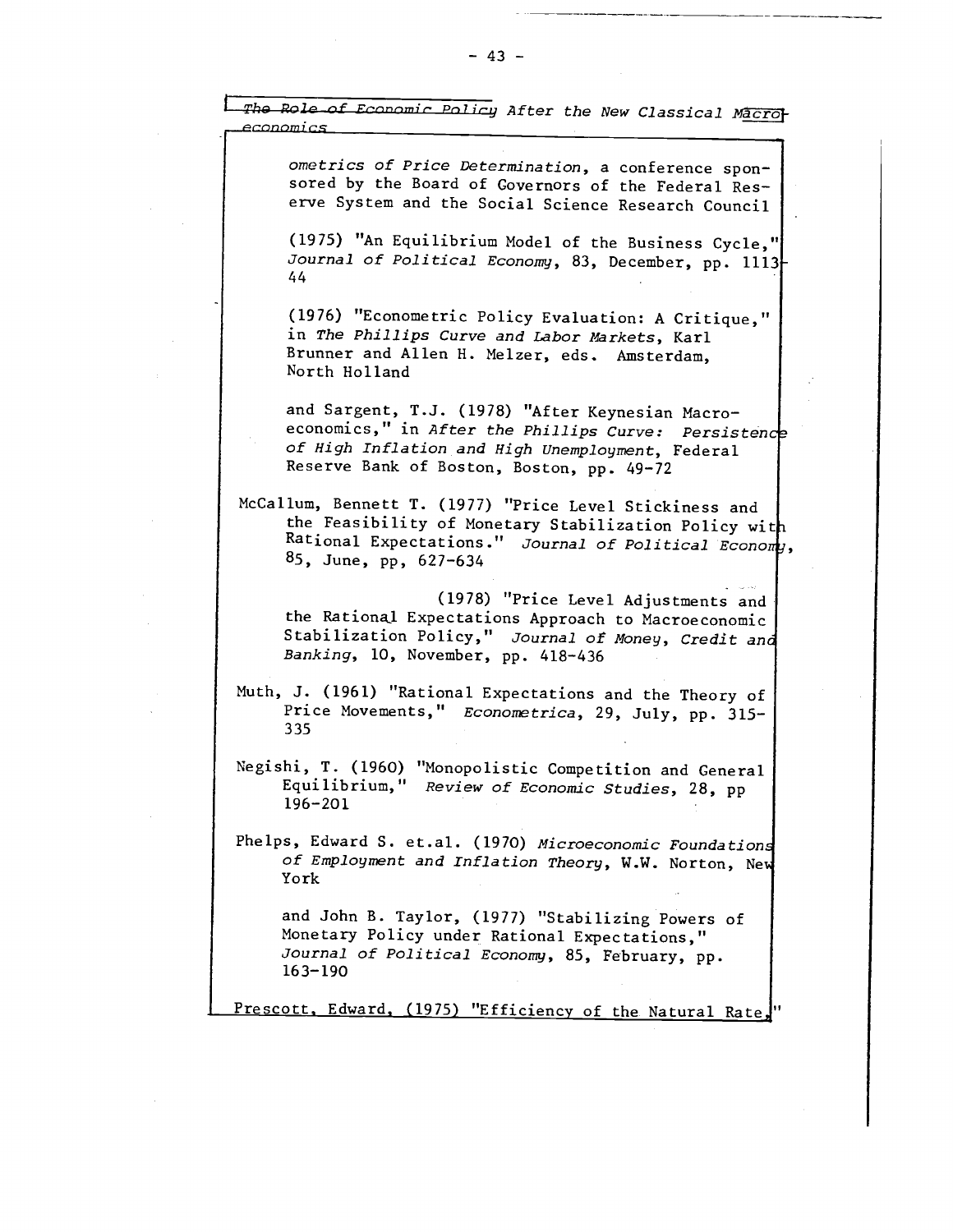Journal of Political Economy, 83, December, pp. 1229 36 (1977) "Should Control Theory be used for Economic Stabilization?" in Optimal Policies, Control Theory and Technology Exports, eds. K. Brunner and A.H. Meltzer, Carnegie—Rochester Conference Series on Public Policy, Vol. 7 Riley, J. (1979) "Noncooperative Equilibrium and Market Signalling" American Economic Review, 69, Papers and Proceedings, May, pp. 303-307 Salop, S. (1978) "Parables of Information Transmission," in A. Mitchell, ed. The Effect of Information on Consumer and Market Behavior. Chicago (1979) "A Model of the Natural Rate of Unemploy ment." American Economic Review, 69, March, pp. 117 125 Sargent, Thomas, and Neil Wallace, (1973) "The Stability of Models of Money and Growth with Perfect Foresight."  $Econometricq, 41$ , November, pp. 1043-48 (1975) "Rational Expec ations, the Optimal Monetary Instrument and the Optimal Money Supply Rule," Journal of Political Economy, 83, April, pp. 241—254 (1976) "Rational Expectations and the Theory of Economic Policy," Journal of Monetary Economics, 2, April, pp. 1—44 Shiller, Robert J. (1978) "Rational Expectations and the Dynamic Structure of Macroeconomic Models: A Critical Review," Journal of Monetary Economics, 4 January, pp. 1—44 Stiglitz, Joseph E. (1977) "Monopoly, Non—linear Pricing and Imperfect Information: The Insurance Market." Review of Economic Studies, 44, October, pp. 407—430 (1979) "Equilibrium in Product Market with Imperfect Information," American Economic Review, Papers and Proceedings. 69. March. pp. 339-345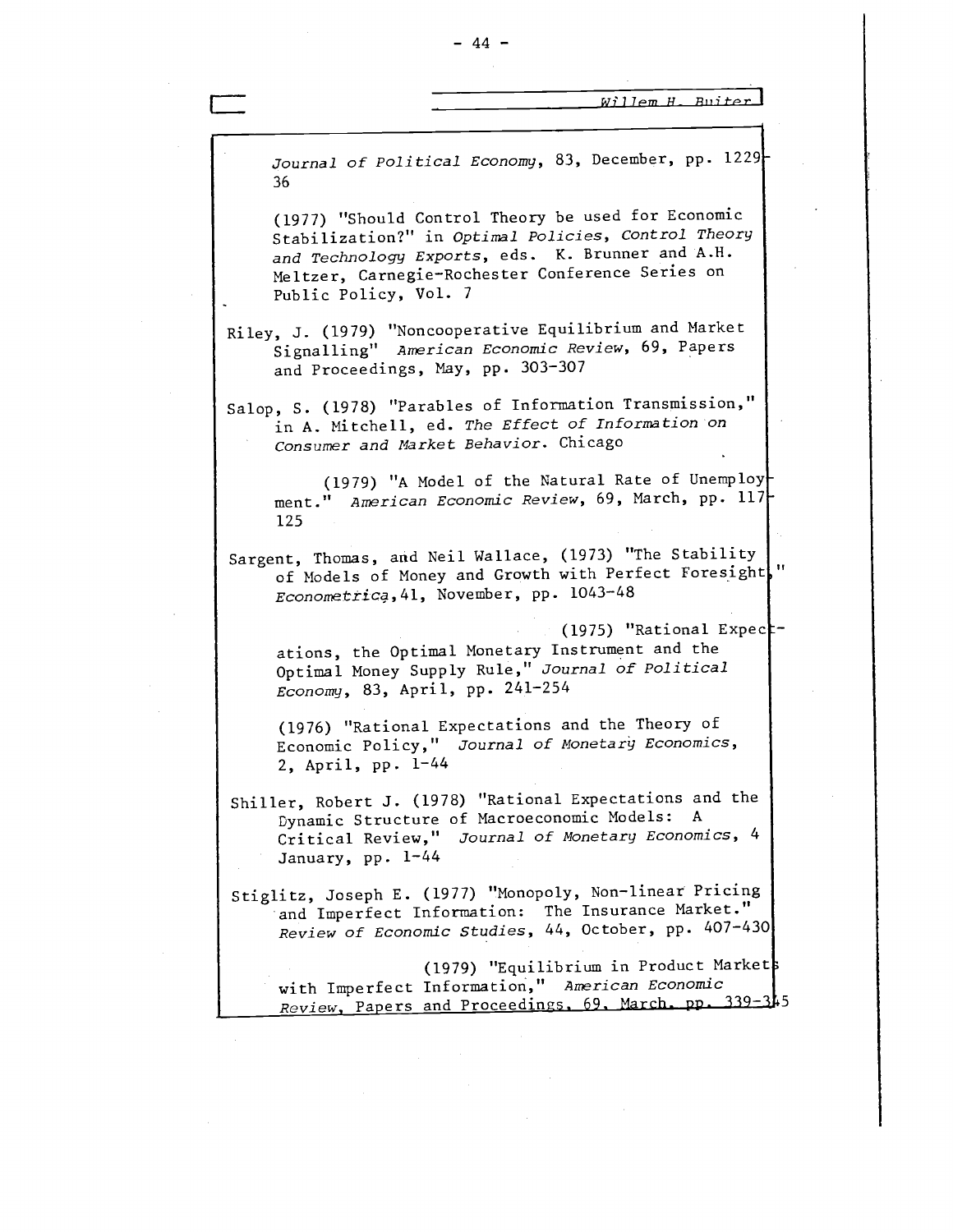The Role of Economic Policy After the New Classical Macroeconomics

- Taylor, John, (1977) "Conditions for Unique Solutions in Stochastic Macoeconomic Models with Rational Expectations" Econometrica, 45, September, pp. 1377-85
- Taylor, John B. (1980) "Aggregate Dynamics and Staggered Contracts," Journal of Political Economy, 88, February 1980, pp. 1-23
- Tobin, James and Willem Buiter, (1980) "Fiscal and Monetary Policies, Capital Formation and Economic Activity," in George von Furstenberg ed. The Government and Capital Formation, Ballinger
- Turnovsky, Stephen J. (1980) "The Choice of Monetary Instruments under Alternative Forms of Price Expectations," Manchester School, March 1980, pp. 39—62
- Weiss, Laurence (1980) "The Role for Active Monetary Polidy in a Rational Expectations Model," Journal of PoliticalEconomy, 88 April, pp. 221—233
- Wilson, Charles A. (1977) "A Model of Insurance Markets with Incomplete Information," Journal of Economic Theory, 16, December, pp. 167—207

(1979) "Equilibrium and Adverse Selection," American Economic Review, Papers and Proceedings, March, pp. 313-317  $\sqrt{2}$  .

#### FOOTNOTES

1. This paper was written while I was a consultant with the Financial Studies Division of the Research Depart ment of the International Monetary Fund. The opinions expressed are my own. I would like to thank Mohsin Khan and Don Mathieson for discussions on causal and noncausal solutions to dynamic models, and George von Furstenberg for comments on an earlier draft. Sean Holly pointed out an error in an earlier version of the paper. An anonymous referee made extensive comm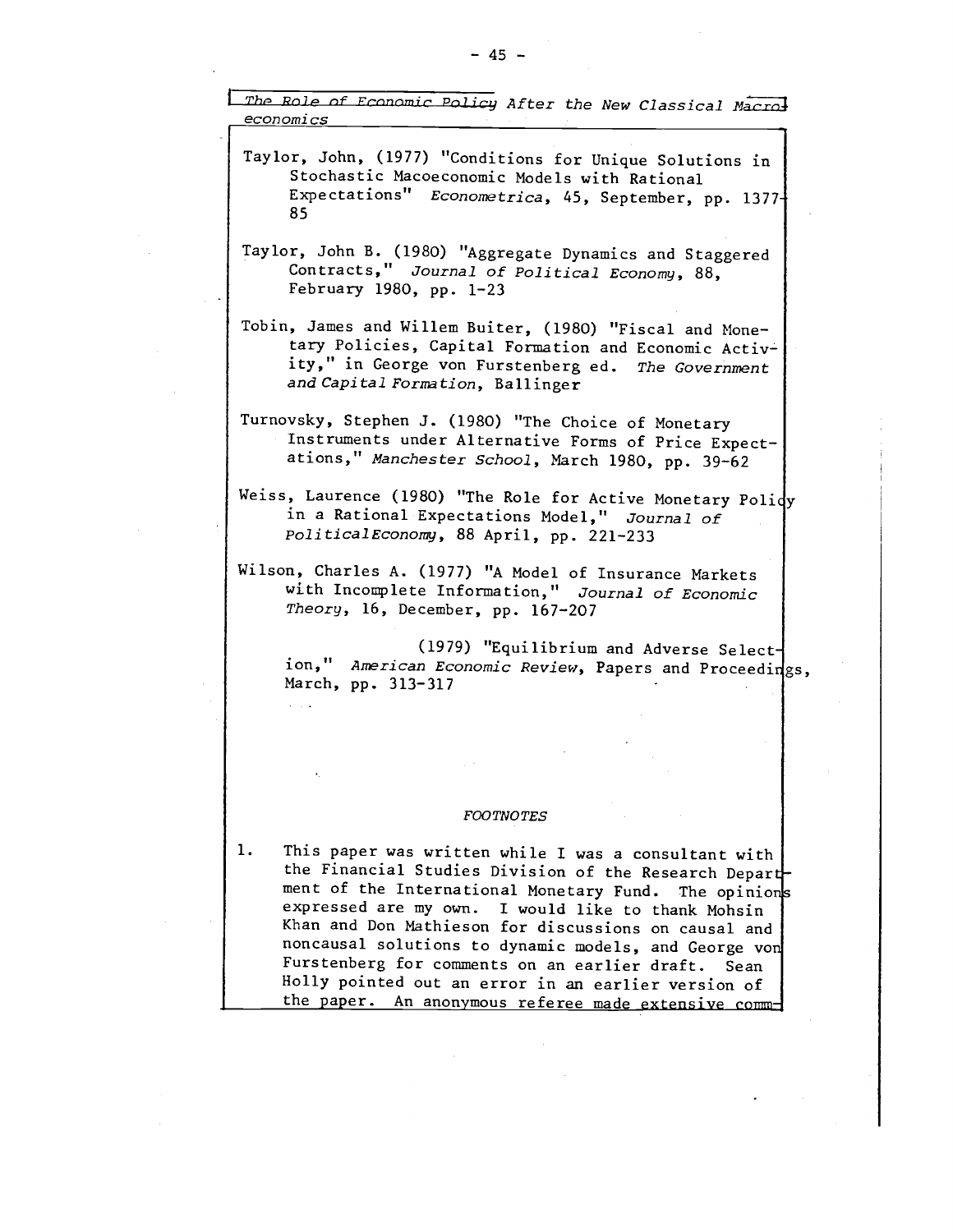ents.

- 2. An excellent early survey of the role of monetary and real factors in the trade cycle is Haberler (1956). While emphasizing the importance of the money supply process and of financial factors in general, he also considers price and wage regidity to be necessary elements in the transmission mechanism. His emphasis on "large fixed monetary contracts" (p.l39, p. 140) is also surprisingly "modern'
- 3. Price stickiness is consistent with only unanticipated policy having an effect on real output or employment as long as production and employment depend only on price surprises and not on the actual price. McCall um (1977, 1978) has sticky prices but equates the quantity produced to the notional supply of output which is a function of the price surprise only. One can even have a "disequilibrium" determination of production by assuming that actual output is the "min" of the effective demand for and the effective supply of output. As long as both effective demand and effective supply are functions of price surprise only, ineffectiveness of anticipated policy follows.
- 4. An early characterization of a "rational expectation equilibrium"can be found in Hayek (1939). "The main difficulty of the traditional approach is its complete abstraction from time. A concept of equilibrium which essentially was applicable only to an economic system conceived as timeless could not be of great value .... It has become clear that, instead of completely disregarding the time element, we must make very definite assumptions about the attitude of persons towards the future. The assumptions of this kind which are implied in the concept of equilibrium are essentially that everybody foresees the future correctly and that this foresight includes not only the changes in the objective data but also the behavior of all the other people with whom he expects to perform economic transactions" (Italics added).
- 5. This is the property that predictions of future variables differ from the actual future outcomes only by errors which are independent of the variables used tp generate the predictions. Friedman (1979), p. 24